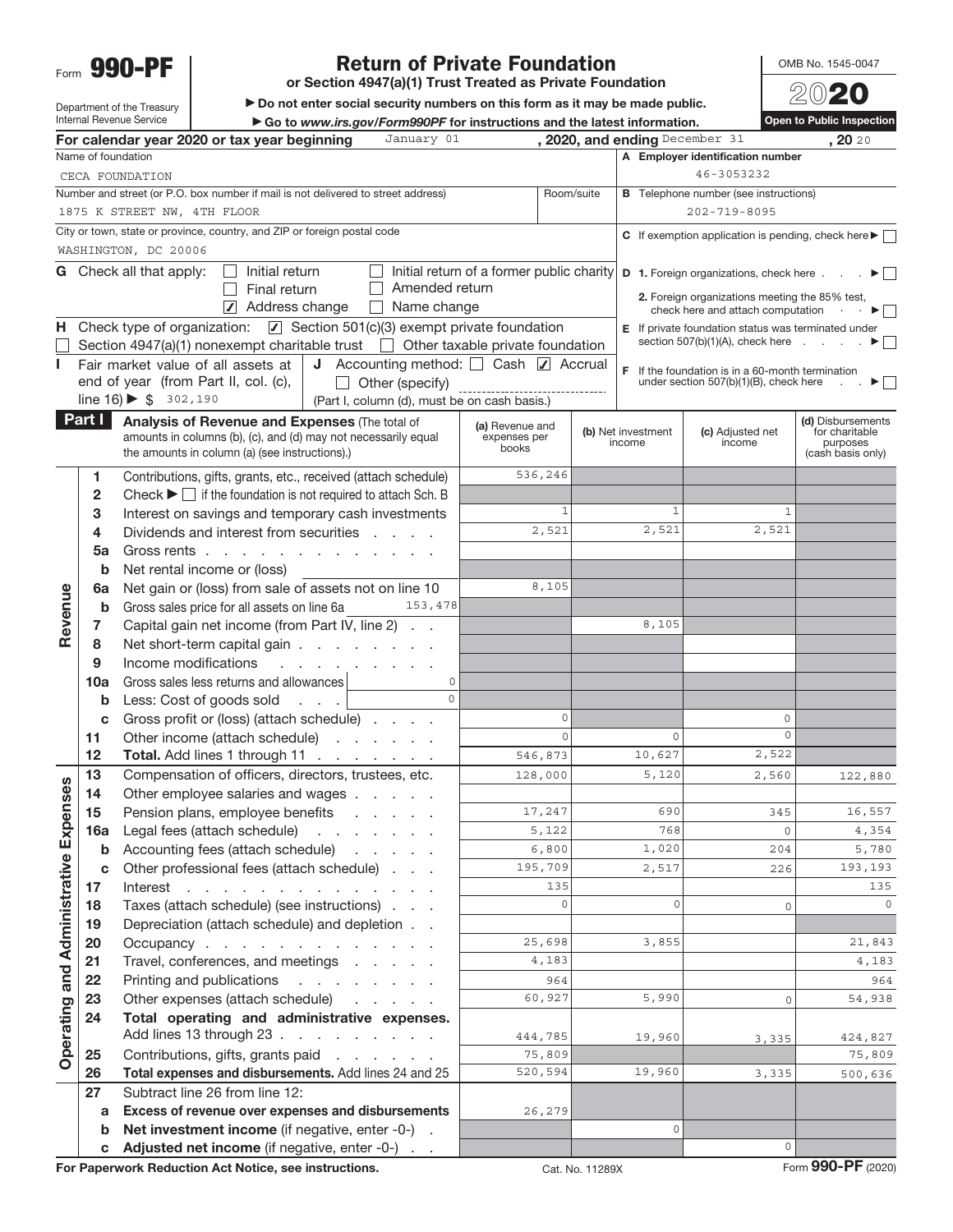|                             |                 | Form 990-PF (2020)                                                                                                          |                   |                |                            | Page 2                |
|-----------------------------|-----------------|-----------------------------------------------------------------------------------------------------------------------------|-------------------|----------------|----------------------------|-----------------------|
|                             | Part II         | <b>Balance Sheets</b> Attached schedules and amounts in the description column                                              | Beginning of year |                | End of year                |                       |
|                             |                 | should be for end-of-year amounts only. (See instructions.)                                                                 | (a) Book Value    | (b) Book Value |                            | (c) Fair Market Value |
|                             | 1               | Cash-non-interest-bearing<br>and a series of the contract of                                                                | 20,099            |                | 66,987                     | 66,987                |
|                             | $\overline{2}$  | Savings and temporary cash investments                                                                                      | 16,006            |                |                            |                       |
|                             | 3               | 4,450<br>Accounts receivable >                                                                                              |                   |                |                            |                       |
|                             |                 |                                                                                                                             | $\Omega$          |                | 4,450                      | 4,450                 |
|                             | 4               | Pledges receivable ▶                                                                                                        |                   |                |                            |                       |
|                             |                 |                                                                                                                             |                   |                |                            |                       |
|                             | 5               | Grants receivable                                                                                                           |                   |                |                            |                       |
|                             | 6               | Receivables due from officers, directors, trustees, and other<br>disqualified persons (attach schedule) (see instructions)  |                   |                |                            |                       |
|                             | 7               | Other notes and loans receivable (attach schedule) > ___________________________                                            |                   |                |                            |                       |
|                             |                 |                                                                                                                             |                   |                |                            |                       |
|                             | 8               | Inventories for sale or use                                                                                                 |                   |                |                            |                       |
| Assets                      | 9               | Prepaid expenses and deferred charges                                                                                       |                   |                |                            |                       |
|                             | 10a             | Investments-U.S. and state government obligations (attach schedule)                                                         |                   |                |                            |                       |
|                             | b               | Investments-corporate stock (attach schedule)                                                                               | 104,548           |                | 212,360                    | 229,564               |
|                             | c               | Investments-corporate bonds (attach schedule)                                                                               |                   |                |                            |                       |
|                             | 11              | Investments-land, buildings, and equipment: basis > _______________________                                                 |                   |                |                            |                       |
|                             |                 |                                                                                                                             |                   |                |                            |                       |
|                             | $12 \,$         | Investments-mortgage loans                                                                                                  |                   |                |                            |                       |
|                             | 13              | Investments-other (attach schedule)                                                                                         |                   |                |                            |                       |
|                             | 14              | Land, buildings, and equipment: basis $\blacktriangleright$<br>--------------------------                                   |                   |                |                            |                       |
|                             |                 | Less: accumulated depreciation (attach schedule) > _____________________________                                            |                   |                |                            |                       |
|                             | 15              | Other assets (describe $\blacktriangleright$                                                                                | $\Omega$          |                | 1,189                      | 1,189                 |
|                             | 16              | Total assets (to be completed by all filers-see the<br>instructions. Also, see page $1$ , item $I$ )                        | 140,653           |                | 284,986                    | 302,190               |
|                             | 17              | Accounts payable and accrued expenses<br>6,103                                                                              |                   |                | 5,252                      |                       |
|                             | 18              | Grants payable                                                                                                              |                   |                |                            |                       |
|                             | 19              | Deferred revenue                                                                                                            |                   |                |                            |                       |
|                             | 20              | Loans from officers, directors, trustees, and other disqualified persons                                                    |                   | 100,000        |                            |                       |
| Liabilities                 | 21              | Mortgages and other notes payable (attach schedule)                                                                         |                   |                |                            |                       |
|                             | 22              | Other liabilities (describe >                                                                                               | $\Omega$          |                | 18,905                     |                       |
|                             | 23              | Total liabilities (add lines 17 through 22)                                                                                 | 6,103             |                | 124,157                    |                       |
|                             |                 | Foundations that follow FASB ASC 958, check here ▶ √<br>and complete lines 24, 25, 29, and 30.                              |                   |                |                            |                       |
|                             |                 | 24 Net assets without donor restrictions                                                                                    | 134,550           |                | 160,829                    |                       |
|                             | 25              | Net assets with donor restrictions                                                                                          |                   |                | $\Omega$                   |                       |
| Net Assets or Fund Balances |                 | Foundations that do not follow FASB ASC 958, check here ▶<br>and complete lines 26 through 30.                              |                   |                |                            |                       |
|                             | 26              | Capital stock, trust principal, or current funds.<br>the company of the company                                             |                   |                |                            |                       |
|                             | 27              | Paid-in or capital surplus, or land, bldg., and equipment fund                                                              |                   |                |                            |                       |
|                             | 28              | Retained earnings, accumulated income, endowment, or other funds                                                            |                   |                |                            |                       |
|                             | 29              | Total net assets or fund balances (see instructions)                                                                        | 134,550           |                | 160,829                    |                       |
|                             | 30              | Total liabilities and net assets/fund balances (see                                                                         |                   |                |                            |                       |
|                             |                 | $instructions)$ .                                                                                                           | 140,653           |                | 284,986                    |                       |
|                             | <b>Part III</b> | Analysis of Changes in Net Assets or Fund Balances                                                                          |                   |                |                            |                       |
|                             |                 | 1 Total net assets or fund balances at beginning of year-Part II, column (a), line 29 (must agree with                      |                   |                |                            | 134,550               |
|                             |                 |                                                                                                                             |                   |                | 1.                         |                       |
|                             |                 | 2 Enter amount from Part I, line 27a<br>and the contract of the contract of the contract of the contract of the contract of |                   |                | $\overline{\mathbf{c}}$    | 26,279                |
| 3.                          |                 | Other increases not included in line 2 (itemize) ▶                                                                          |                   |                | 3                          |                       |
| 4                           |                 |                                                                                                                             |                   |                | $\overline{\mathbf{4}}$    | 160,829               |
| 5                           |                 | Decreases not included in line 2 (itemize) ▶                                                                                |                   |                | $5\phantom{.0}$<br>$\bf 6$ | 160,829               |
|                             |                 |                                                                                                                             |                   |                |                            |                       |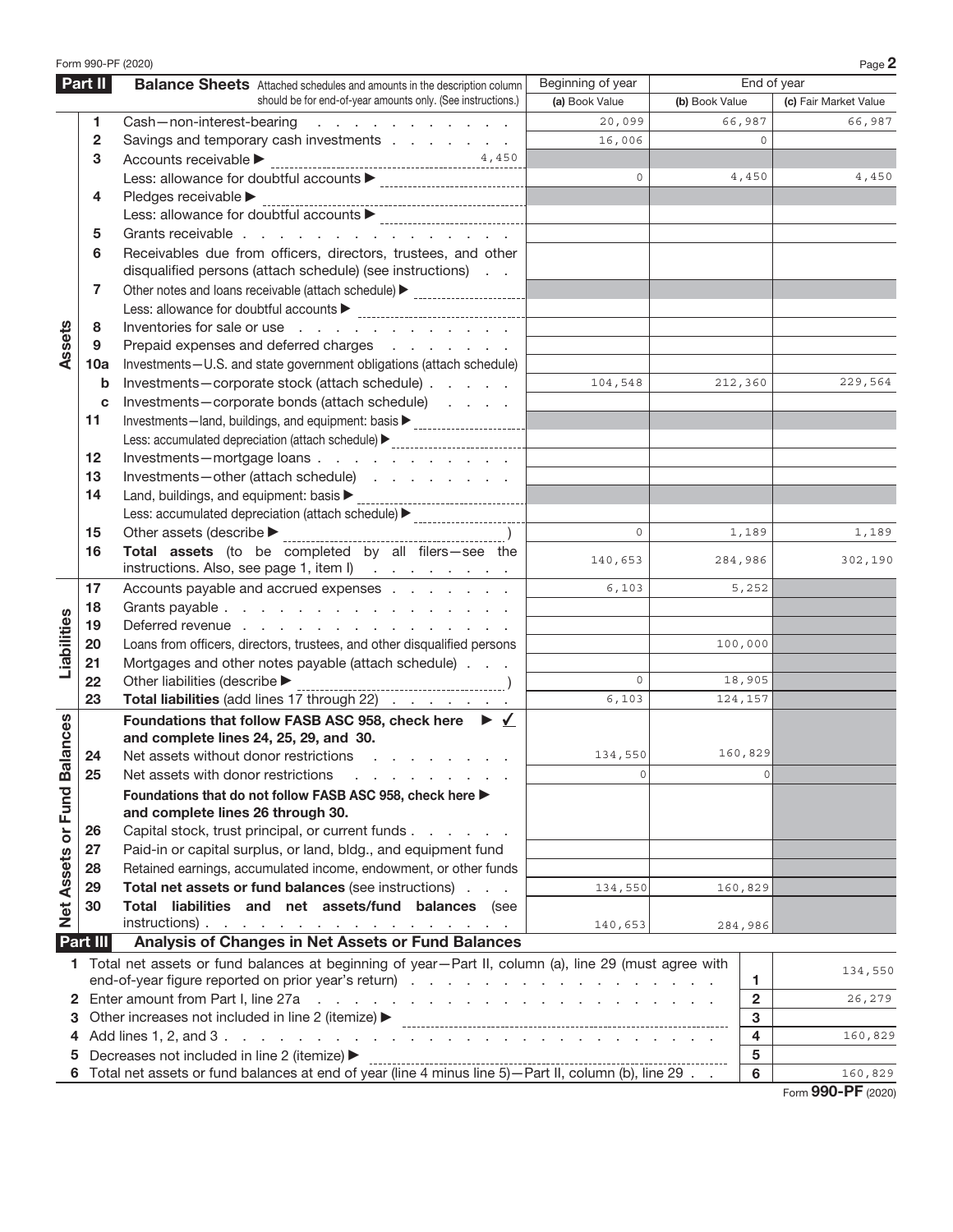|               | Form 990-PF (2020)                                    |                                                                                                                                                                                                                                |                                                                                 |                                                 |                                      | Page 3                                                        |
|---------------|-------------------------------------------------------|--------------------------------------------------------------------------------------------------------------------------------------------------------------------------------------------------------------------------------|---------------------------------------------------------------------------------|-------------------------------------------------|--------------------------------------|---------------------------------------------------------------|
| Part IV       |                                                       | <b>Capital Gains and Losses for Tax on Investment Income</b>                                                                                                                                                                   |                                                                                 |                                                 |                                      |                                                               |
|               |                                                       | (a) List and describe the kind(s) of property sold (for example, real estate,<br>2-story brick warehouse; or common stock, 200 shs. MLC Co.)                                                                                   |                                                                                 | (b) How acquired<br>P-Purchase<br>D-Donation    | (c) Date acquired<br>(mo., day, yr.) | (d) Date sold<br>(mo., day, yr.)                              |
|               | 1a See Statement                                      |                                                                                                                                                                                                                                |                                                                                 |                                                 |                                      |                                                               |
| b             |                                                       |                                                                                                                                                                                                                                |                                                                                 |                                                 |                                      |                                                               |
| c             |                                                       |                                                                                                                                                                                                                                |                                                                                 |                                                 |                                      |                                                               |
| d             |                                                       |                                                                                                                                                                                                                                |                                                                                 |                                                 |                                      |                                                               |
| е             |                                                       |                                                                                                                                                                                                                                |                                                                                 |                                                 |                                      |                                                               |
|               | (e) Gross sales price                                 | (f) Depreciation allowed<br>(or allowable)                                                                                                                                                                                     |                                                                                 | (g) Cost or other basis<br>plus expense of sale |                                      | (h) Gain or (loss)<br>$((e)$ plus $(f)$ minus $(g)$ )         |
| a             |                                                       |                                                                                                                                                                                                                                |                                                                                 |                                                 |                                      |                                                               |
| b             |                                                       |                                                                                                                                                                                                                                |                                                                                 |                                                 |                                      |                                                               |
| c             |                                                       |                                                                                                                                                                                                                                |                                                                                 |                                                 |                                      |                                                               |
| d             |                                                       |                                                                                                                                                                                                                                |                                                                                 |                                                 |                                      |                                                               |
| e             |                                                       |                                                                                                                                                                                                                                |                                                                                 |                                                 |                                      |                                                               |
|               |                                                       | Complete only for assets showing gain in column (h) and owned by the foundation on 12/31/69.                                                                                                                                   |                                                                                 |                                                 |                                      | (I) Gains (Col. (h) gain minus                                |
|               | (i) FMV as of $12/31/69$                              | (i) Adjusted basis<br>as of 12/31/69                                                                                                                                                                                           |                                                                                 | (k) Excess of col. (i)<br>over col. (j), if any |                                      | col. (k), but not less than -0-) or<br>Losses (from col. (h)) |
| a             |                                                       |                                                                                                                                                                                                                                |                                                                                 |                                                 |                                      |                                                               |
| b             |                                                       |                                                                                                                                                                                                                                |                                                                                 |                                                 |                                      |                                                               |
| C             |                                                       |                                                                                                                                                                                                                                |                                                                                 |                                                 |                                      |                                                               |
| $\mathbf d$   |                                                       |                                                                                                                                                                                                                                |                                                                                 |                                                 |                                      |                                                               |
| e             |                                                       |                                                                                                                                                                                                                                |                                                                                 |                                                 |                                      |                                                               |
| 2             | Capital gain net income or (net capital loss)         |                                                                                                                                                                                                                                | If gain, also enter in Part I, line 7<br>If (loss), enter -0- in Part I, line 7 |                                                 | $\mathbf{2}$                         | 8,105                                                         |
| 3             |                                                       | Net short-term capital gain or (loss) as defined in sections 1222(5) and (6):                                                                                                                                                  |                                                                                 |                                                 |                                      |                                                               |
|               |                                                       | If gain, also enter in Part I, line 8, column (c). See instructions. If (loss), enter -0- in)                                                                                                                                  |                                                                                 |                                                 |                                      |                                                               |
|               |                                                       |                                                                                                                                                                                                                                |                                                                                 |                                                 | 3                                    |                                                               |
| <b>Part V</b> |                                                       | Qualification Under Section 4940(e) for Reduced Tax on Net Investment Income                                                                                                                                                   |                                                                                 |                                                 |                                      |                                                               |
|               |                                                       | SECTION 4940(e) REPEALED ON DECEMBER 20, 2019 - DO NOT COMPLETE.                                                                                                                                                               |                                                                                 |                                                 |                                      |                                                               |
| 1             | Reserved                                              |                                                                                                                                                                                                                                |                                                                                 |                                                 |                                      |                                                               |
|               | (a)<br>Reserved                                       | (b)<br>Reserved                                                                                                                                                                                                                |                                                                                 | (c)<br>Reserved                                 |                                      | (d)<br>Reserved                                               |
|               | Reserved                                              |                                                                                                                                                                                                                                |                                                                                 |                                                 |                                      |                                                               |
|               | Reserved                                              |                                                                                                                                                                                                                                |                                                                                 |                                                 |                                      |                                                               |
|               | Reserved                                              |                                                                                                                                                                                                                                |                                                                                 |                                                 |                                      |                                                               |
|               | Reserved                                              |                                                                                                                                                                                                                                |                                                                                 |                                                 |                                      |                                                               |
|               | Reserved                                              |                                                                                                                                                                                                                                |                                                                                 |                                                 |                                      |                                                               |
| $\mathbf{2}$  | Reserved                                              | designed to the control of the control of the control of the control of the control of the control of the control of the control of the control of the control of the control of the control of the control of the control of  |                                                                                 |                                                 | $\overline{2}$                       |                                                               |
|               |                                                       |                                                                                                                                                                                                                                |                                                                                 |                                                 |                                      |                                                               |
| 3             | Reserved                                              |                                                                                                                                                                                                                                |                                                                                 |                                                 | 3                                    |                                                               |
| 4             | Reserved.<br>and a state of the state of the state of | <b>Service</b> State<br>and a state                                                                                                                                                                                            |                                                                                 |                                                 | 4                                    |                                                               |
| 5             | Reserved.                                             |                                                                                                                                                                                                                                |                                                                                 |                                                 | 5                                    |                                                               |
| 6             | Reserved.                                             |                                                                                                                                                                                                                                |                                                                                 |                                                 | 6                                    |                                                               |
|               |                                                       |                                                                                                                                                                                                                                |                                                                                 |                                                 |                                      |                                                               |
| 7             | Reserved                                              | the second contract of the second contract of the second contract of the second contract of the second contract of the second contract of the second contract of the second contract of the second contract of the second cont |                                                                                 |                                                 | $\overline{7}$                       |                                                               |
| 8             |                                                       |                                                                                                                                                                                                                                |                                                                                 |                                                 | 8                                    |                                                               |
|               |                                                       |                                                                                                                                                                                                                                |                                                                                 |                                                 |                                      | Form 990-PF (2020)                                            |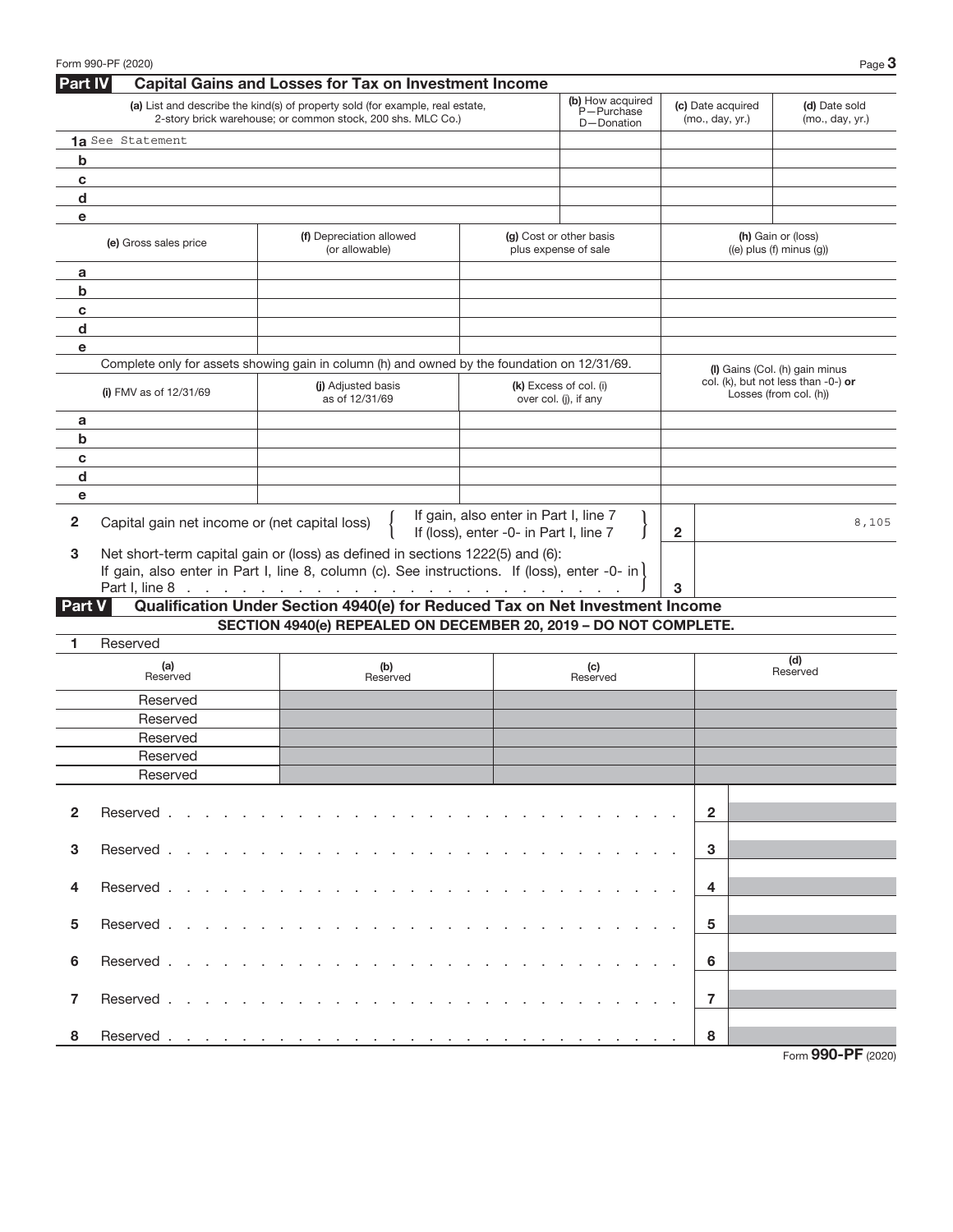|                    | Form 990-PF (2020)                                                                                                                                                                               |                    |              | Page 4       |
|--------------------|--------------------------------------------------------------------------------------------------------------------------------------------------------------------------------------------------|--------------------|--------------|--------------|
| <b>Part VI</b>     | Excise Tax Based on Investment Income (Section 4940(a), 4940(b), or 4948–see instructions)                                                                                                       |                    |              |              |
| 1a                 | Exempt operating foundations described in section 4940(d)(2), check here $\blacktriangleright \square$ and enter "N/A" on line 1.                                                                |                    |              |              |
|                    | Date of ruling or determination letter: 05/03/2016 (attach copy of letter if necessary-see instructions)                                                                                         |                    |              |              |
| b                  | $\mathbf{1}$                                                                                                                                                                                     |                    |              | N/A          |
| <sub>C</sub>       | All other domestic foundations enter 1.39% of line 27b. Exempt foreign organizations, enter 4% of                                                                                                |                    |              |              |
|                    |                                                                                                                                                                                                  |                    |              |              |
| $\mathbf{2}$       | Tax under section 511 (domestic section 4947(a)(1) trusts and taxable foundations only; others, enter -0-)<br>$\overline{2}$                                                                     |                    |              |              |
| 3                  | 3                                                                                                                                                                                                |                    |              |              |
| 4                  | $\overline{\mathbf{4}}$<br>Subtitle A (income) tax (domestic section 4947(a)(1) trusts and taxable foundations only; others, enter -0-)                                                          |                    |              |              |
| 5                  | Tax based on investment income. Subtract line 4 from line 3. If zero or less, enter -0-<br>5                                                                                                     |                    |              |              |
| 6                  | Credits/Payments:                                                                                                                                                                                |                    |              |              |
| a                  | 2020 estimated tax payments and 2019 overpayment credited to 2020<br>6a                                                                                                                          |                    |              |              |
| b                  | Exempt foreign organizations-tax withheld at source<br>6b                                                                                                                                        |                    |              |              |
| С                  | Tax paid with application for extension of time to file (Form 8868)<br>6с                                                                                                                        |                    |              |              |
| d                  | Backup withholding erroneously withheld<br>6d                                                                                                                                                    |                    |              |              |
| 7                  | $\overline{7}$                                                                                                                                                                                   |                    |              |              |
| 8                  | Enter any penalty for underpayment of estimated tax. Check here $\Box$ if Form 2220 is attached<br>8                                                                                             |                    |              |              |
| 9                  | Tax due. If the total of lines 5 and 8 is more than line 7, enter amount owed<br>9                                                                                                               |                    |              |              |
| 10                 | <b>Overpayment.</b> If line 7 is more than the total of lines 5 and 8, enter the <b>amount overpaid</b><br>10                                                                                    |                    |              |              |
| 11                 | Enter the amount of line 10 to be: Credited to 2021 estimated tax ><br>11<br>Refunded $\blacktriangleright$                                                                                      |                    |              |              |
|                    | <b>Part VII-A</b><br><b>Statements Regarding Activities</b>                                                                                                                                      |                    |              |              |
| 1a                 | During the tax year, did the foundation attempt to influence any national, state, or local legislation or did it                                                                                 | 1a                 | <b>Yes</b>   | No<br>✓      |
| b                  | Did it spend more than \$100 during the year (either directly or indirectly) for political purposes? See the                                                                                     |                    |              |              |
|                    | instructions for the definition<br>and a construction of the construction of the construction of the construction of                                                                             | 1 <sub>b</sub>     |              | $\checkmark$ |
|                    | If the answer is "Yes" to 1a or 1b, attach a detailed description of the activities and copies of any materials<br>published or distributed by the foundation in connection with the activities. |                    |              |              |
| C                  | Did the foundation file Form 1120-POL for this year?                                                                                                                                             | 1c                 |              | $\checkmark$ |
| d                  | Enter the amount (if any) of tax on political expenditures (section 4955) imposed during the year:                                                                                               |                    |              |              |
|                    | (2) On foundation managers. $\triangleright$ \$<br>(1) On the foundation. $\triangleright$ \$                                                                                                    |                    |              |              |
| е                  | Enter the reimbursement (if any) paid by the foundation during the year for political expenditure tax imposed                                                                                    |                    |              |              |
|                    | on foundation managers. $\triangleright$ \$                                                                                                                                                      |                    |              |              |
| $\mathbf{2} \cdot$ | Has the foundation engaged in any activities that have not previously been reported to the IRS?                                                                                                  | $\mathbf{2}$       |              | ✓            |
|                    | If "Yes," attach a detailed description of the activities.                                                                                                                                       |                    |              |              |
| 3                  | Has the foundation made any changes, not previously reported to the IRS, in its governing instrument, articles                                                                                   |                    |              |              |
|                    | of incorporation, or bylaws, or other similar instruments? If "Yes," attach a conformed copy of the changes.                                                                                     | 3                  |              | $\checkmark$ |
|                    | Did the foundation have unrelated business gross income of \$1,000 or more during the year?                                                                                                      | 4a                 |              |              |
| b                  | If "Yes," has it filed a tax return on Form 990-T for this year?.<br>and a straightful contract and a                                                                                            | 4b                 |              |              |
| 5                  | Was there a liquidation, termination, dissolution, or substantial contraction during the year?                                                                                                   | 5                  |              | $\checkmark$ |
|                    | If "Yes," attach the statement required by General Instruction T.                                                                                                                                |                    |              |              |
| 6                  | Are the requirements of section 508(e) (relating to sections 4941 through 4945) satisfied either:                                                                                                |                    |              |              |
|                    | • By language in the governing instrument, or                                                                                                                                                    |                    |              |              |
|                    | . By state legislation that effectively amends the governing instrument so that no mandatory directions that                                                                                     |                    |              |              |
|                    | conflict with the state law remain in the governing instrument?<br>the contract of the contract of the contract of                                                                               | 6                  |              | $\checkmark$ |
| 7                  | Did the foundation have at least \$5,000 in assets at any time during the year? If "Yes," complete Part II, col. (c), and Part XV                                                                | 7                  | $\checkmark$ |              |
| 8а                 | Enter the states to which the foundation reports or with which it is registered. See instructions.<br>DC.                                                                                        |                    |              |              |
| b                  | If the answer is "Yes" to line 7, has the foundation furnished a copy of Form 990-PF to the Attorney General                                                                                     |                    |              |              |
|                    | (or designate) of each state as required by General Instruction G? If "No," attach explanation                                                                                                   | 8b                 |              |              |
| 9                  | Is the foundation claiming status as a private operating foundation within the meaning of section 4942(j)(3) or                                                                                  |                    | $\checkmark$ |              |
|                    | 4942(j)(5) for calendar year 2020 or the tax year beginning in 2020? See the instructions for Part XIV. If "Yes,"                                                                                |                    |              |              |
|                    | complete Part XIV .<br>design and contract and contract and contract and                                                                                                                         | 9                  | $\checkmark$ |              |
| 10                 | Did any persons become substantial contributors during the tax year? If "Yes," attach a schedule listing their                                                                                   |                    |              |              |
|                    |                                                                                                                                                                                                  | 10                 | √            |              |
|                    |                                                                                                                                                                                                  | Form 990-PF (2020) |              |              |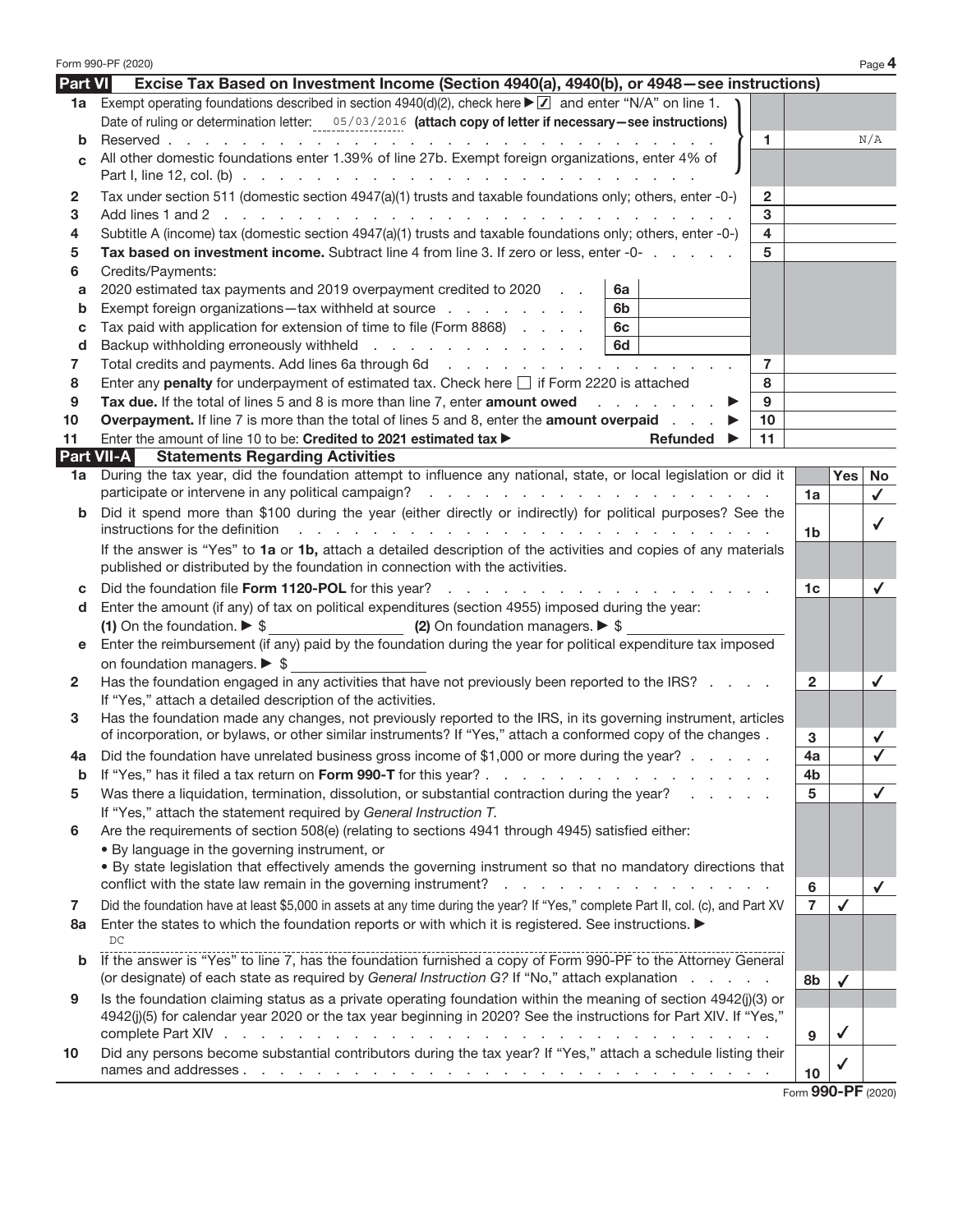|              | Form 990-PF (2020)                                                                                                                                                                                                                                                                                                                                                                                                                                          |                    |            | Page 5       |
|--------------|-------------------------------------------------------------------------------------------------------------------------------------------------------------------------------------------------------------------------------------------------------------------------------------------------------------------------------------------------------------------------------------------------------------------------------------------------------------|--------------------|------------|--------------|
|              | <b>Part VII-A</b><br><b>Statements Regarding Activities (continued)</b>                                                                                                                                                                                                                                                                                                                                                                                     |                    |            |              |
|              |                                                                                                                                                                                                                                                                                                                                                                                                                                                             |                    | <b>Yes</b> | <b>No</b>    |
| 11           | At any time during the year, did the foundation, directly or indirectly, own a controlled entity within the<br>meaning of section 512(b)(13)? If "Yes," attach schedule. See instructions                                                                                                                                                                                                                                                                   | 11                 |            | $\checkmark$ |
| 12           | Did the foundation make a distribution to a donor advised fund over which the foundation or a disqualified<br>person had advisory privileges? If "Yes," attach statement. See instructions                                                                                                                                                                                                                                                                  | 12 <sup>12</sup>   |            | $\checkmark$ |
| 13           | Did the foundation comply with the public inspection requirements for its annual returns and exemption application?<br>www.cecafoundation.org                                                                                                                                                                                                                                                                                                               | 13                 |            |              |
|              | $\begin{minipage}{0.9\linewidth} \textbf{Website address} & \textbf{new. cecafoundation.org}\\ \textbf{The books are in care of} & \textbf{ESST OFFICE} & \textbf{SASY OFFICE} & \textbf{SAS JITASA} & \textbf{SITASA} & \textbf{Telephone no.} & \textbf{208} & 287-4777\\ \textbf{100} & \textbf{111} & \textbf{121} & \textbf{131} & \textbf{131} & \textbf{141} & \textbf{151} & \textbf{151} & \textbf{161} \\ \textbf{111} & \textbf{121} & \textbf{$ |                    |            |              |
| 14           | $ZIP+4$ $\triangleright$ 83702                                                                                                                                                                                                                                                                                                                                                                                                                              |                    |            |              |
| 15           | Section 4947(a)(1) nonexempt charitable trusts filing Form 990-PF in lieu of Form 1041 - check here                                                                                                                                                                                                                                                                                                                                                         |                    |            |              |
| 16           | and enter the amount of tax-exempt interest received or accrued during the year entertainment of tax-exempt interest received or accrued during the year<br>15<br>At any time during calendar year 2020, did the foundation have an interest in or a signature or other authority                                                                                                                                                                           |                    | Yes        | No           |
|              | over a bank, securities, or other financial account in a foreign country?.                                                                                                                                                                                                                                                                                                                                                                                  | 16                 |            | $\checkmark$ |
|              | See the instructions for exceptions and filing requirements for FinCEN Form 114. If "Yes," enter the name of                                                                                                                                                                                                                                                                                                                                                |                    |            |              |
|              | the foreign country                                                                                                                                                                                                                                                                                                                                                                                                                                         |                    |            |              |
|              | <b>Part VII-B</b><br>Statements Regarding Activities for Which Form 4720 May Be Required                                                                                                                                                                                                                                                                                                                                                                    |                    |            |              |
|              | File Form 4720 if any item is checked in the "Yes" column, unless an exception applies.                                                                                                                                                                                                                                                                                                                                                                     |                    | <b>Yes</b> | <b>No</b>    |
| 1a           | During the year, did the foundation (either directly or indirectly):                                                                                                                                                                                                                                                                                                                                                                                        |                    |            |              |
|              | (1) Engage in the sale or exchange, or leasing of property with a disqualified person?<br>$\sqrt{NQ}$<br><b>Contract</b><br>Yes                                                                                                                                                                                                                                                                                                                             |                    |            |              |
|              | (2) Borrow money from, lend money to, or otherwise extend credit to (or accept it from) a                                                                                                                                                                                                                                                                                                                                                                   |                    |            |              |
|              | $\sqrt{N}$<br>Yes                                                                                                                                                                                                                                                                                                                                                                                                                                           |                    |            |              |
|              | (3) Furnish goods, services, or facilities to (or accept them from) a disqualified person?<br>Yes<br>$\sqrt{NQ}$                                                                                                                                                                                                                                                                                                                                            |                    |            |              |
|              | (4) Pay compensation to, or pay or reimburse the expenses of, a disqualified person?<br>Yes<br>$\sqrt{NQ}$<br>(5) Transfer any income or assets to a disqualified person (or make any of either available for                                                                                                                                                                                                                                               |                    |            |              |
|              | the benefit or use of a disqualified person)?<br>√ No<br><b>Yes</b>                                                                                                                                                                                                                                                                                                                                                                                         |                    |            |              |
|              | (6) Agree to pay money or property to a government official? (Exception. Check "No" if the                                                                                                                                                                                                                                                                                                                                                                  |                    |            |              |
|              | foundation agreed to make a grant to or to employ the official for a period after                                                                                                                                                                                                                                                                                                                                                                           |                    |            |              |
|              | termination of government service, if terminating within 90 days.)<br>Yes $\sqrt{N}$                                                                                                                                                                                                                                                                                                                                                                        |                    |            |              |
| b            | If any answer is "Yes" to $1a(1)$ –(6), did any of the acts fail to qualify under the exceptions described in                                                                                                                                                                                                                                                                                                                                               |                    |            |              |
|              | Regulations section 53.4941(d)-3 or in a current notice regarding disaster assistance? See instructions<br>$\sim$                                                                                                                                                                                                                                                                                                                                           | 1 <sub>b</sub>     |            |              |
|              | Organizations relying on a current notice regarding disaster assistance, check here                                                                                                                                                                                                                                                                                                                                                                         |                    |            |              |
|              | Did the foundation engage in a prior year in any of the acts described in 1a, other than excepted acts, that<br>were not corrected before the first day of the tax year beginning in 2020?<br>and a straightful and a straight and                                                                                                                                                                                                                          |                    |            |              |
| $\mathbf{2}$ | Taxes on failure to distribute income (section 4942) (does not apply for years the foundation was a private                                                                                                                                                                                                                                                                                                                                                 | 1 <sub>c</sub>     |            |              |
|              | operating foundation defined in section 4942(j)(3) or 4942(j)(5)):                                                                                                                                                                                                                                                                                                                                                                                          |                    |            |              |
|              | At the end of tax year 2020, did the foundation have any undistributed income (Part XIII, lines<br>6d and 6e) for tax year(s) beginning before 2020?<br>and the contract of the contract of the con-<br>∣ ∣Yes<br>$ V $ No                                                                                                                                                                                                                                  |                    |            |              |
|              | If "Yes," list the years ▶<br>$20$ , $20$ , $20$ , $20$                                                                                                                                                                                                                                                                                                                                                                                                     |                    |            |              |
|              | <b>b</b> Are there any years listed in 2a for which the foundation is <b>not</b> applying the provisions of section $4942(a)(2)$                                                                                                                                                                                                                                                                                                                            |                    |            |              |
|              | (relating to incorrect valuation of assets) to the year's undistributed income? (If applying section 4942(a)(2) to                                                                                                                                                                                                                                                                                                                                          |                    |            |              |
|              | all years listed, answer "No" and attach statement-see instructions.)                                                                                                                                                                                                                                                                                                                                                                                       | 2 <sub>b</sub>     |            |              |
| c            | If the provisions of section $4942(a)(2)$ are being applied to any of the years listed in 2a, list the years here.                                                                                                                                                                                                                                                                                                                                          |                    |            |              |
| За           | $\triangleright$ 20 , 20 , 20 , 20<br>Did the foundation hold more than a 2% direct or indirect interest in any business enterprise                                                                                                                                                                                                                                                                                                                         |                    |            |              |
|              | Yes $\sqrt{ }$ No                                                                                                                                                                                                                                                                                                                                                                                                                                           |                    |            |              |
|              | <b>b</b> If "Yes," did it have excess business holdings in 2020 as a result of (1) any purchase by the foundation or                                                                                                                                                                                                                                                                                                                                        |                    |            |              |
|              | disqualified persons after May 26, 1969; (2) the lapse of the 5-year period (or longer period approved by the                                                                                                                                                                                                                                                                                                                                               |                    |            |              |
|              | Commissioner under section 4943(c)(7)) to dispose of holdings acquired by gift or bequest; or (3) the lapse of                                                                                                                                                                                                                                                                                                                                              |                    |            |              |
|              | the 10-, 15-, or 20-year first phase holding period? (Use Form 4720, Schedule C, to determine if the                                                                                                                                                                                                                                                                                                                                                        | 3b                 |            |              |
| 4a           | Did the foundation invest during the year any amount in a manner that would jeopardize its charitable purposes?                                                                                                                                                                                                                                                                                                                                             | 4a                 |            |              |
| b            | Did the foundation make any investment in a prior year (but after December 31, 1969) that could jeopardize its                                                                                                                                                                                                                                                                                                                                              |                    |            |              |
|              | charitable purpose that had not been removed from jeopardy before the first day of the tax year beginning in 2020?                                                                                                                                                                                                                                                                                                                                          | 4 <sub>b</sub>     |            |              |
|              |                                                                                                                                                                                                                                                                                                                                                                                                                                                             | Form 990-PF (2020) |            |              |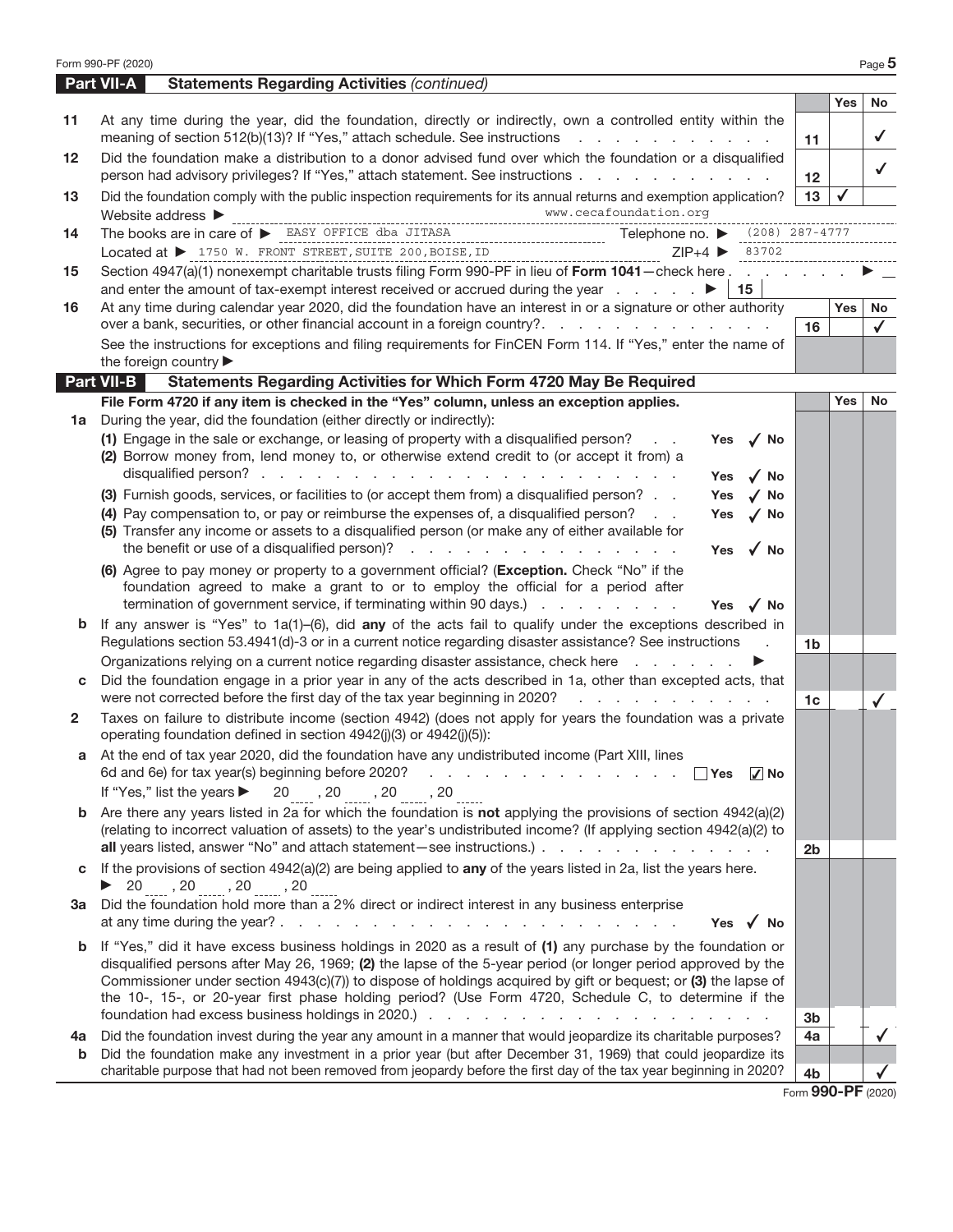|    | Form 990-PF (2020)                                                                                                                                                                                                                                                                            |                   |                            |    |            | Page 6    |
|----|-----------------------------------------------------------------------------------------------------------------------------------------------------------------------------------------------------------------------------------------------------------------------------------------------|-------------------|----------------------------|----|------------|-----------|
|    | <b>Part VII-B</b><br>Statements Regarding Activities for Which Form 4720 May Be Required (continued)                                                                                                                                                                                          |                   |                            |    |            |           |
| 5a | During the year, did the foundation pay or incur any amount to:                                                                                                                                                                                                                               |                   |                            |    | <b>Yes</b> | <b>No</b> |
|    | (1) Carry on propaganda, or otherwise attempt to influence legislation (section 4945(e))?<br>(2) Influence the outcome of any specific public election (see section 4955); or to carry on,<br>directly or indirectly, any voter registration drive?<br>and a straightful and a straight and a | Yes<br><b>Yes</b> | $\sqrt{NQ}$<br>$\sqrt{NQ}$ |    |            |           |
|    |                                                                                                                                                                                                                                                                                               |                   |                            |    |            |           |
|    | (3) Provide a grant to an individual for travel, study, or other similar purposes?<br>Yes<br>(4) Provide a grant to an organization other than a charitable, etc., organization described in                                                                                                  |                   | $\Lambda$ No               |    |            |           |
|    | (5) Provide for any purpose other than religious, charitable, scientific, literary, or educational                                                                                                                                                                                            | Yes               | $\sqrt{NQ}$                |    |            |           |
|    | purposes, or for the prevention of cruelty to children or animals?                                                                                                                                                                                                                            | <b>Yes</b>        | $\sqrt{NQ}$                |    |            |           |
| b  | If any answer is "Yes" to $5a(1)$ –(5), did any of the transactions fail to qualify under the exceptions described                                                                                                                                                                            |                   |                            |    |            |           |
|    | in Regulations section 53.4945 or in a current notice regarding disaster assistance? See instructions                                                                                                                                                                                         |                   |                            | 5b |            |           |
|    | Organizations relying on a current notice regarding disaster assistance, check here                                                                                                                                                                                                           | ▶                 |                            |    |            |           |
| C  | If the answer is "Yes" to question 5a(4), does the foundation claim exemption from the tax<br>because it maintained expenditure responsibility for the grant?                                                                                                                                 | <b>Yes</b>        | No                         |    |            |           |
|    | If "Yes," attach the statement required by Regulations section 53.4945-5(d).                                                                                                                                                                                                                  |                   |                            |    |            |           |
| 6a | Did the foundation, during the year, receive any funds, directly or indirectly, to pay premiums                                                                                                                                                                                               |                   |                            |    |            |           |
|    | on a personal benefit contract?<br>the contract of the contract of the contract of the contract of the contract of                                                                                                                                                                            | Yes $\sqrt{N}$    |                            |    |            |           |
| b  | Did the foundation, during the year, pay premiums, directly or indirectly, on a personal benefit contract? .                                                                                                                                                                                  |                   |                            | 6b |            |           |
|    | If "Yes" to 6b, file Form 8870.                                                                                                                                                                                                                                                               |                   |                            |    |            |           |
| 7a | At any time during the tax year, was the foundation a party to a prohibited tax shelter transaction? $\overline{\phantom{a}}$ Yes $\overline{\phantom{a}}$ No                                                                                                                                 |                   |                            |    |            |           |
| b  | If "Yes," did the foundation receive any proceeds or have any net income attributable to the transaction? .                                                                                                                                                                                   |                   |                            | 7b |            |           |
| 8  | Is the foundation subject to the section 4960 tax on payment(s) of more than \$1,000,000 in                                                                                                                                                                                                   |                   |                            |    |            |           |
|    | remuneration or excess parachute payment(s) during the year?                                                                                                                                                                                                                                  | Yes               | $\sqrt{NQ}$                |    |            |           |
|    | Information About Officers, Directors, Trustees, Foundation Managers, Highly Paid Employees,<br>Part VIII                                                                                                                                                                                     |                   |                            |    |            |           |

icers, Directors, Trustees, Foundation Managers, Highly Paid Employees, and Contractors

1 List all officers, directors, trustees, and foundation managers and their compensation. See instructions.

| (a) Name and address | (b) Title, and average<br>hours per week<br>devoted to position | (c) Compensation<br>(If not paid,<br>enter -0-) | (d) Contributions to<br>employee benefit plans<br>and deferred compensation | (e) Expense account,<br>other allowances |
|----------------------|-----------------------------------------------------------------|-------------------------------------------------|-----------------------------------------------------------------------------|------------------------------------------|
| See Statement        |                                                                 |                                                 |                                                                             |                                          |
|                      |                                                                 |                                                 |                                                                             |                                          |
|                      |                                                                 |                                                 |                                                                             |                                          |
|                      |                                                                 |                                                 |                                                                             |                                          |

### 2 Compensation of five highest-paid employees (other than those included on line 1—see instructions). If none, enter "NONE."

| (a) Name and address of each employee paid more than \$50,000 | (b) Title, and average<br>hours per week<br>devoted to position | (c) Compensation                   | (d) Contributions to<br>compensation | employee benefit (e) Expense account,<br>plans and deferred other allowances |
|---------------------------------------------------------------|-----------------------------------------------------------------|------------------------------------|--------------------------------------|------------------------------------------------------------------------------|
| <b>NONE</b>                                                   |                                                                 |                                    |                                      |                                                                              |
|                                                               |                                                                 |                                    |                                      |                                                                              |
|                                                               |                                                                 |                                    |                                      |                                                                              |
|                                                               |                                                                 |                                    |                                      |                                                                              |
|                                                               |                                                                 |                                    |                                      |                                                                              |
| <b>Total</b> number of other employees paid over \$50,000     |                                                                 | a se a se a se a se a se a se a se |                                      |                                                                              |
|                                                               |                                                                 |                                    |                                      | Eorm $990-PF$ (2020)                                                         |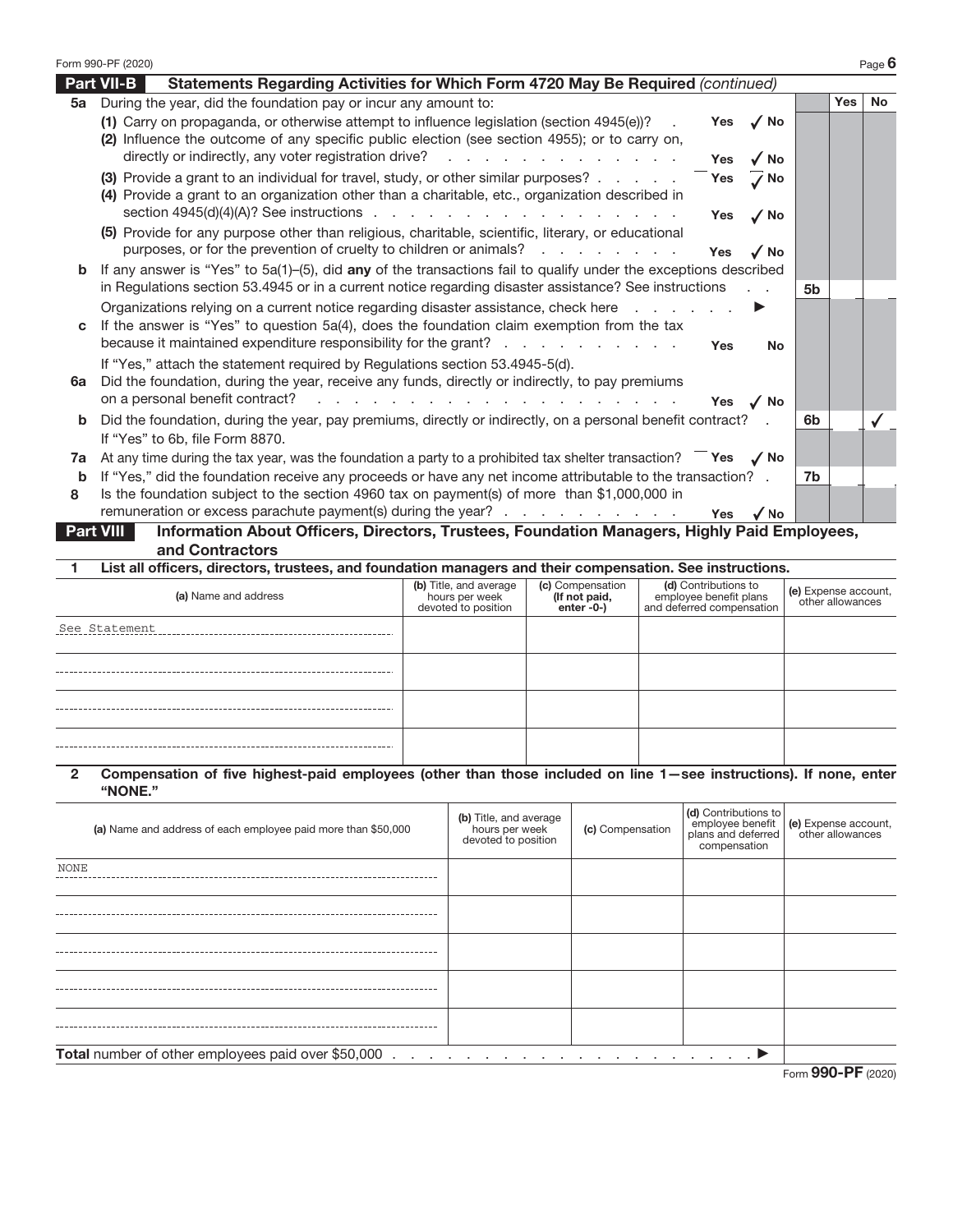| Information About Officers, Directors, Trustees, Foundation Managers, Highly Paid Employees,<br><b>Part VIII</b><br>and Contractors (continued) |                                                                                                                                                                                                                                                           |                  |  |  |
|-------------------------------------------------------------------------------------------------------------------------------------------------|-----------------------------------------------------------------------------------------------------------------------------------------------------------------------------------------------------------------------------------------------------------|------------------|--|--|
| 3                                                                                                                                               | Five highest-paid independent contractors for professional services. See instructions. If none, enter "NONE."                                                                                                                                             |                  |  |  |
|                                                                                                                                                 | (a) Name and address of each person paid more than \$50,000<br>(b) Type of service                                                                                                                                                                        | (c) Compensation |  |  |
| <b>NONE</b>                                                                                                                                     |                                                                                                                                                                                                                                                           |                  |  |  |
|                                                                                                                                                 |                                                                                                                                                                                                                                                           |                  |  |  |
|                                                                                                                                                 |                                                                                                                                                                                                                                                           |                  |  |  |
|                                                                                                                                                 |                                                                                                                                                                                                                                                           |                  |  |  |
|                                                                                                                                                 |                                                                                                                                                                                                                                                           |                  |  |  |
|                                                                                                                                                 |                                                                                                                                                                                                                                                           |                  |  |  |
|                                                                                                                                                 |                                                                                                                                                                                                                                                           |                  |  |  |
|                                                                                                                                                 |                                                                                                                                                                                                                                                           |                  |  |  |
|                                                                                                                                                 |                                                                                                                                                                                                                                                           |                  |  |  |
|                                                                                                                                                 |                                                                                                                                                                                                                                                           |                  |  |  |
|                                                                                                                                                 | Total number of others receiving over \$50,000 for professional services<br>$\cdot$ P<br>the contract of the contract of the contract of                                                                                                                  |                  |  |  |
| Part IX-A                                                                                                                                       | <b>Summary of Direct Charitable Activities</b>                                                                                                                                                                                                            |                  |  |  |
|                                                                                                                                                 | List the foundation's four largest direct charitable activities during the tax year. Include relevant statistical information such as the number of<br>organizations and other beneficiaries served, conferences convened, research papers produced, etc. | Expenses         |  |  |
| 1                                                                                                                                               | INDIVIDUAL AWARDS FOR OUTSTANDING CAREGIVERS - 222 INDIVIDUALS                                                                                                                                                                                            |                  |  |  |
|                                                                                                                                                 |                                                                                                                                                                                                                                                           | 75,809           |  |  |
|                                                                                                                                                 |                                                                                                                                                                                                                                                           |                  |  |  |
| $\overline{2}$                                                                                                                                  |                                                                                                                                                                                                                                                           |                  |  |  |
|                                                                                                                                                 |                                                                                                                                                                                                                                                           |                  |  |  |
|                                                                                                                                                 |                                                                                                                                                                                                                                                           |                  |  |  |
| 3                                                                                                                                               |                                                                                                                                                                                                                                                           |                  |  |  |
|                                                                                                                                                 |                                                                                                                                                                                                                                                           |                  |  |  |
|                                                                                                                                                 |                                                                                                                                                                                                                                                           |                  |  |  |
| 4                                                                                                                                               |                                                                                                                                                                                                                                                           |                  |  |  |
|                                                                                                                                                 |                                                                                                                                                                                                                                                           |                  |  |  |
| Part IX-B                                                                                                                                       | <b>Summary of Program-Related Investments (see instructions)</b>                                                                                                                                                                                          |                  |  |  |
|                                                                                                                                                 | Describe the two largest program-related investments made by the foundation during the tax year on lines 1 and 2.                                                                                                                                         | Amount           |  |  |
| 1                                                                                                                                               |                                                                                                                                                                                                                                                           |                  |  |  |
|                                                                                                                                                 |                                                                                                                                                                                                                                                           |                  |  |  |
|                                                                                                                                                 |                                                                                                                                                                                                                                                           |                  |  |  |
| $\mathbf{2}$                                                                                                                                    |                                                                                                                                                                                                                                                           |                  |  |  |
|                                                                                                                                                 |                                                                                                                                                                                                                                                           |                  |  |  |
|                                                                                                                                                 |                                                                                                                                                                                                                                                           |                  |  |  |
|                                                                                                                                                 | All other program-related investments. See instructions.                                                                                                                                                                                                  |                  |  |  |
| 3                                                                                                                                               |                                                                                                                                                                                                                                                           |                  |  |  |
|                                                                                                                                                 |                                                                                                                                                                                                                                                           |                  |  |  |
|                                                                                                                                                 |                                                                                                                                                                                                                                                           |                  |  |  |
|                                                                                                                                                 | Total. Add lines 1 through 3<br>▶                                                                                                                                                                                                                         |                  |  |  |
|                                                                                                                                                 |                                                                                                                                                                                                                                                           |                  |  |  |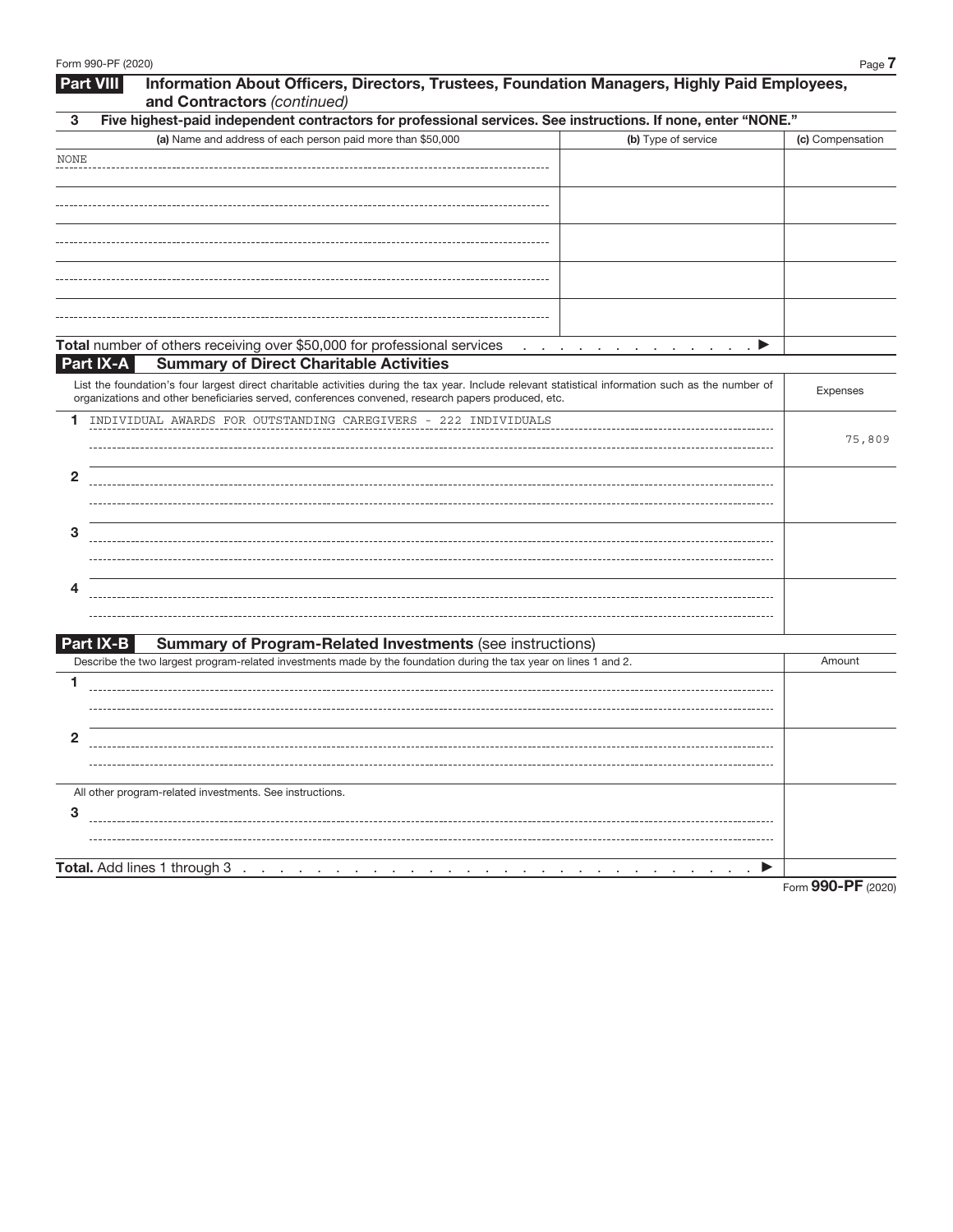|                | Form 990-PF (2020)                                                                                                                                                                                                             |                | Page 8  |
|----------------|--------------------------------------------------------------------------------------------------------------------------------------------------------------------------------------------------------------------------------|----------------|---------|
| <b>Part X</b>  | Minimum Investment Return (All domestic foundations must complete this part. Foreign foundations,                                                                                                                              |                |         |
|                | see instructions.)                                                                                                                                                                                                             |                |         |
| $\mathbf{1}$   | Fair market value of assets not used (or held for use) directly in carrying out charitable, etc.,<br>purposes:                                                                                                                 |                |         |
| a              |                                                                                                                                                                                                                                | 1a             | 156,547 |
| b              |                                                                                                                                                                                                                                | 1b             | 61,140  |
| c              | Fair market value of all other assets (see instructions)                                                                                                                                                                       | 1 <sub>c</sub> |         |
| d              |                                                                                                                                                                                                                                | 1 <sub>d</sub> | 217,687 |
| е              | Reduction claimed for blockage or other factors reported on lines 1a and                                                                                                                                                       |                |         |
|                | 1c (attach detailed explanation). $\therefore$ $\therefore$ $\therefore$ $\therefore$ $\therefore$ $\therefore$ $\therefore$ $\therefore$ 1e                                                                                   |                |         |
| 2              |                                                                                                                                                                                                                                | $\overline{2}$ |         |
| 3              |                                                                                                                                                                                                                                | 3              | 217,687 |
| 4              | Cash deemed held for charitable activities. Enter 1 <sup>1</sup> / <sub>2</sub> % of line 3 (for greater amount, see                                                                                                           |                |         |
|                |                                                                                                                                                                                                                                | 4              | 3,265   |
| 5              | Net value of noncharitable-use assets. Subtract line 4 from line 3. Enter here and on Part V, line 4                                                                                                                           | 5              | 214,422 |
| 6              |                                                                                                                                                                                                                                | 6              | 10,721  |
| <b>Part XI</b> | Distributable Amount (see instructions) (Section 4942(j)(3) and (j)(5) private operating foundations<br>and certain foreign organizations, check here ► √ and do not complete this part.)                                      |                |         |
| 1              |                                                                                                                                                                                                                                | 1.             |         |
| 2a             | Tax on investment income for 2020 from Part VI, line 5<br>2a                                                                                                                                                                   |                |         |
| b              | Income tax for 2020. (This does not include the tax from Part VI.) $\ldots$<br>2 <sub>b</sub>                                                                                                                                  |                |         |
| C              | Add lines 2a and 2b r and r and r and r and r and r and r and r and r and r and r and r and r and r and r and r and r and r and r and r and r and r and r and r and r and r and r and r and r and r and r and r and r and r an | 2c             |         |
| З              | Distributable amount before adjustments. Subtract line 2c from line 1                                                                                                                                                          | 3              |         |
| 4              | Recoveries of amounts treated as qualifying distributions recognitions of the content of the Recoveries of amounts treated as qualifying distributions recognized as a set of the Recording of the Recognization of Recognizat | $\overline{4}$ |         |
| 5              |                                                                                                                                                                                                                                | 5              |         |
| 6              |                                                                                                                                                                                                                                | 6              |         |
| 7              | Distributable amount as adjusted. Subtract line 6 from line 5. Enter here and on Part XIII,                                                                                                                                    |                |         |
|                |                                                                                                                                                                                                                                | $\overline{7}$ |         |
|                | <b>Part XII Qualifying Distributions (see instructions)</b>                                                                                                                                                                    |                |         |
| 1.             | Amounts paid (including administrative expenses) to accomplish charitable, etc., purposes:                                                                                                                                     |                |         |
| a              | Expenses, contributions, gifts, etc.—total from Part I, column (d), line 26                                                                                                                                                    | 1a             | 500,636 |
| b              |                                                                                                                                                                                                                                | 1b             |         |
| 2              | Amounts paid to acquire assets used (or held for use) directly in carrying out charitable, etc.,                                                                                                                               |                |         |
|                |                                                                                                                                                                                                                                | $\mathbf{2}$   |         |
| 3              | Amounts set aside for specific charitable projects that satisfy the:                                                                                                                                                           |                |         |
| a              |                                                                                                                                                                                                                                | За             |         |
|                | <b>b</b> Cash distribution test (attach the required schedule)                                                                                                                                                                 | 3 <sub>b</sub> | - 0     |
| 4              | Qualifying distributions. Add lines 1a through 3b. Enter here and on Part V, line 8; and Part XIII, line 4                                                                                                                     | 4              | 500,636 |
| 5              | Foundations that qualify under section 4940(e) for the reduced rate of tax on net investment income.                                                                                                                           |                |         |
|                |                                                                                                                                                                                                                                | ${\bf 5}$      |         |
| 6              | Adjusted qualifying distributions. Subtract line 5 from line 4 manufacturers and contact the substitution of the substitution of the substitution of Adjusted Qualitying distributions. Subtract line 5 from line 4            | 6              | 500,636 |
|                | Note: The amount on line 6 will be used in Part V, column (b), in subsequent years when calculating whether the foundation<br>qualifies for the section 4940(e) reduction of tax in those years.                               |                |         |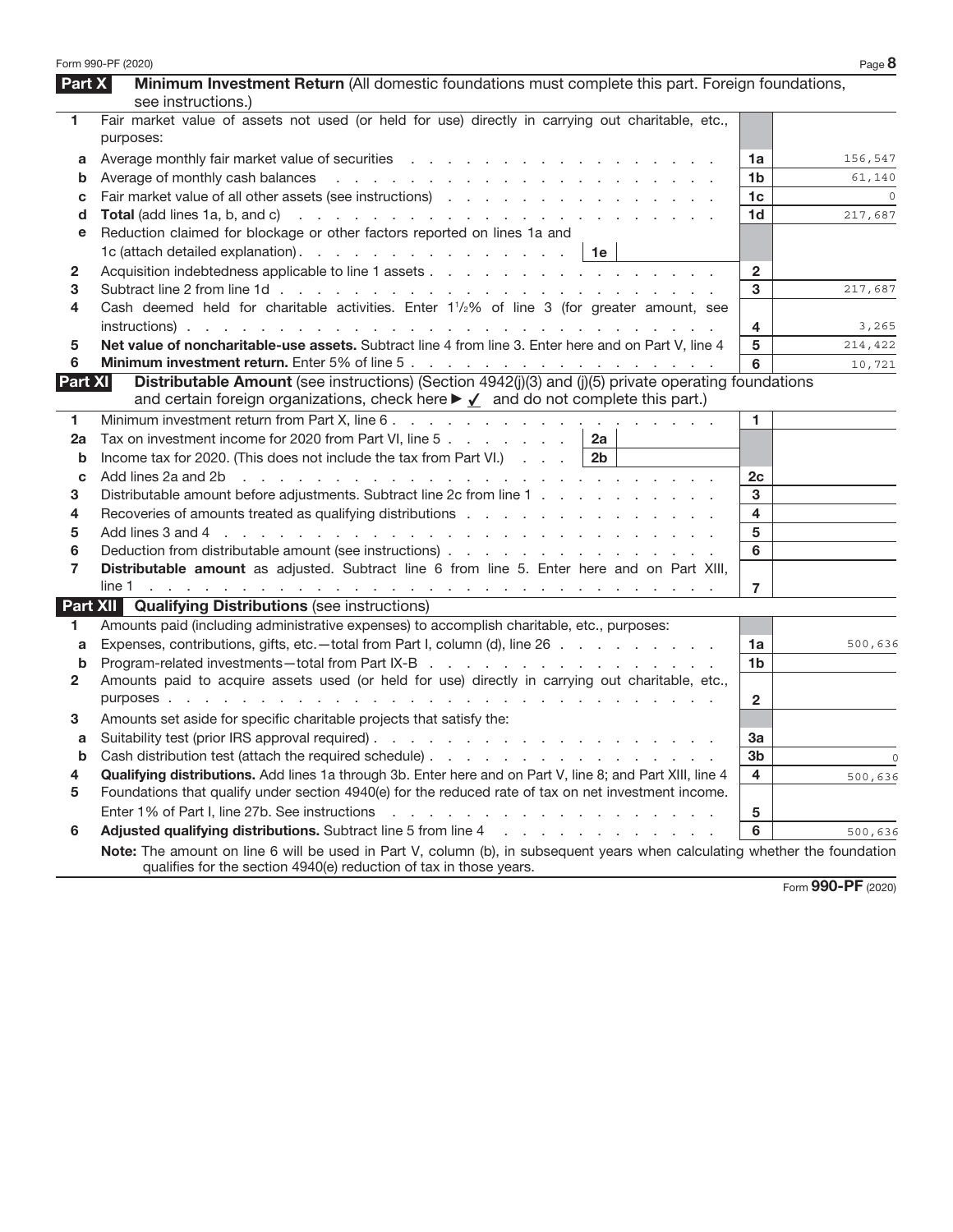| Part XIII | <b>Undistributed Income</b> (see instructions)                                                                                                                                    |               |                            |             |             |
|-----------|-----------------------------------------------------------------------------------------------------------------------------------------------------------------------------------|---------------|----------------------------|-------------|-------------|
|           |                                                                                                                                                                                   | (a)<br>Corpus | (b)<br>Years prior to 2019 | (c)<br>2019 | (d)<br>2020 |
| 1         | Distributable amount for 2020 from Part XI,<br>$line 7$                                                                                                                           |               |                            |             |             |
| 2         | Undistributed income, if any, as of the end of 2020:                                                                                                                              |               |                            |             |             |
| a         | Enter amount for 2019 only                                                                                                                                                        |               |                            |             |             |
| b         | Total for prior years: 20, 20, 20                                                                                                                                                 |               |                            |             |             |
| 3         | Excess distributions carryover, if any, to 2020:                                                                                                                                  |               |                            |             |             |
| a         | From 2015 $\, \cdot \,$ $\, \cdot \,$ $\, \cdot \,$ $\, \cdot \,$ $\,$ $\, \cdot \,$                                                                                              |               |                            |             |             |
| b         | From 2016                                                                                                                                                                         |               |                            |             |             |
| C         | From 2017 $\ldots$ $\ldots$ $\ldots$<br><u> 1990 - Johann Barnett, fransk politiker</u>                                                                                           |               |                            |             |             |
| d<br>е    | and the control of the control of the<br>From 2019<br><b>Contractor</b>                                                                                                           |               |                            |             |             |
| f         | Total of lines 3a through e                                                                                                                                                       | $\Omega$      |                            |             |             |
| 4         | Qualifying distributions for 2020 from Part XII,<br>500,636<br>line 4: $\triangleright$ \$                                                                                        |               |                            |             |             |
| a         | Applied to 2019, but not more than line 2a.                                                                                                                                       |               |                            |             |             |
|           | <b>b</b> Applied to undistributed income of prior years<br>(Election required - see instructions)                                                                                 |               |                            |             |             |
| C         | Treated as distributions out of corpus (Election<br>required-see instructions)                                                                                                    |               |                            |             |             |
| d         | Applied to 2020 distributable amount                                                                                                                                              |               |                            |             |             |
| e         | Remaining amount distributed out of corpus                                                                                                                                        |               |                            |             |             |
| 5         | Excess distributions carryover applied to 2020                                                                                                                                    | $\Omega$      |                            |             |             |
|           | (If an amount appears in column (d), the same<br>amount must be shown in column (a).)                                                                                             |               |                            |             |             |
| 6         | Enter the net total of each column as<br>indicated below:                                                                                                                         |               |                            |             |             |
| a         | Corpus. Add lines 3f, 4c, and 4e. Subtract line 5                                                                                                                                 | $\circ$       |                            |             |             |
| b         | Prior years' undistributed income. Subtract<br>line 4b from line 2b<br>and a state of the state of                                                                                |               | $\circ$                    |             |             |
| С         | Enter the amount of prior years' undistributed<br>income for which a notice of deficiency has<br>been issued, or on which the section 4942(a)<br>tax has been previously assessed |               |                            |             |             |
| d         | Subtract line 6c from line 6b. Taxable<br>amount—see instructions<br>the contract of the contract of the                                                                          |               | 0                          |             |             |
|           | Undistributed income for 2019. Subtract line<br>4a from line 2a. Taxable amount-see<br>instructions                                                                               |               |                            | $\circ$     |             |
| f         | Undistributed income for 2020. Subtract lines<br>4d and 5 from line 1. This amount must be<br>distributed in 2021                                                                 |               |                            |             | $\circ$     |
| 7         | Amounts treated as distributions out of corpus<br>to satisfy requirements imposed by section<br>170(b)(1)(F) or 4942(g)(3) (Election may be<br>required - see instructions)       |               |                            |             |             |
| 8         | Excess distributions carryover from 2015 not<br>applied on line 5 or line 7 (see instructions).                                                                                   |               |                            |             |             |
| 9         | Excess distributions carryover to 2021.<br>Subtract lines 7 and 8 from line 6a                                                                                                    | $\circ$       |                            |             |             |
| 10        | Analysis of line 9:                                                                                                                                                               |               |                            |             |             |
| a         | Excess from 2016 $\ldots$ .                                                                                                                                                       |               |                            |             |             |
| b         | Excess from 2017<br>and the control of the control of                                                                                                                             |               |                            |             |             |
| C         | Excess from 2018<br>and the control of the control of the                                                                                                                         |               |                            |             |             |
| d         | Excess from 2019 $\ldots$ .<br><u> 1980 - John Barn Barn, mars a</u>                                                                                                              |               |                            |             |             |
| е         | Excess from 2020 $\ldots$ $\ldots$                                                                                                                                                |               |                            |             |             |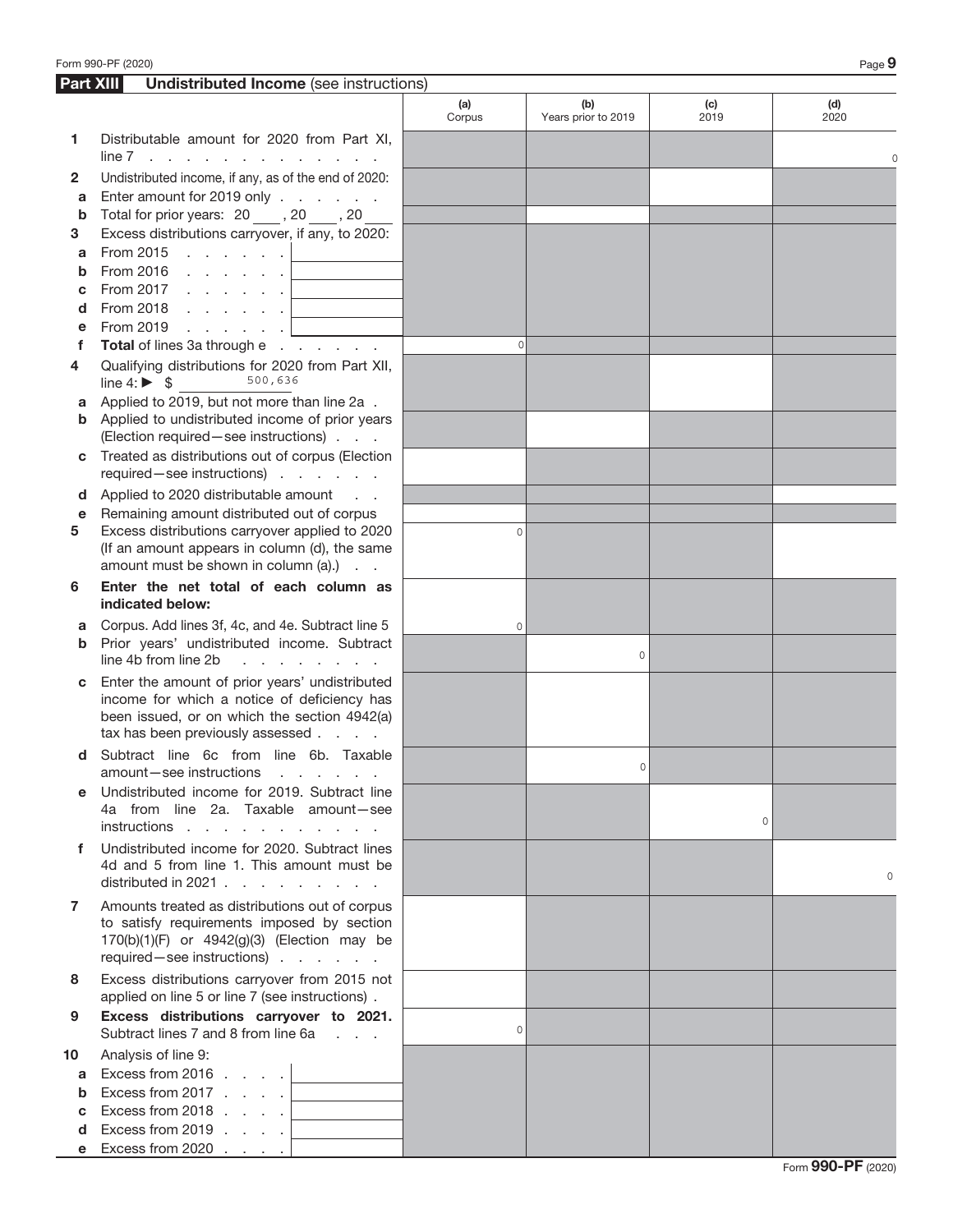|                 | Form 990-PF (2020)                                                                                                                                                                                                                                                                                                                                                                                                                 |          |          |               |            | Page 10            |
|-----------------|------------------------------------------------------------------------------------------------------------------------------------------------------------------------------------------------------------------------------------------------------------------------------------------------------------------------------------------------------------------------------------------------------------------------------------|----------|----------|---------------|------------|--------------------|
| <b>Part XIV</b> | Private Operating Foundations (see instructions and Part VII-A, question 9)                                                                                                                                                                                                                                                                                                                                                        |          |          |               |            |                    |
| 1a              | If the foundation has received a ruling or determination letter that it is a private operating                                                                                                                                                                                                                                                                                                                                     |          |          |               | 05/03/2016 |                    |
|                 | foundation, and the ruling is effective for 2020, enter the date of the ruling                                                                                                                                                                                                                                                                                                                                                     |          |          | ▶             |            |                    |
| b               | Check box to indicate whether the foundation is a private operating foundation described in section $\sqrt{4942}$ (j)(3) or                                                                                                                                                                                                                                                                                                        |          |          |               |            | 4942(j)(5)         |
| 2a              | Enter the lesser of the adjusted net<br>income from Part I or the minimum                                                                                                                                                                                                                                                                                                                                                          | Tax year |          | Prior 3 years |            | (e) Total          |
|                 | investment return from Part X for                                                                                                                                                                                                                                                                                                                                                                                                  | (a) 2020 | (b) 2019 | $(c)$ 2018    | $(d)$ 2017 |                    |
|                 | each year listed $\ldots$ $\ldots$ $\ldots$                                                                                                                                                                                                                                                                                                                                                                                        | $\circ$  | 3,472    | 6,004         | 12,792     | 22,268             |
| b               | 85% of line 2a<br>and a state of the state of the                                                                                                                                                                                                                                                                                                                                                                                  | $\circ$  | 2,951    | 5,103         | 10,873     | 18,927             |
| C               | Qualifying distributions from Part XII,<br>line 4, for each year listed $\ldots$ .                                                                                                                                                                                                                                                                                                                                                 | 500,636  | 382,489  | 314,313       | 240,055    | 1,437,493          |
| d               | Amounts included in line 2c not used directly<br>for active conduct of exempt activities                                                                                                                                                                                                                                                                                                                                           | $\circ$  | 0        | 0             | 3,600      | 3,600              |
| е               | Qualifying distributions made directly<br>for active conduct of exempt activities.<br>Subtract line 2d from line 2c<br><b>Service</b>                                                                                                                                                                                                                                                                                              | 500,636  | 382,489  | 314,313       | 236,455    | 1,433,893          |
| 3               | Complete 3a, b, or c for the<br>alternative test relied upon:                                                                                                                                                                                                                                                                                                                                                                      |          |          |               |            | $\circ$            |
| a               | "Assets" alternative test-enter:                                                                                                                                                                                                                                                                                                                                                                                                   |          |          |               |            |                    |
|                 | $(1)$ Value of all assets $\ldots$ $\ldots$                                                                                                                                                                                                                                                                                                                                                                                        |          |          |               |            |                    |
|                 | (2) Value of assets qualifying under<br>section $4942(j)(3)(B)(i)$                                                                                                                                                                                                                                                                                                                                                                 |          |          |               |            | $\circ$            |
| b               | "Endowment" alternative test-enter 2/3                                                                                                                                                                                                                                                                                                                                                                                             | 7,147    | 9,083    | 12,534        | 17,006     | 45,770             |
|                 | of minimum investment return shown in<br>Part X, line 6, for each year listed<br>$\sim 10$ $\sim$                                                                                                                                                                                                                                                                                                                                  |          |          |               |            |                    |
| C               | "Support" alternative test-enter:                                                                                                                                                                                                                                                                                                                                                                                                  |          |          |               |            |                    |
|                 | (1) Total support other than gross<br>investment<br>income<br>(interest,<br>dividends, rents, payments on<br>securities<br>loans<br>(section<br>$512(a)(5)$ , or royalties).                                                                                                                                                                                                                                                       |          |          |               |            | $\circ$            |
|                 | (2) Support from general public<br>and<br>5<br>more<br>exempt<br>or<br>organizations as provided in<br>section $4942(j)(3)(B)(iii)$<br>(3) Largest amount of support from<br>an exempt organization<br><b>Carl Corp.</b>                                                                                                                                                                                                           |          |          |               |            | $\circ$<br>$\circ$ |
|                 |                                                                                                                                                                                                                                                                                                                                                                                                                                    |          |          |               |            |                    |
|                 | (4) Gross investment income                                                                                                                                                                                                                                                                                                                                                                                                        |          |          |               |            |                    |
| Part XV         | Supplementary Information (Complete this part only if the foundation had \$5,000 or more in assets at<br>any time during the year-see instructions.)                                                                                                                                                                                                                                                                               |          |          |               |            |                    |
| 1               | <b>Information Regarding Foundation Managers:</b>                                                                                                                                                                                                                                                                                                                                                                                  |          |          |               |            |                    |
| a               | List any managers of the foundation who have contributed more than 2% of the total contributions received by the foundation<br>before the close of any tax year (but only if they have contributed more than \$5,000). (See section 507(d)(2).)<br><b>MATTHEW LAWLOR</b>                                                                                                                                                           |          |          |               |            |                    |
| b               | List any managers of the foundation who own 10% or more of the stock of a corporation (or an equally large portion of the                                                                                                                                                                                                                                                                                                          |          |          |               |            |                    |
|                 | ownership of a partnership or other entity) of which the foundation has a 10% or greater interest.                                                                                                                                                                                                                                                                                                                                 |          |          |               |            |                    |
|                 | <b>NONE</b>                                                                                                                                                                                                                                                                                                                                                                                                                        |          |          |               |            |                    |
| $\mathbf{2}$    |                                                                                                                                                                                                                                                                                                                                                                                                                                    |          |          |               |            |                    |
|                 | Information Regarding Contribution, Grant, Gift, Loan, Scholarship, etc., Programs:<br>Check here $\blacktriangleright$ $\Box$ if the foundation only makes contributions to preselected charitable organizations and does not accept<br>unsolicited requests for funds. If the foundation makes gifts, grants, etc., to individuals or organizations under other conditions,<br>complete items 2a, b, c, and d. See instructions. |          |          |               |            |                    |
| a               | The name, address, and telephone number or email address of the person to whom applications should be addressed:                                                                                                                                                                                                                                                                                                                   |          |          |               |            |                    |
|                 | See Statement                                                                                                                                                                                                                                                                                                                                                                                                                      |          |          |               |            |                    |
| b               | The form in which applications should be submitted and information and materials they should include:                                                                                                                                                                                                                                                                                                                              |          |          |               |            |                    |
|                 |                                                                                                                                                                                                                                                                                                                                                                                                                                    |          |          |               |            |                    |
| C               | Any submission deadlines:                                                                                                                                                                                                                                                                                                                                                                                                          |          |          |               |            |                    |

d Any restrictions or limitations on awards, such as by geographical areas, charitable fields, kinds of institutions, or other factors: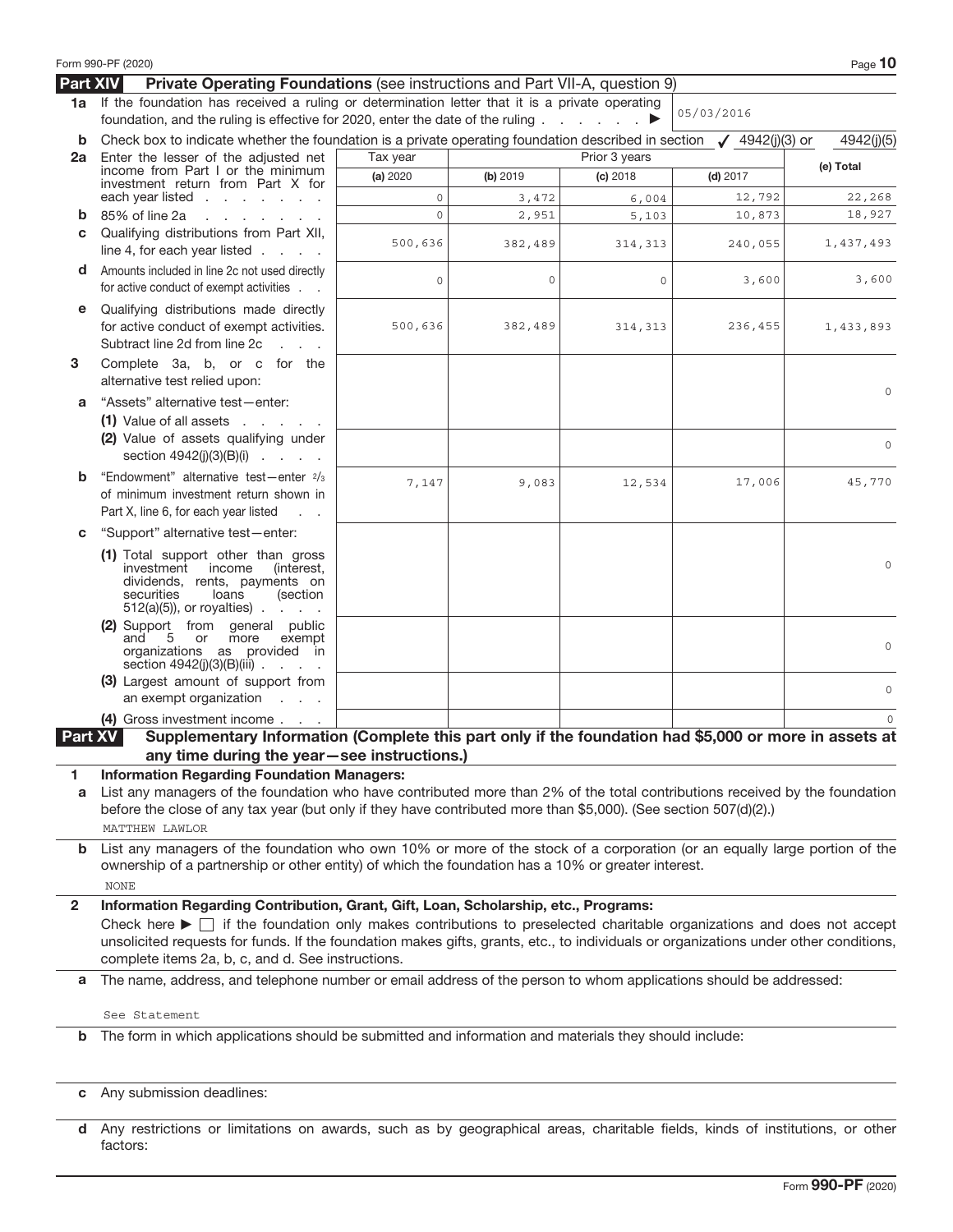| Form 990-PF (2020)                                                                                   |                                                                                                                    |                                                               |                                                         |                | Page 11 |
|------------------------------------------------------------------------------------------------------|--------------------------------------------------------------------------------------------------------------------|---------------------------------------------------------------|---------------------------------------------------------|----------------|---------|
| <b>Supplementary Information (continued)</b><br>Part XV                                              |                                                                                                                    |                                                               |                                                         |                |         |
| Grants and Contributions Paid During the Year or Approved for Future Payment<br>$\overline{3}$       |                                                                                                                    |                                                               |                                                         |                |         |
| Recipient                                                                                            | If recipient is an individual,<br>show any relationship to<br>any foundation manager<br>or substantial contributor | Foundation<br>status of                                       | Purpose of grant or<br>contribution                     |                | Amount  |
| Name and address (home or business)                                                                  |                                                                                                                    | recipient                                                     |                                                         |                |         |
| Paid during the year<br>$\mathbf a$                                                                  |                                                                                                                    |                                                               |                                                         |                |         |
| AWARDS TO CAREGIVERS , 1875 K STREET NW,                                                             |                                                                                                                    |                                                               | CAREGIVER AWARDS                                        |                |         |
| 4TH FLOOR, WASHINGTON, DC 20006                                                                      |                                                                                                                    | $\rm{NC}$                                                     |                                                         |                | 75,809  |
|                                                                                                      |                                                                                                                    |                                                               |                                                         |                |         |
|                                                                                                      |                                                                                                                    |                                                               |                                                         |                |         |
|                                                                                                      |                                                                                                                    |                                                               |                                                         |                |         |
|                                                                                                      |                                                                                                                    |                                                               |                                                         |                |         |
|                                                                                                      |                                                                                                                    |                                                               |                                                         |                |         |
|                                                                                                      |                                                                                                                    |                                                               |                                                         |                |         |
|                                                                                                      |                                                                                                                    |                                                               |                                                         |                |         |
|                                                                                                      |                                                                                                                    |                                                               |                                                         |                |         |
|                                                                                                      |                                                                                                                    |                                                               |                                                         |                |         |
|                                                                                                      |                                                                                                                    |                                                               |                                                         |                |         |
|                                                                                                      |                                                                                                                    |                                                               |                                                         |                |         |
|                                                                                                      |                                                                                                                    |                                                               |                                                         |                |         |
|                                                                                                      |                                                                                                                    |                                                               |                                                         |                |         |
|                                                                                                      |                                                                                                                    |                                                               |                                                         |                |         |
|                                                                                                      |                                                                                                                    |                                                               |                                                         |                |         |
|                                                                                                      |                                                                                                                    |                                                               |                                                         |                |         |
|                                                                                                      |                                                                                                                    |                                                               |                                                         |                |         |
|                                                                                                      |                                                                                                                    |                                                               |                                                         |                |         |
|                                                                                                      |                                                                                                                    |                                                               |                                                         |                |         |
|                                                                                                      |                                                                                                                    |                                                               |                                                         |                |         |
|                                                                                                      |                                                                                                                    |                                                               |                                                         |                |         |
|                                                                                                      |                                                                                                                    |                                                               |                                                         |                |         |
|                                                                                                      |                                                                                                                    |                                                               |                                                         |                |         |
|                                                                                                      |                                                                                                                    |                                                               |                                                         |                |         |
|                                                                                                      |                                                                                                                    |                                                               |                                                         |                |         |
|                                                                                                      |                                                                                                                    |                                                               |                                                         |                |         |
| <b>Total</b><br>the contract of<br>$\sim$<br>$\sim$                                                  | $\mathbf{r}$<br>$\sim$<br>$\mathbf{r}$<br>$\blacksquare$<br>$\cdot$<br>$\cdot$                                     | $\sim$ 100 $\mu$<br>$\sim 10^{-1}$<br>$\cdot$<br>$\mathbf{r}$ | ▶<br>$\sim$<br>$\cdot$<br>$\cdot$<br>$\cdot$<br>$\cdot$ | 3a             | 75,809  |
| <b>b</b> Approved for future payment                                                                 |                                                                                                                    |                                                               |                                                         |                |         |
|                                                                                                      |                                                                                                                    |                                                               |                                                         |                |         |
|                                                                                                      |                                                                                                                    |                                                               |                                                         |                |         |
|                                                                                                      |                                                                                                                    |                                                               |                                                         |                |         |
|                                                                                                      |                                                                                                                    |                                                               |                                                         |                |         |
|                                                                                                      |                                                                                                                    |                                                               |                                                         |                |         |
|                                                                                                      |                                                                                                                    |                                                               |                                                         |                |         |
|                                                                                                      |                                                                                                                    |                                                               |                                                         |                |         |
|                                                                                                      |                                                                                                                    |                                                               |                                                         |                |         |
|                                                                                                      |                                                                                                                    |                                                               |                                                         |                |         |
|                                                                                                      |                                                                                                                    |                                                               |                                                         |                |         |
|                                                                                                      |                                                                                                                    |                                                               |                                                         |                |         |
|                                                                                                      |                                                                                                                    |                                                               |                                                         |                |         |
|                                                                                                      |                                                                                                                    |                                                               |                                                         |                |         |
|                                                                                                      |                                                                                                                    |                                                               |                                                         |                |         |
| <b>Total</b><br>the contract of the contract of<br>$\cdot$<br>$\sim$<br>$\cdot$<br>$\cdot$<br>$\sim$ | $\cdot$<br>$\sim$<br>$\cdot$                                                                                       | $\sim$ $\sim$<br>$\cdot$<br>$\cdot$                           | and a straightful and a straight                        | 3 <sub>b</sub> | $\circ$ |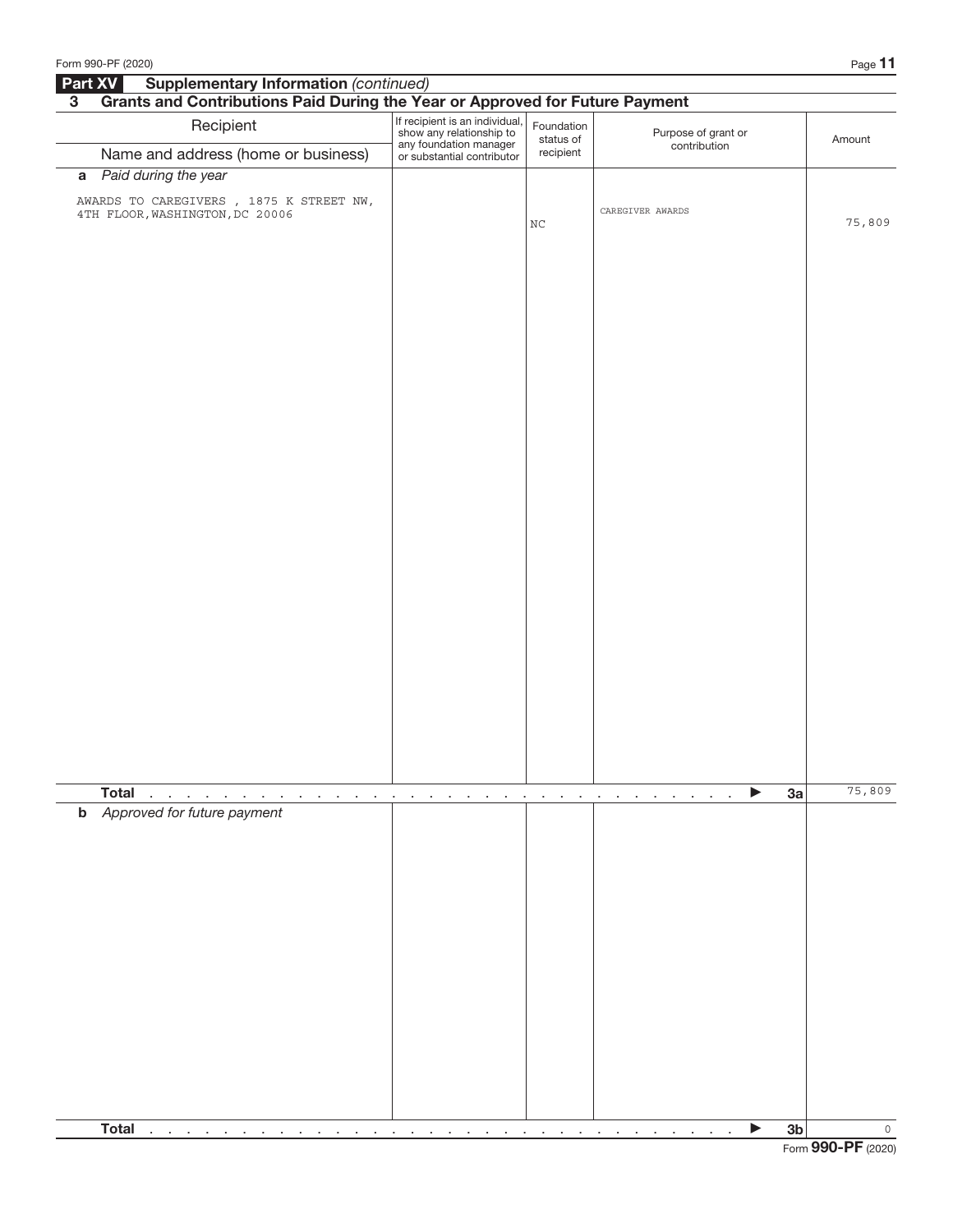|    |                      | Part XVI-A<br><b>Analysis of Income-Producing Activities</b>                                                                                                                                                                  |                      |                                                                                                                                                                                                                                                                                                                                                                                                                                                                     |                       |                                      |                                                             |
|----|----------------------|-------------------------------------------------------------------------------------------------------------------------------------------------------------------------------------------------------------------------------|----------------------|---------------------------------------------------------------------------------------------------------------------------------------------------------------------------------------------------------------------------------------------------------------------------------------------------------------------------------------------------------------------------------------------------------------------------------------------------------------------|-----------------------|--------------------------------------|-------------------------------------------------------------|
|    |                      | Enter gross amounts unless otherwise indicated.                                                                                                                                                                               |                      | Unrelated business income                                                                                                                                                                                                                                                                                                                                                                                                                                           |                       | Excluded by section 512, 513, or 514 | (e)                                                         |
|    |                      | 1 Program service revenue:                                                                                                                                                                                                    | (a)<br>Business code | (b)<br>Amount                                                                                                                                                                                                                                                                                                                                                                                                                                                       | (c)<br>Exclusion code | (d)<br>Amount                        | Related or exempt<br>function income<br>(See instructions.) |
|    | a                    |                                                                                                                                                                                                                               |                      |                                                                                                                                                                                                                                                                                                                                                                                                                                                                     |                       |                                      |                                                             |
|    | b                    | <u> 1980 - Johann Barn, amerikansk politiker (</u>                                                                                                                                                                            |                      |                                                                                                                                                                                                                                                                                                                                                                                                                                                                     |                       |                                      |                                                             |
|    | c                    |                                                                                                                                                                                                                               |                      |                                                                                                                                                                                                                                                                                                                                                                                                                                                                     |                       |                                      |                                                             |
|    | d                    | <u> 1980 - Johann Barn, mars ann an t-Amhair an t-Amhair an t-Amhair an t-Amhair an t-Amhair an t-Amhair an t-Amh</u>                                                                                                         |                      |                                                                                                                                                                                                                                                                                                                                                                                                                                                                     |                       |                                      |                                                             |
|    | е                    | <u> 1980 - Johann Barn, amerikansk politiker (d. 1980)</u>                                                                                                                                                                    |                      |                                                                                                                                                                                                                                                                                                                                                                                                                                                                     |                       |                                      |                                                             |
|    | f                    |                                                                                                                                                                                                                               |                      |                                                                                                                                                                                                                                                                                                                                                                                                                                                                     |                       |                                      |                                                             |
|    | g                    | Fees and contracts from government agencies<br>2 Membership dues and assessments<br>and a state                                                                                                                               |                      |                                                                                                                                                                                                                                                                                                                                                                                                                                                                     |                       |                                      |                                                             |
| 3  |                      | Interest on savings and temporary cash investments                                                                                                                                                                            |                      |                                                                                                                                                                                                                                                                                                                                                                                                                                                                     | 14                    | $\mathbf 1$                          |                                                             |
| 4  |                      | Dividends and interest from securities                                                                                                                                                                                        |                      |                                                                                                                                                                                                                                                                                                                                                                                                                                                                     | 14                    | 2,521                                |                                                             |
| 5  |                      | Net rental income or (loss) from real estate:                                                                                                                                                                                 |                      |                                                                                                                                                                                                                                                                                                                                                                                                                                                                     |                       |                                      |                                                             |
|    |                      | a Debt-financed property<br>and the contract of                                                                                                                                                                               |                      |                                                                                                                                                                                                                                                                                                                                                                                                                                                                     |                       |                                      |                                                             |
|    |                      | <b>b</b> Not debt-financed property                                                                                                                                                                                           |                      |                                                                                                                                                                                                                                                                                                                                                                                                                                                                     |                       |                                      |                                                             |
| 6  |                      | Net rental income or (loss) from personal property                                                                                                                                                                            |                      |                                                                                                                                                                                                                                                                                                                                                                                                                                                                     |                       |                                      |                                                             |
| 7  |                      | Other investment income                                                                                                                                                                                                       |                      |                                                                                                                                                                                                                                                                                                                                                                                                                                                                     |                       |                                      |                                                             |
| 8  |                      | Gain or (loss) from sales of assets other than inventory                                                                                                                                                                      |                      |                                                                                                                                                                                                                                                                                                                                                                                                                                                                     | 18                    | 8,105                                |                                                             |
| 9  |                      | Net income or (loss) from special events                                                                                                                                                                                      |                      |                                                                                                                                                                                                                                                                                                                                                                                                                                                                     |                       |                                      |                                                             |
| 10 |                      | Gross profit or (loss) from sales of inventory                                                                                                                                                                                |                      |                                                                                                                                                                                                                                                                                                                                                                                                                                                                     |                       |                                      |                                                             |
| 11 |                      | Other revenue: a                                                                                                                                                                                                              |                      |                                                                                                                                                                                                                                                                                                                                                                                                                                                                     |                       |                                      |                                                             |
|    | b                    | <u> 1989 - Johann Barn, amerikansk politiker (</u>                                                                                                                                                                            |                      |                                                                                                                                                                                                                                                                                                                                                                                                                                                                     |                       |                                      |                                                             |
|    | c                    | <u> 1989 - Johann Barn, amerikansk politiker (</u>                                                                                                                                                                            |                      |                                                                                                                                                                                                                                                                                                                                                                                                                                                                     |                       |                                      |                                                             |
|    | d<br>е               | the control of the control of the control of the control of the control of                                                                                                                                                    |                      |                                                                                                                                                                                                                                                                                                                                                                                                                                                                     |                       |                                      |                                                             |
|    |                      | <b>12</b> Subtotal. Add columns (b), (d), and (e) $\ldots$ $\ldots$                                                                                                                                                           |                      | $\begin{array}{c c} \multicolumn{3}{c }{\textbf{0}} & \multicolumn{3}{c }{\textbf{0}} \\ \multicolumn{3}{c }{\textbf{0}} & \multicolumn{3}{c }{\textbf{0}} \\ \multicolumn{3}{c }{\textbf{0}} & \multicolumn{3}{c }{\textbf{0}} \\ \multicolumn{3}{c }{\textbf{0}} & \multicolumn{3}{c }{\textbf{0}} \\ \multicolumn{3}{c }{\textbf{0}} & \multicolumn{3}{c }{\textbf{0}} \\ \multicolumn{3}{c }{\textbf{0}} & \multicolumn{3}{c }{\textbf{0}} \\ \multicolumn{3}{$ |                       | 10,627                               | $\circ$                                                     |
|    |                      |                                                                                                                                                                                                                               |                      |                                                                                                                                                                                                                                                                                                                                                                                                                                                                     |                       |                                      |                                                             |
|    |                      |                                                                                                                                                                                                                               |                      |                                                                                                                                                                                                                                                                                                                                                                                                                                                                     |                       | 13 <sup>°</sup>                      |                                                             |
|    |                      | <b>13 Total.</b> Add line 12, columns (b), (d), and (e) $\ldots$ $\ldots$ $\ldots$ $\ldots$ $\ldots$ $\ldots$ $\ldots$<br>(See worksheet in line 13 instructions to verify calculations.)                                     |                      |                                                                                                                                                                                                                                                                                                                                                                                                                                                                     |                       |                                      | 10,627                                                      |
|    |                      | Relationship of Activities to the Accomplishment of Exempt Purposes<br><b>Part XVI-B</b>                                                                                                                                      |                      |                                                                                                                                                                                                                                                                                                                                                                                                                                                                     |                       |                                      |                                                             |
|    | Line No.             |                                                                                                                                                                                                                               |                      |                                                                                                                                                                                                                                                                                                                                                                                                                                                                     |                       |                                      |                                                             |
|    | $\blacktriangledown$ | Explain below how each activity for which income is reported in column (e) of Part XVI-A contributed importantly to the accomplishment of the foundation's exempt purposes (other than by providing funds for such purposes). |                      |                                                                                                                                                                                                                                                                                                                                                                                                                                                                     |                       |                                      |                                                             |
|    |                      |                                                                                                                                                                                                                               |                      |                                                                                                                                                                                                                                                                                                                                                                                                                                                                     |                       |                                      |                                                             |
|    |                      |                                                                                                                                                                                                                               |                      |                                                                                                                                                                                                                                                                                                                                                                                                                                                                     |                       |                                      |                                                             |
|    |                      |                                                                                                                                                                                                                               |                      |                                                                                                                                                                                                                                                                                                                                                                                                                                                                     |                       |                                      |                                                             |
|    |                      |                                                                                                                                                                                                                               |                      |                                                                                                                                                                                                                                                                                                                                                                                                                                                                     |                       |                                      |                                                             |
|    |                      |                                                                                                                                                                                                                               |                      |                                                                                                                                                                                                                                                                                                                                                                                                                                                                     |                       |                                      |                                                             |
|    |                      |                                                                                                                                                                                                                               |                      |                                                                                                                                                                                                                                                                                                                                                                                                                                                                     |                       |                                      |                                                             |
|    |                      |                                                                                                                                                                                                                               |                      |                                                                                                                                                                                                                                                                                                                                                                                                                                                                     |                       |                                      |                                                             |
|    |                      |                                                                                                                                                                                                                               |                      |                                                                                                                                                                                                                                                                                                                                                                                                                                                                     |                       |                                      |                                                             |
|    |                      |                                                                                                                                                                                                                               |                      |                                                                                                                                                                                                                                                                                                                                                                                                                                                                     |                       |                                      |                                                             |
|    |                      |                                                                                                                                                                                                                               |                      |                                                                                                                                                                                                                                                                                                                                                                                                                                                                     |                       |                                      |                                                             |
|    |                      |                                                                                                                                                                                                                               |                      |                                                                                                                                                                                                                                                                                                                                                                                                                                                                     |                       |                                      |                                                             |
|    |                      |                                                                                                                                                                                                                               |                      |                                                                                                                                                                                                                                                                                                                                                                                                                                                                     |                       |                                      |                                                             |
|    |                      |                                                                                                                                                                                                                               |                      |                                                                                                                                                                                                                                                                                                                                                                                                                                                                     |                       |                                      |                                                             |
|    |                      |                                                                                                                                                                                                                               |                      |                                                                                                                                                                                                                                                                                                                                                                                                                                                                     |                       |                                      |                                                             |
|    |                      |                                                                                                                                                                                                                               |                      |                                                                                                                                                                                                                                                                                                                                                                                                                                                                     |                       |                                      |                                                             |
|    |                      |                                                                                                                                                                                                                               |                      |                                                                                                                                                                                                                                                                                                                                                                                                                                                                     |                       |                                      |                                                             |
|    |                      |                                                                                                                                                                                                                               |                      |                                                                                                                                                                                                                                                                                                                                                                                                                                                                     |                       |                                      |                                                             |
|    |                      |                                                                                                                                                                                                                               |                      |                                                                                                                                                                                                                                                                                                                                                                                                                                                                     |                       |                                      |                                                             |
|    |                      |                                                                                                                                                                                                                               |                      |                                                                                                                                                                                                                                                                                                                                                                                                                                                                     |                       |                                      |                                                             |
|    |                      |                                                                                                                                                                                                                               |                      |                                                                                                                                                                                                                                                                                                                                                                                                                                                                     |                       |                                      |                                                             |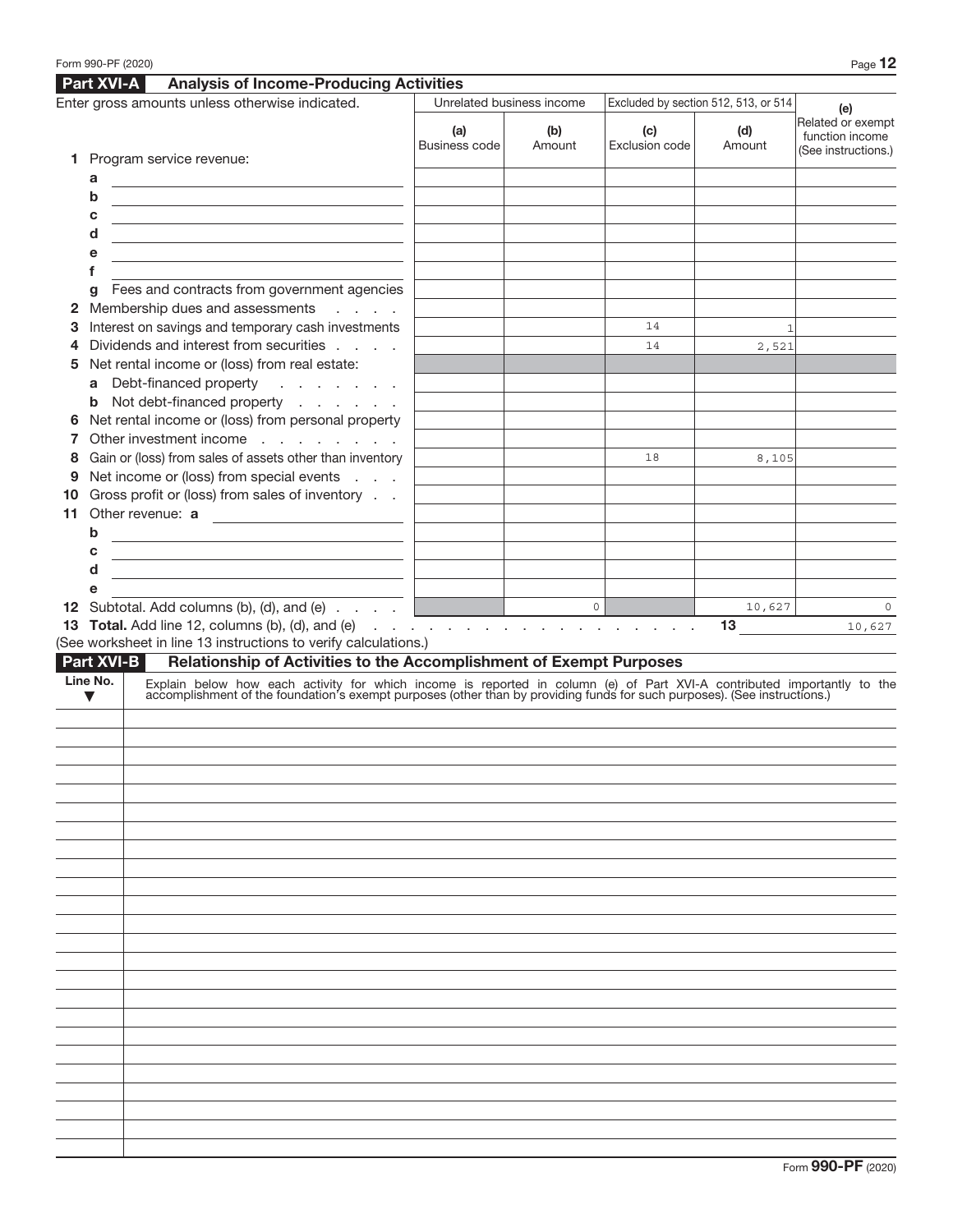| Form 990-PF (2020) |                                                                                                                          |                          |                                                                                                                                                                                                                                                                 |                                               |                          |                                     |                                                                                                                     |                                 |                                                              | Page 13        |
|--------------------|--------------------------------------------------------------------------------------------------------------------------|--------------------------|-----------------------------------------------------------------------------------------------------------------------------------------------------------------------------------------------------------------------------------------------------------------|-----------------------------------------------|--------------------------|-------------------------------------|---------------------------------------------------------------------------------------------------------------------|---------------------------------|--------------------------------------------------------------|----------------|
| Part XVII          |                                                                                                                          | <b>Organizations</b>     | Information Regarding Transfers to and Transactions and Relationships With Noncharitable Exempt                                                                                                                                                                 |                                               |                          |                                     |                                                                                                                     |                                 |                                                              |                |
| 1                  |                                                                                                                          | organizations?           | Did the organization directly or indirectly engage in any of the following with any other organization described<br>in section 501(c) (other than section 501(c)(3) organizations) or in section 527, relating to political                                     |                                               |                          |                                     |                                                                                                                     |                                 | Yes                                                          | <b>No</b>      |
| a                  |                                                                                                                          |                          | Transfers from the reporting foundation to a noncharitable exempt organization of:                                                                                                                                                                              |                                               |                          |                                     |                                                                                                                     |                                 |                                                              |                |
|                    |                                                                                                                          |                          |                                                                                                                                                                                                                                                                 |                                               |                          |                                     |                                                                                                                     |                                 | 1a(1)                                                        | $\checkmark$   |
|                    |                                                                                                                          | (2) Other assets         |                                                                                                                                                                                                                                                                 |                                               |                          | the contract of the contract of the |                                                                                                                     |                                 | 1a(2)                                                        |                |
|                    | Other transactions:                                                                                                      |                          |                                                                                                                                                                                                                                                                 |                                               |                          |                                     |                                                                                                                     |                                 |                                                              |                |
|                    |                                                                                                                          |                          | (1) Sales of assets to a noncharitable exempt organization                                                                                                                                                                                                      |                                               |                          | the control of the con-             |                                                                                                                     |                                 | 1 <sub>b</sub> (1)                                           |                |
|                    | (2) Purchases of assets from a noncharitable exempt organization<br>(3) Rental of facilities, equipment, or other assets |                          |                                                                                                                                                                                                                                                                 |                                               |                          |                                     |                                                                                                                     |                                 | 1b(2)                                                        |                |
|                    |                                                                                                                          |                          |                                                                                                                                                                                                                                                                 |                                               |                          |                                     |                                                                                                                     |                                 | 1b(3)                                                        |                |
|                    |                                                                                                                          |                          | (4) Reimbursement arrangements                                                                                                                                                                                                                                  |                                               |                          |                                     |                                                                                                                     |                                 | 1b(4)                                                        |                |
|                    |                                                                                                                          |                          |                                                                                                                                                                                                                                                                 |                                               |                          |                                     |                                                                                                                     |                                 | 1b(5)                                                        |                |
|                    |                                                                                                                          |                          | (6) Performance of services or membership or fundraising solicitations                                                                                                                                                                                          |                                               |                          |                                     |                                                                                                                     |                                 | 1b(6)                                                        |                |
| с                  |                                                                                                                          |                          | Sharing of facilities, equipment, mailing lists, other assets, or paid employees                                                                                                                                                                                |                                               |                          |                                     |                                                                                                                     |                                 | 1 <sub>c</sub>                                               |                |
| d                  |                                                                                                                          |                          | If the answer to any of the above is "Yes," complete the following schedule. Column (b) should always show the fair market<br>value of the goods, other assets, or services given by the reporting foundation. If the foundation received less than fair market |                                               |                          |                                     |                                                                                                                     |                                 |                                                              |                |
|                    |                                                                                                                          |                          | value in any transaction or sharing arrangement, show in column (d) the value of the goods, other assets, or services received.                                                                                                                                 |                                               |                          |                                     |                                                                                                                     |                                 |                                                              |                |
| (a) Line no.       |                                                                                                                          | (b) Amount involved      |                                                                                                                                                                                                                                                                 | (c) Name of noncharitable exempt organization |                          |                                     | (d) Description of transfers, transactions, and sharing arrangements                                                |                                 |                                                              |                |
|                    |                                                                                                                          |                          |                                                                                                                                                                                                                                                                 |                                               |                          |                                     |                                                                                                                     |                                 |                                                              |                |
|                    |                                                                                                                          |                          |                                                                                                                                                                                                                                                                 |                                               |                          |                                     |                                                                                                                     |                                 |                                                              |                |
|                    |                                                                                                                          |                          |                                                                                                                                                                                                                                                                 |                                               |                          |                                     |                                                                                                                     |                                 |                                                              |                |
|                    |                                                                                                                          |                          |                                                                                                                                                                                                                                                                 |                                               |                          |                                     |                                                                                                                     |                                 |                                                              |                |
|                    |                                                                                                                          |                          |                                                                                                                                                                                                                                                                 |                                               |                          |                                     |                                                                                                                     |                                 |                                                              |                |
|                    |                                                                                                                          |                          |                                                                                                                                                                                                                                                                 |                                               |                          |                                     |                                                                                                                     |                                 |                                                              |                |
|                    |                                                                                                                          |                          |                                                                                                                                                                                                                                                                 |                                               |                          |                                     |                                                                                                                     |                                 |                                                              |                |
|                    |                                                                                                                          |                          |                                                                                                                                                                                                                                                                 |                                               |                          |                                     |                                                                                                                     |                                 |                                                              |                |
|                    |                                                                                                                          |                          |                                                                                                                                                                                                                                                                 |                                               |                          |                                     |                                                                                                                     |                                 |                                                              |                |
|                    |                                                                                                                          |                          |                                                                                                                                                                                                                                                                 |                                               |                          |                                     |                                                                                                                     |                                 |                                                              |                |
|                    |                                                                                                                          |                          |                                                                                                                                                                                                                                                                 |                                               |                          |                                     |                                                                                                                     |                                 |                                                              |                |
|                    |                                                                                                                          |                          |                                                                                                                                                                                                                                                                 |                                               |                          |                                     |                                                                                                                     |                                 |                                                              |                |
|                    |                                                                                                                          |                          |                                                                                                                                                                                                                                                                 |                                               |                          |                                     |                                                                                                                     |                                 |                                                              |                |
|                    |                                                                                                                          |                          |                                                                                                                                                                                                                                                                 |                                               |                          |                                     |                                                                                                                     |                                 |                                                              |                |
|                    |                                                                                                                          |                          |                                                                                                                                                                                                                                                                 |                                               |                          |                                     |                                                                                                                     |                                 |                                                              |                |
|                    |                                                                                                                          |                          | Is the foundation directly or indirectly affiliated with, or related to, one or more tax-exempt organizations<br>described in section 501(c) (other than section 501(c)(3)) or in section 527?                                                                  |                                               |                          |                                     |                                                                                                                     |                                 |                                                              | Yes $\sqrt{N}$ |
| b                  |                                                                                                                          |                          | If "Yes," complete the following schedule.                                                                                                                                                                                                                      |                                               |                          |                                     |                                                                                                                     |                                 |                                                              |                |
|                    |                                                                                                                          | (a) Name of organization |                                                                                                                                                                                                                                                                 |                                               | (b) Type of organization |                                     |                                                                                                                     | (c) Description of relationship |                                                              |                |
|                    |                                                                                                                          |                          |                                                                                                                                                                                                                                                                 |                                               |                          |                                     |                                                                                                                     |                                 |                                                              |                |
|                    |                                                                                                                          |                          |                                                                                                                                                                                                                                                                 |                                               |                          |                                     |                                                                                                                     |                                 |                                                              |                |
|                    |                                                                                                                          |                          |                                                                                                                                                                                                                                                                 |                                               |                          |                                     |                                                                                                                     |                                 |                                                              |                |
|                    |                                                                                                                          |                          |                                                                                                                                                                                                                                                                 |                                               |                          |                                     |                                                                                                                     |                                 |                                                              |                |
|                    |                                                                                                                          |                          |                                                                                                                                                                                                                                                                 |                                               |                          |                                     | is return, including accompanying schedules and statements, and to the best of my knowledge and belief, it is true, |                                 |                                                              |                |
| <b>Sign</b>        |                                                                                                                          |                          |                                                                                                                                                                                                                                                                 |                                               |                          |                                     | axpayer) is based on all information of which preparer has any knowledge.                                           |                                 | May the IRS discuss this return                              |                |
| <b>Here</b>        |                                                                                                                          |                          |                                                                                                                                                                                                                                                                 |                                               | 10/26/2021 PRESIDENT     |                                     |                                                                                                                     |                                 | with the preparer shown below?<br>See instructions. / Yes No |                |
|                    |                                                                                                                          |                          |                                                                                                                                                                                                                                                                 | Date                                          |                          | Title                               |                                                                                                                     |                                 |                                                              |                |
| <b>Paid</b>        |                                                                                                                          |                          |                                                                                                                                                                                                                                                                 |                                               |                          |                                     | Date                                                                                                                | if<br>Check                     | <b>PTIN</b>                                                  |                |
| <b>Preparer</b>    |                                                                                                                          | JEREMY CORK              |                                                                                                                                                                                                                                                                 |                                               |                          |                                     | 10/235202021                                                                                                        | self-employed                   |                                                              |                |
| <b>Use Only</b>    |                                                                                                                          | Firm's name<br>▶         |                                                                                                                                                                                                                                                                 |                                               |                          |                                     |                                                                                                                     |                                 |                                                              |                |
|                    |                                                                                                                          | Firm's address ▶         |                                                                                                                                                                                                                                                                 |                                               |                          |                                     |                                                                                                                     | Phone no.                       |                                                              |                |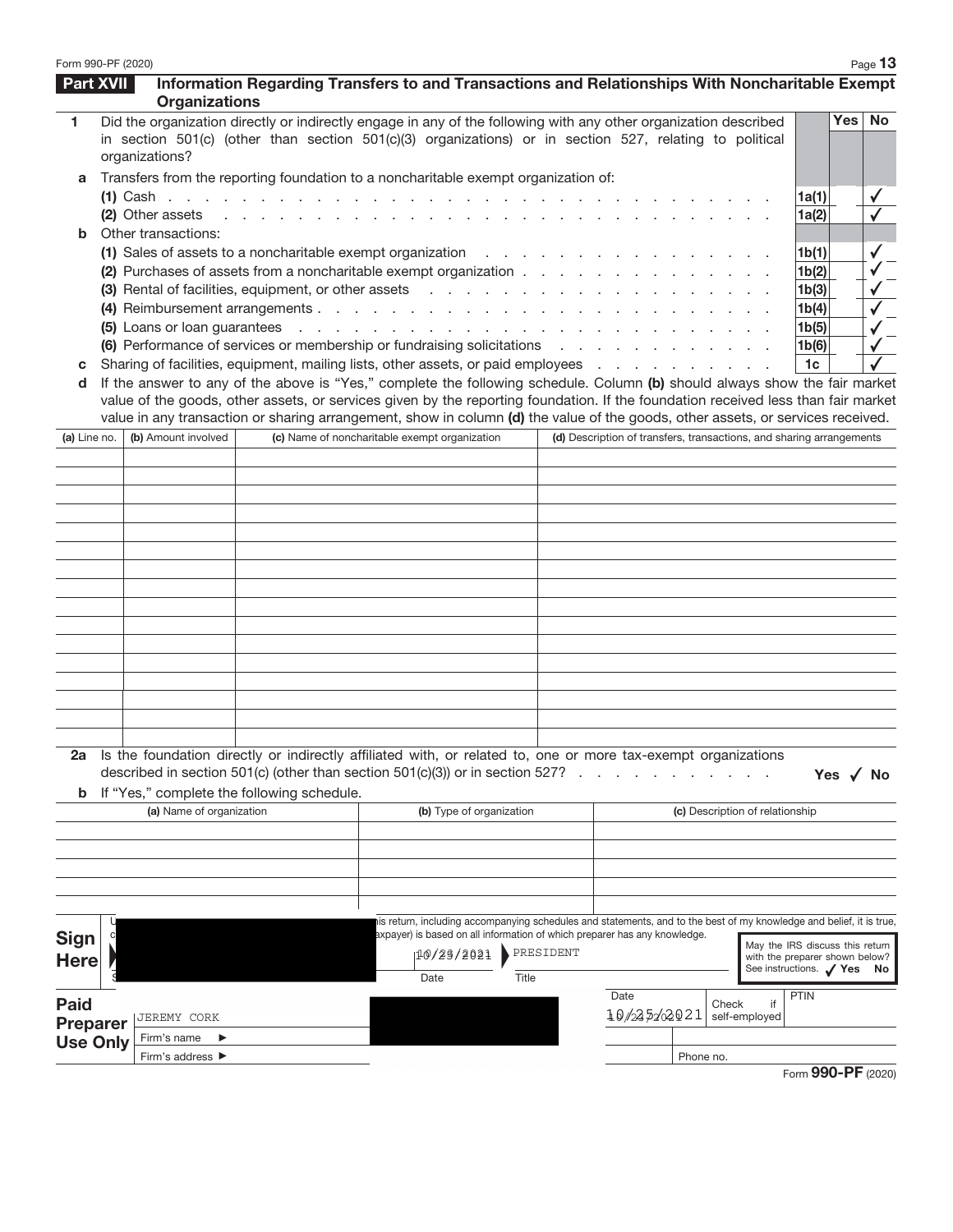| Name of the organization<br>CECA FOUNDATION |                         | <b>Employer identification number</b><br>46-3053232 |                                 |                                                       |
|---------------------------------------------|-------------------------|-----------------------------------------------------|---------------------------------|-------------------------------------------------------|
| Part I - Line 16(a) - Legal Fees            |                         |                                                     |                                 |                                                       |
| Name of Expense                             | <b>Expense per Book</b> | Net Investment<br>Income                            | <b>Adjusted Net</b><br>$Income$ | <b>Disbursement for</b><br><b>Charitable Purposes</b> |
| LEGAL FEES                                  | \$5,122                 | \$768                                               |                                 | \$4,354                                               |
|                                             |                         |                                                     |                                 |                                                       |
|                                             |                         |                                                     |                                 |                                                       |
|                                             |                         |                                                     |                                 |                                                       |
|                                             |                         |                                                     |                                 |                                                       |
|                                             |                         |                                                     |                                 |                                                       |
|                                             |                         |                                                     |                                 |                                                       |
|                                             |                         |                                                     |                                 |                                                       |
|                                             |                         |                                                     |                                 |                                                       |
|                                             |                         |                                                     |                                 |                                                       |
|                                             |                         |                                                     |                                 |                                                       |
|                                             |                         |                                                     |                                 |                                                       |
|                                             |                         |                                                     |                                 |                                                       |
|                                             |                         |                                                     |                                 |                                                       |
|                                             |                         |                                                     |                                 |                                                       |
|                                             |                         |                                                     |                                 | .                                                     |
|                                             |                         |                                                     |                                 |                                                       |
|                                             |                         |                                                     |                                 |                                                       |
|                                             |                         |                                                     |                                 | ----------                                            |
|                                             |                         |                                                     |                                 | ---------                                             |
|                                             |                         |                                                     |                                 | ---------                                             |
|                                             |                         |                                                     |                                 |                                                       |
|                                             |                         |                                                     |                                 |                                                       |
|                                             |                         |                                                     |                                 | .                                                     |
|                                             |                         |                                                     |                                 |                                                       |
|                                             |                         |                                                     |                                 | --------                                              |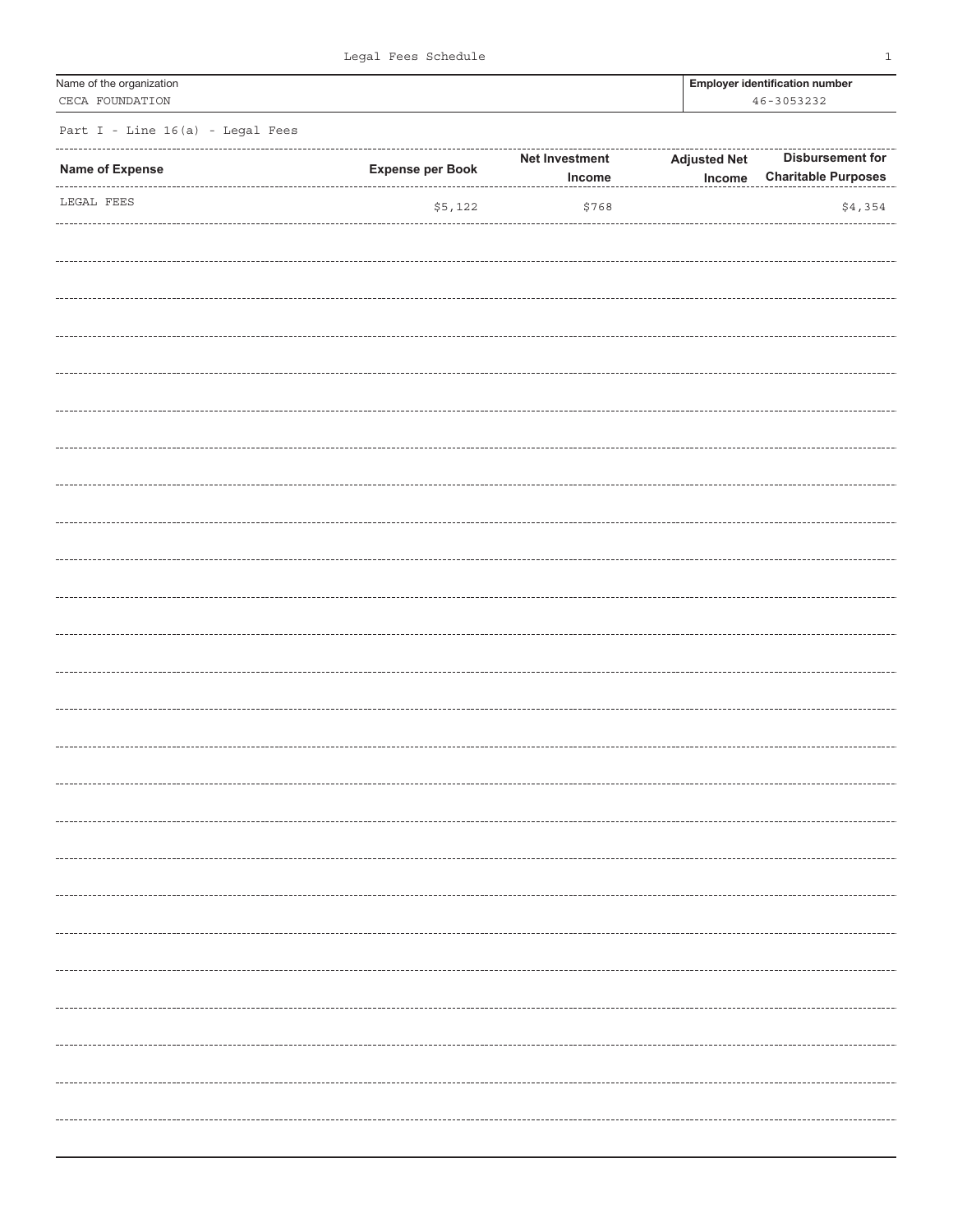|  | Accounting Fees Schedule |  |  |
|--|--------------------------|--|--|
|--|--------------------------|--|--|

1

| Name of the organization<br>CECA FOUNDATION |                         | <b>Employer identification number</b><br>46-3053232 |                               |                                                       |
|---------------------------------------------|-------------------------|-----------------------------------------------------|-------------------------------|-------------------------------------------------------|
| Part I - Line 16(b) - Accounting Fees       |                         |                                                     |                               |                                                       |
| Name of Expense                             | <b>Expense per Book</b> | Net Investment<br>Income                            | <b>Adjusted Net</b><br>Income | <b>Disbursement for</b><br><b>Charitable Purposes</b> |
| ACCOUNTING FEES                             | \$6,800                 | \$1,020                                             | \$204                         | \$5,780                                               |
|                                             |                         |                                                     |                               |                                                       |
|                                             |                         |                                                     |                               |                                                       |
|                                             |                         |                                                     |                               |                                                       |
|                                             |                         |                                                     |                               |                                                       |
|                                             |                         |                                                     |                               |                                                       |
|                                             |                         |                                                     |                               |                                                       |
|                                             |                         |                                                     |                               |                                                       |
|                                             |                         |                                                     |                               |                                                       |
|                                             |                         |                                                     |                               |                                                       |
|                                             |                         |                                                     |                               |                                                       |
|                                             |                         |                                                     |                               |                                                       |
|                                             |                         |                                                     |                               |                                                       |
|                                             |                         |                                                     |                               |                                                       |
|                                             |                         |                                                     |                               |                                                       |
|                                             |                         |                                                     |                               |                                                       |
|                                             |                         |                                                     |                               | -------                                               |
|                                             |                         |                                                     |                               |                                                       |
|                                             |                         |                                                     |                               |                                                       |
|                                             |                         |                                                     |                               |                                                       |
|                                             |                         |                                                     |                               |                                                       |
|                                             |                         |                                                     |                               |                                                       |
|                                             |                         |                                                     |                               | ----------                                            |
|                                             |                         |                                                     |                               |                                                       |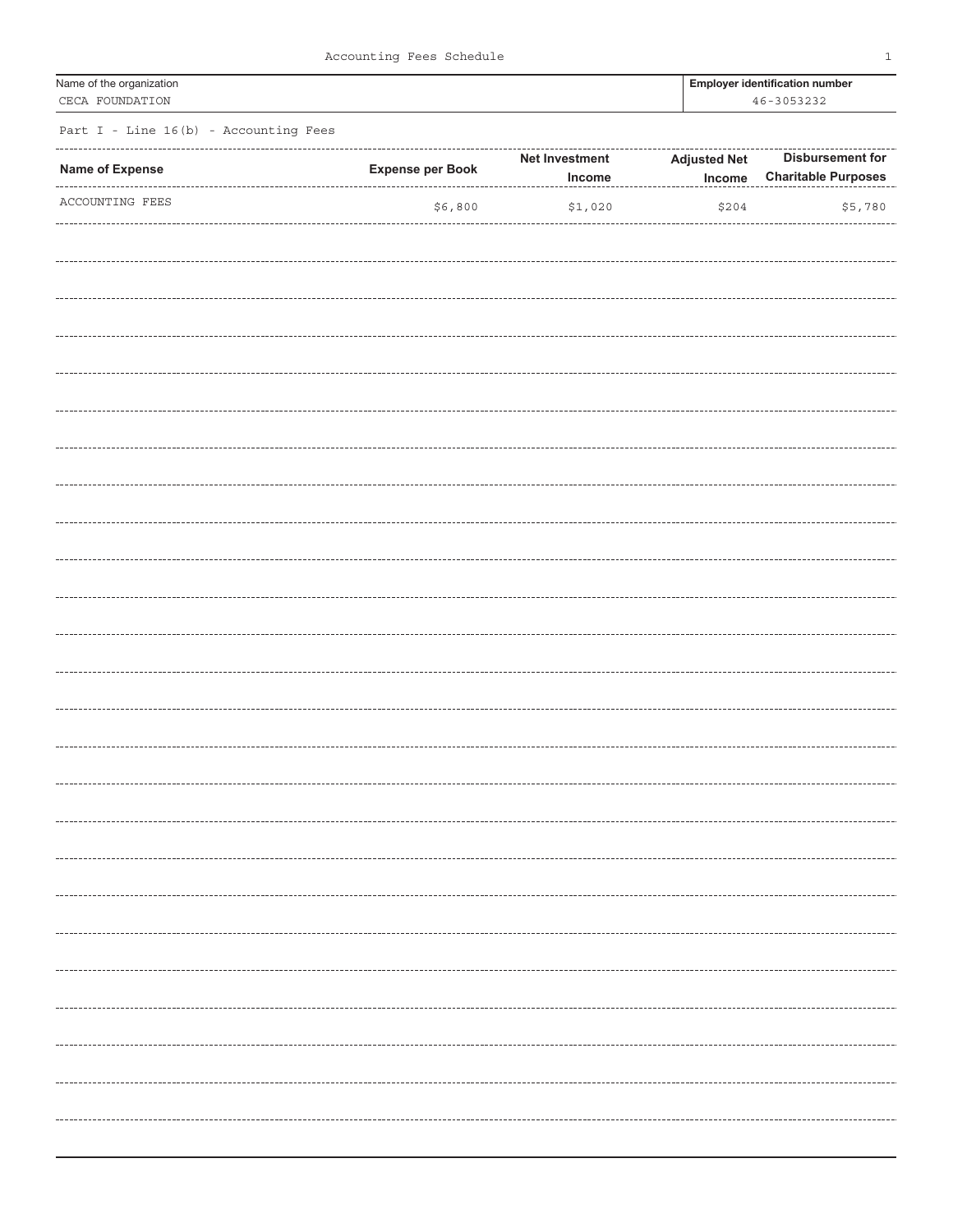| Other Professional Fees Schedule |  |  |
|----------------------------------|--|--|
|----------------------------------|--|--|

| Name of the organization | <b>Employer identification nun</b> |
|--------------------------|------------------------------------|
| CECA FOUNDATION          | 46-3053232                         |

Employer identification number

Part I - Line 16(c) - Other Professional Fees

| <b>Name of Expense</b> | <b>Expense per Book</b> | Net Investment | <b>Adjusted Net</b> | <b>Disbursement for</b>    |
|------------------------|-------------------------|----------------|---------------------|----------------------------|
|                        |                         | Income         | Income              | <b>Charitable Purposes</b> |
| TEMPORARY HELP - OTHER | \$178,335               |                |                     | \$178,335                  |
| TECHNICAL SUPPORT      | \$8,468                 |                |                     | \$8,468                    |
| FUNDRAISING FEES       | \$7,517                 | \$1,128        | \$226               | \$6,390                    |
| INVESTMENT FEES        | \$1,389                 | \$1,389        |                     |                            |
|                        |                         |                |                     |                            |
|                        |                         |                |                     |                            |
|                        |                         |                |                     |                            |
|                        |                         |                |                     |                            |
|                        |                         |                |                     |                            |
|                        |                         |                |                     |                            |
|                        |                         |                |                     |                            |
|                        |                         |                |                     |                            |
|                        |                         |                |                     |                            |
|                        |                         |                |                     |                            |
|                        |                         |                |                     |                            |
|                        |                         |                |                     |                            |
|                        |                         |                |                     |                            |
|                        |                         |                |                     |                            |
|                        |                         |                |                     |                            |
|                        |                         |                |                     | --------------------       |
|                        |                         |                |                     |                            |
|                        |                         |                |                     |                            |
|                        |                         |                |                     |                            |
|                        |                         |                |                     |                            |
|                        |                         |                |                     |                            |
|                        |                         |                |                     |                            |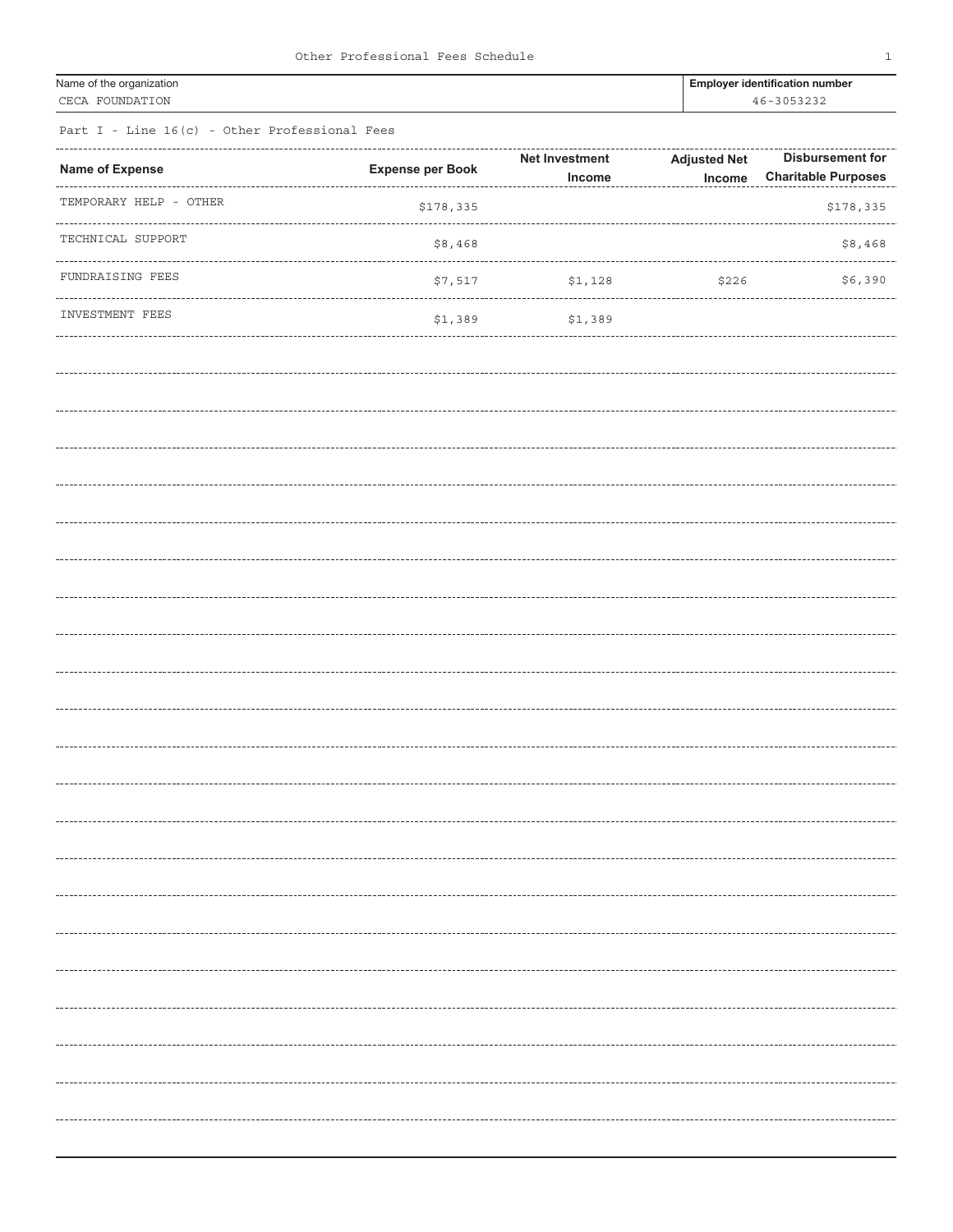|  | Other Expenses Schedule |  |
|--|-------------------------|--|
|--|-------------------------|--|

| Name of the organization<br>CECA FOUNDATION |                         |                       |                            | <b>Employer identification number</b><br>46-3053232 |                         |  |
|---------------------------------------------|-------------------------|-----------------------|----------------------------|-----------------------------------------------------|-------------------------|--|
| Part I - Line 23 - Other Expenses           |                         |                       |                            |                                                     |                         |  |
| <b>Description</b>                          | <b>Expense Per Book</b> | Net Investment Income | <b>Adjusted Net Income</b> |                                                     | <b>Disbursement for</b> |  |
| SOFTWARE DEVELOPMENT                        |                         |                       |                            |                                                     |                         |  |
|                                             | \$52,796                | \$5,280               |                            |                                                     | \$47,517                |  |
| OTHER MISCELLANEOUS<br><b>EXPENSES</b>      | \$5,765                 |                       |                            |                                                     | \$5,765                 |  |
| COMPUTER HARDWARE                           | \$2,366                 | \$710                 |                            |                                                     | \$1,656                 |  |
|                                             |                         |                       |                            |                                                     |                         |  |
|                                             |                         |                       |                            |                                                     |                         |  |
|                                             |                         |                       |                            |                                                     |                         |  |
|                                             |                         |                       |                            |                                                     |                         |  |
|                                             |                         |                       |                            |                                                     |                         |  |
|                                             |                         |                       |                            |                                                     |                         |  |
|                                             |                         |                       |                            |                                                     |                         |  |
|                                             |                         |                       |                            |                                                     |                         |  |
|                                             |                         |                       |                            |                                                     |                         |  |
|                                             |                         |                       |                            |                                                     |                         |  |
|                                             |                         |                       |                            |                                                     |                         |  |
|                                             |                         |                       |                            |                                                     |                         |  |
|                                             |                         |                       |                            |                                                     |                         |  |
|                                             |                         |                       |                            |                                                     |                         |  |
|                                             |                         |                       |                            |                                                     |                         |  |
|                                             |                         |                       |                            |                                                     |                         |  |
|                                             |                         |                       |                            |                                                     |                         |  |
|                                             |                         |                       |                            |                                                     |                         |  |
|                                             |                         |                       |                            |                                                     |                         |  |
|                                             |                         |                       |                            |                                                     |                         |  |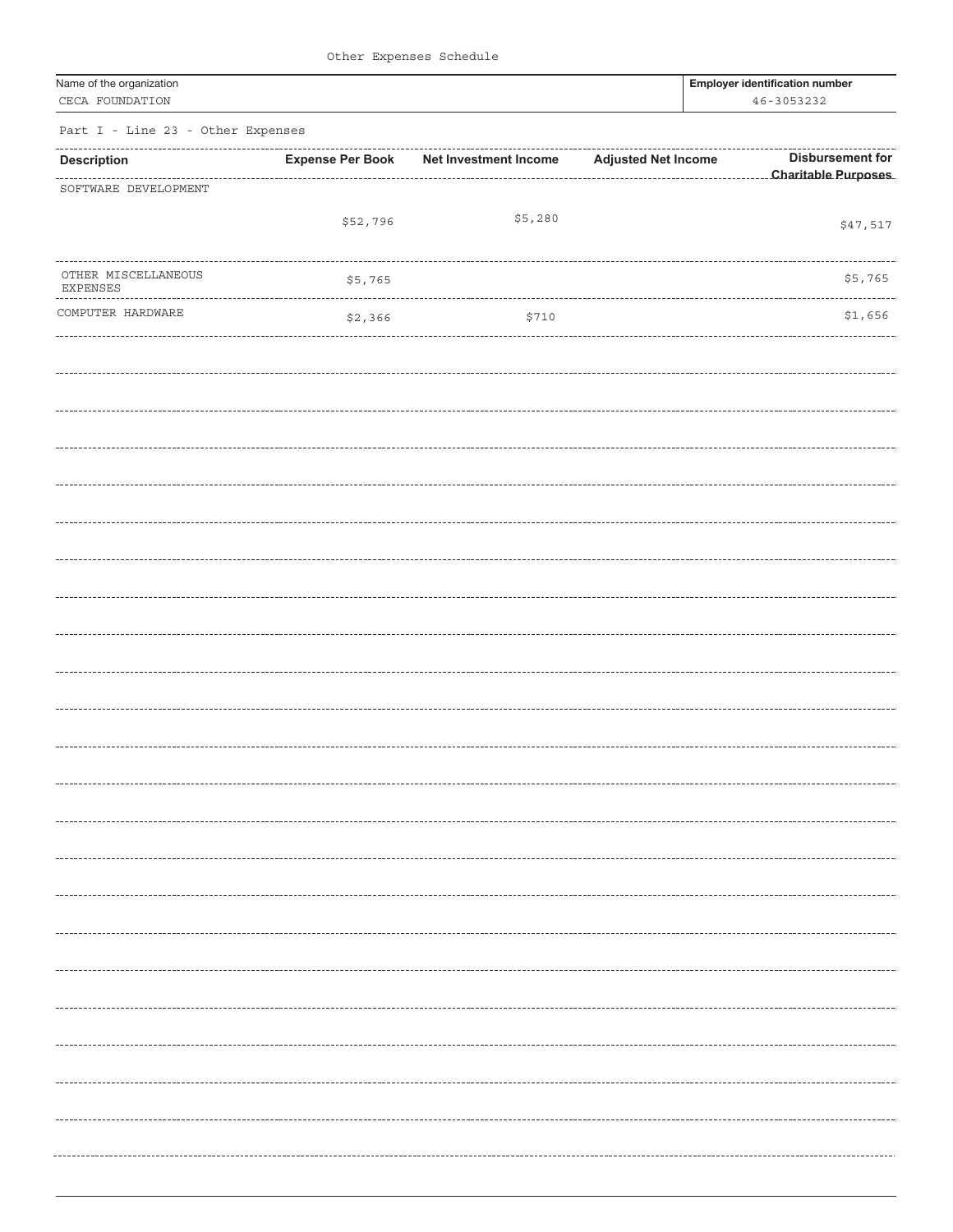| Name of the organization  | <b>Employer identification number</b> |
|---------------------------|---------------------------------------|
| FOUNDATION<br><b>CECA</b> | $46 - 3053222$                        |
|                           |                                       |

| Description | <b>BOY Amount</b> | <b>EOY Book Value</b> | <b>EOY FMV</b> |
|-------------|-------------------|-----------------------|----------------|
| CASH        | \$2,601           | \$4,896               | \$4,896        |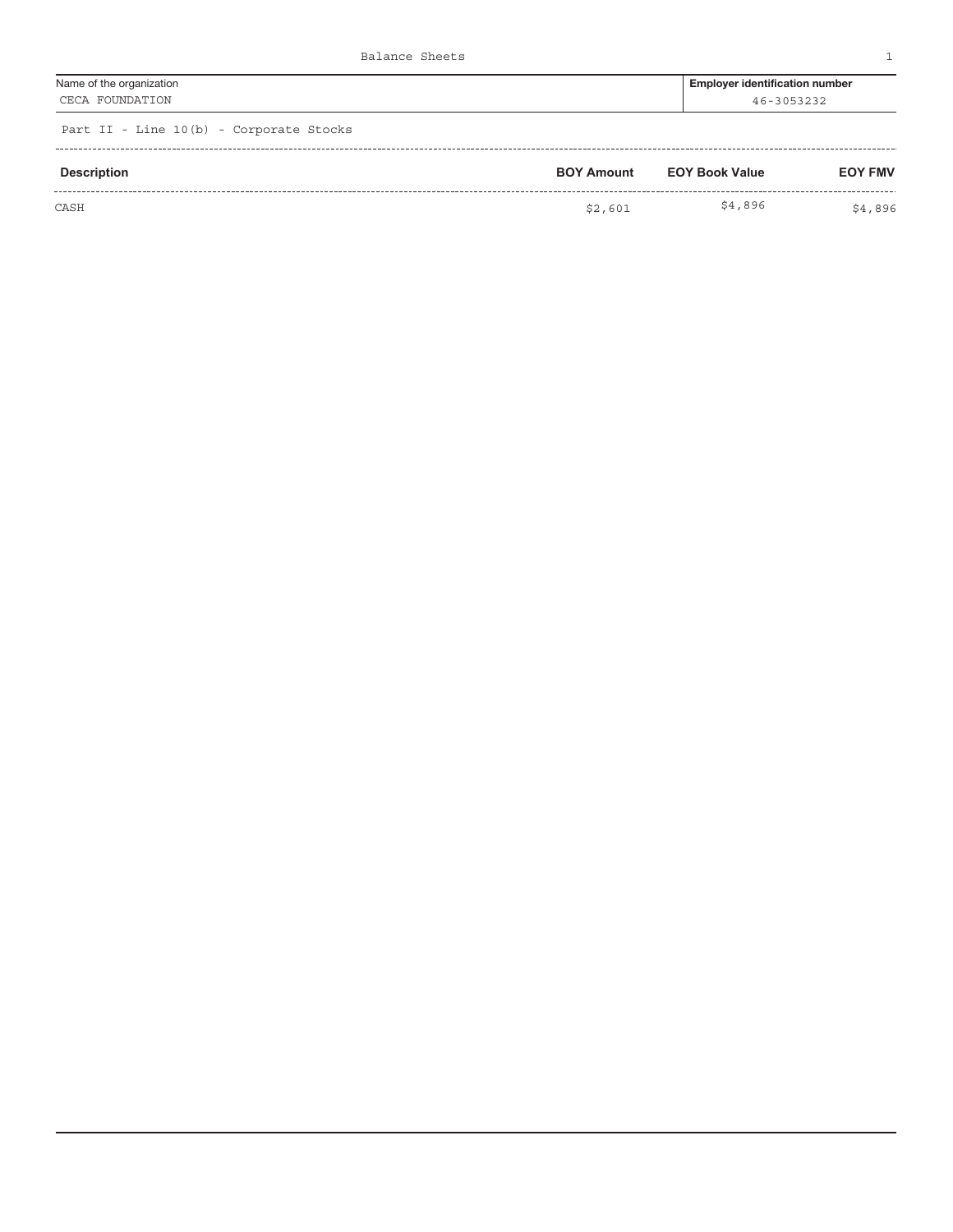| Name of the organization | <b>Employer identification number</b> |
|--------------------------|---------------------------------------|
| CECA FOUNDATION          | 46-3053232                            |
|                          |                                       |

| Description           | <b>BOY Amount</b> | <b>EOY Book Value</b> | <b>EOY FMV</b> |
|-----------------------|-------------------|-----------------------|----------------|
| BLACKROCK EQUITY FUND |                   | \$4,000               | \$4,004        |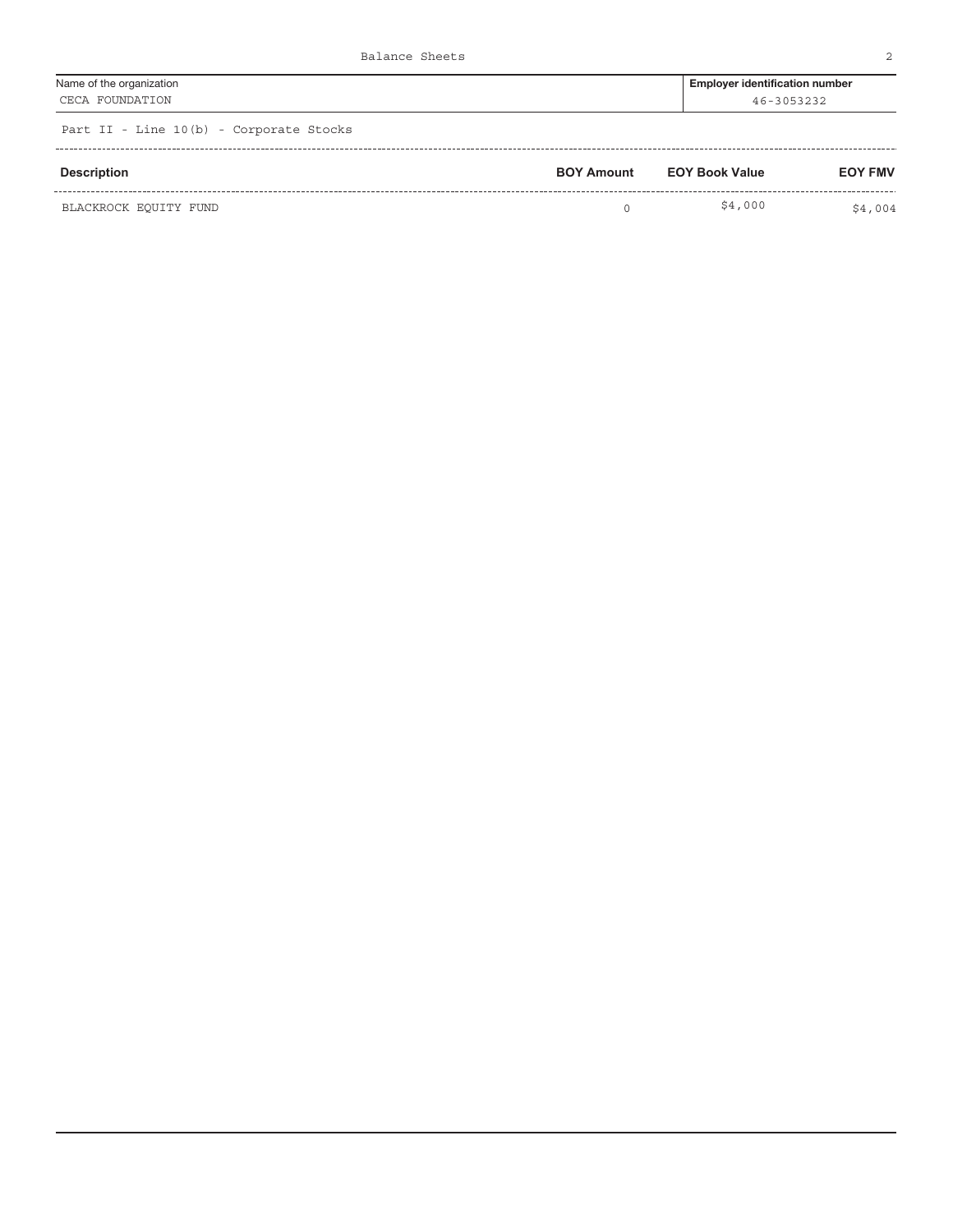| Name of the organization          | <b>Employer identification number</b> |
|-----------------------------------|---------------------------------------|
| CECA FOUNDATION                   | 46-3053232                            |
| Death TT The MORE Comments Office |                                       |

| Description                   | <b>BOY Amount</b> | <b>EOY Book Value</b> | <b>EOY FMV</b> |
|-------------------------------|-------------------|-----------------------|----------------|
| COLUMBIA DIVIDEND INCOME FUND |                   | \$6,300               | \$6,407        |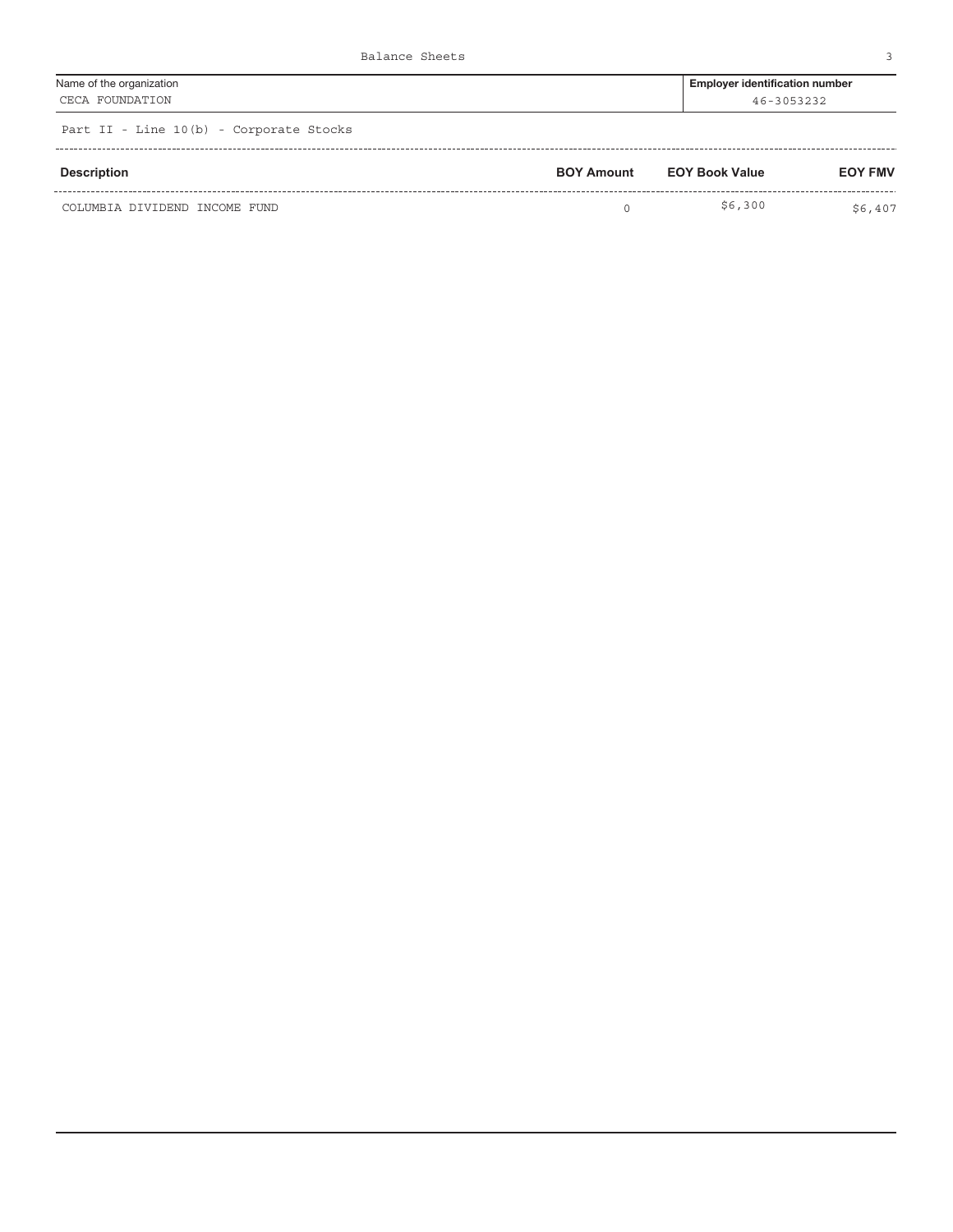| Name of the organization | Employer identification number |
|--------------------------|--------------------------------|
| CECA FOUNDATION          | 46-3053232                     |
|                          |                                |

| Description                   | <b>BOY Amount</b> | <b>EOY Book Value</b> | <b>EOY FMV</b> |
|-------------------------------|-------------------|-----------------------|----------------|
| COLUMBIA SHORT TERM BOND FUND | \$18,158          | \$18,613              | \$18,852       |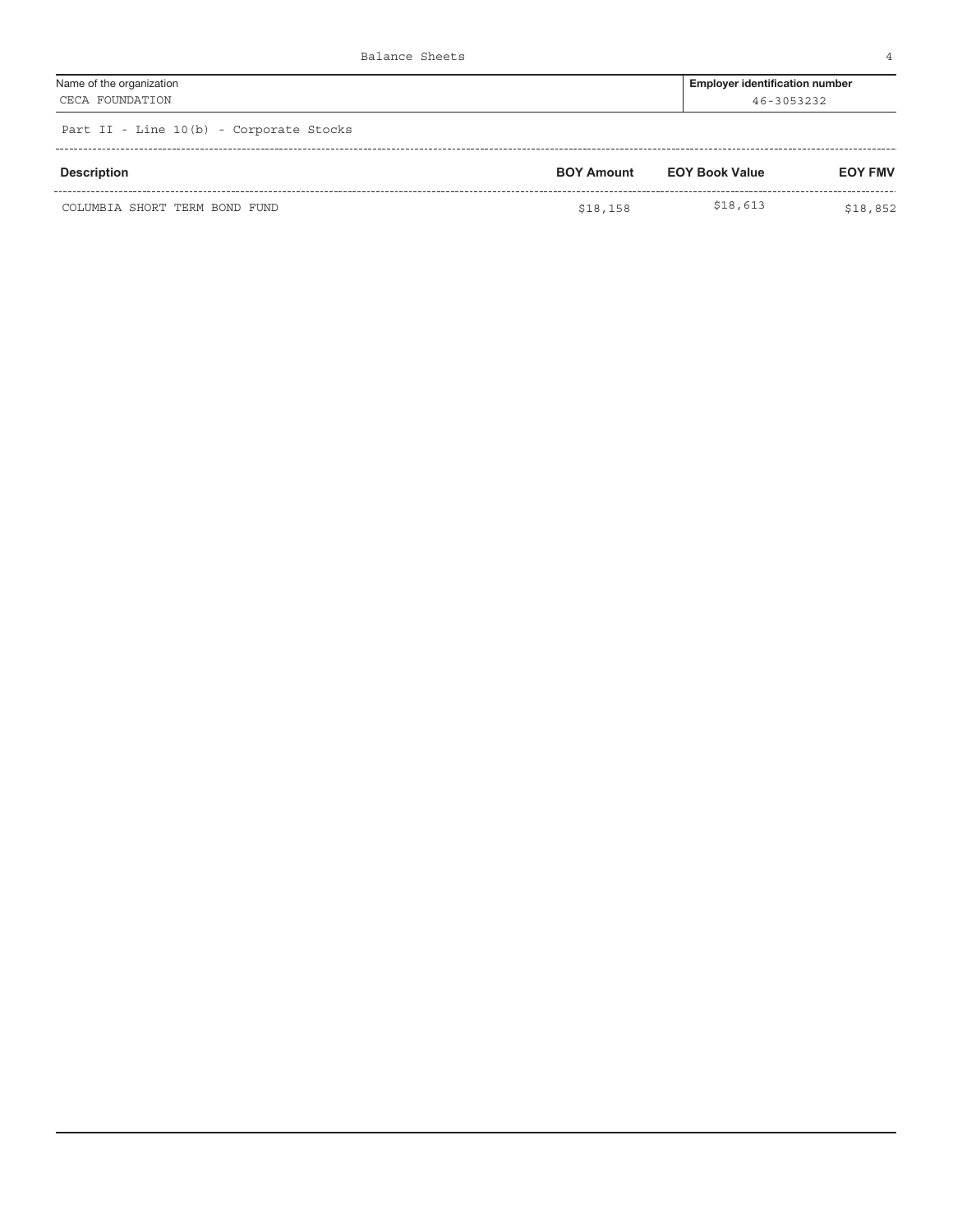| Name of the organization                | <b>Employer identification number</b> |
|-----------------------------------------|---------------------------------------|
| CECA FOUNDATION                         | 46-3053232                            |
| Part II - Line 10(b) - Corporate Stocks |                                       |

| <b>Description</b>                     | <b>BOY Amount</b> | <b>EOY Book Value</b> | <b>EOY FMV</b> |
|----------------------------------------|-------------------|-----------------------|----------------|
| FIDELITY ADVISOR FLOATING RT HI INC FD | \$4,003           | \$4,147               | \$4,003        |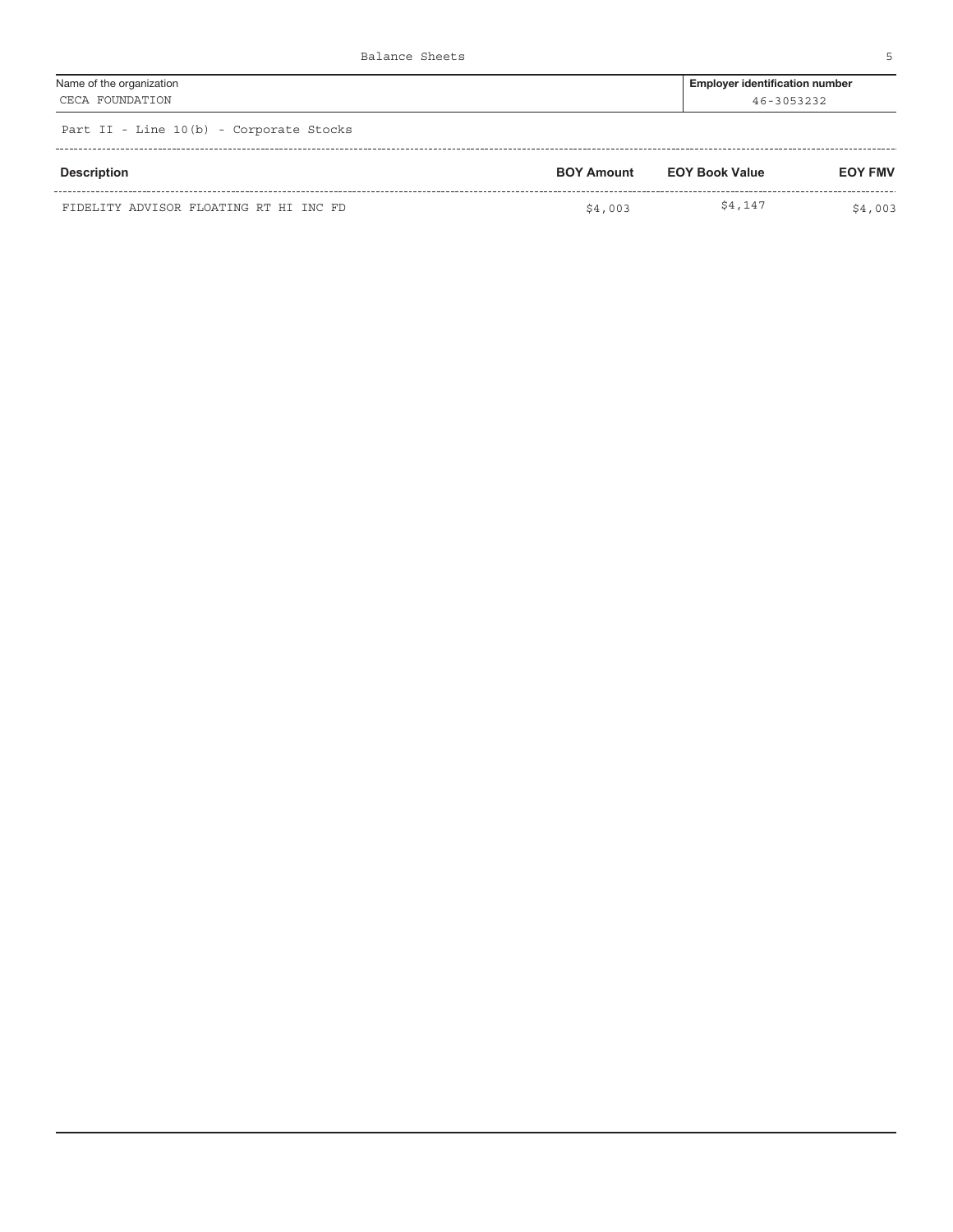| Name of the organization                | <b>Employer identification number</b> |
|-----------------------------------------|---------------------------------------|
| CECA FOUNDATION                         | 46-3053232                            |
| Part II - Line 10(b) - Corporate Stocks |                                       |

| <b>Description</b>                    | <b>BOY Amount</b> | EOY Book Value | <b>EOY FMV</b> |
|---------------------------------------|-------------------|----------------|----------------|
| GOLDMAN SACHS ABS RET TRACK FUND CL I |                   | \$4,004        | \$4,048        |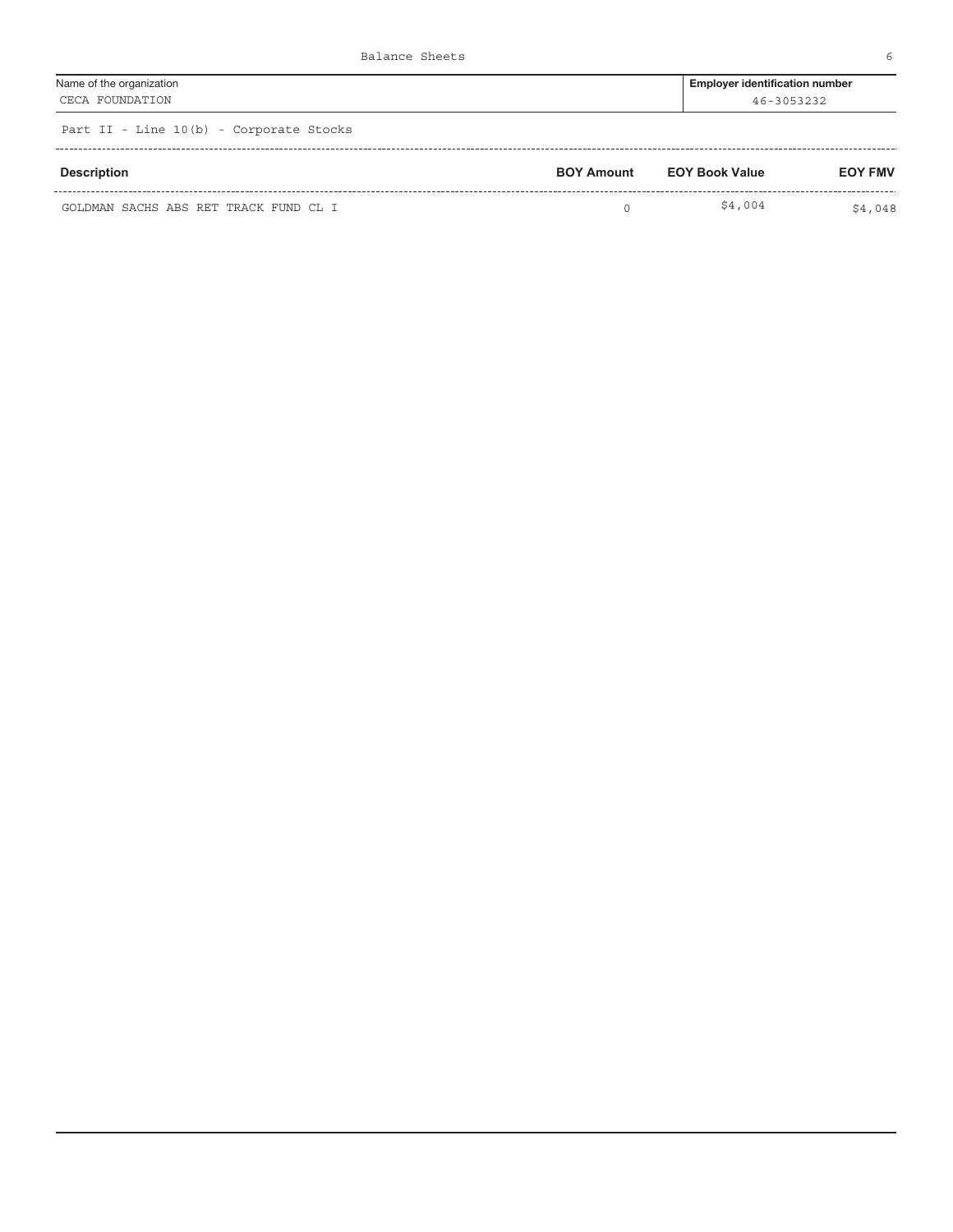| Name of the organization | <b>Employer identification number</b> |
|--------------------------|---------------------------------------|
| CECA FOUNDATION          | 46-3053232                            |

| Description                 | <b>BOY Amount</b> | <b>EOY Book Value</b> | <b>EOY FMV</b> |
|-----------------------------|-------------------|-----------------------|----------------|
| HARBOR SMALL CAP VALUE FUND |                   | \$1,400               | \$1,426        |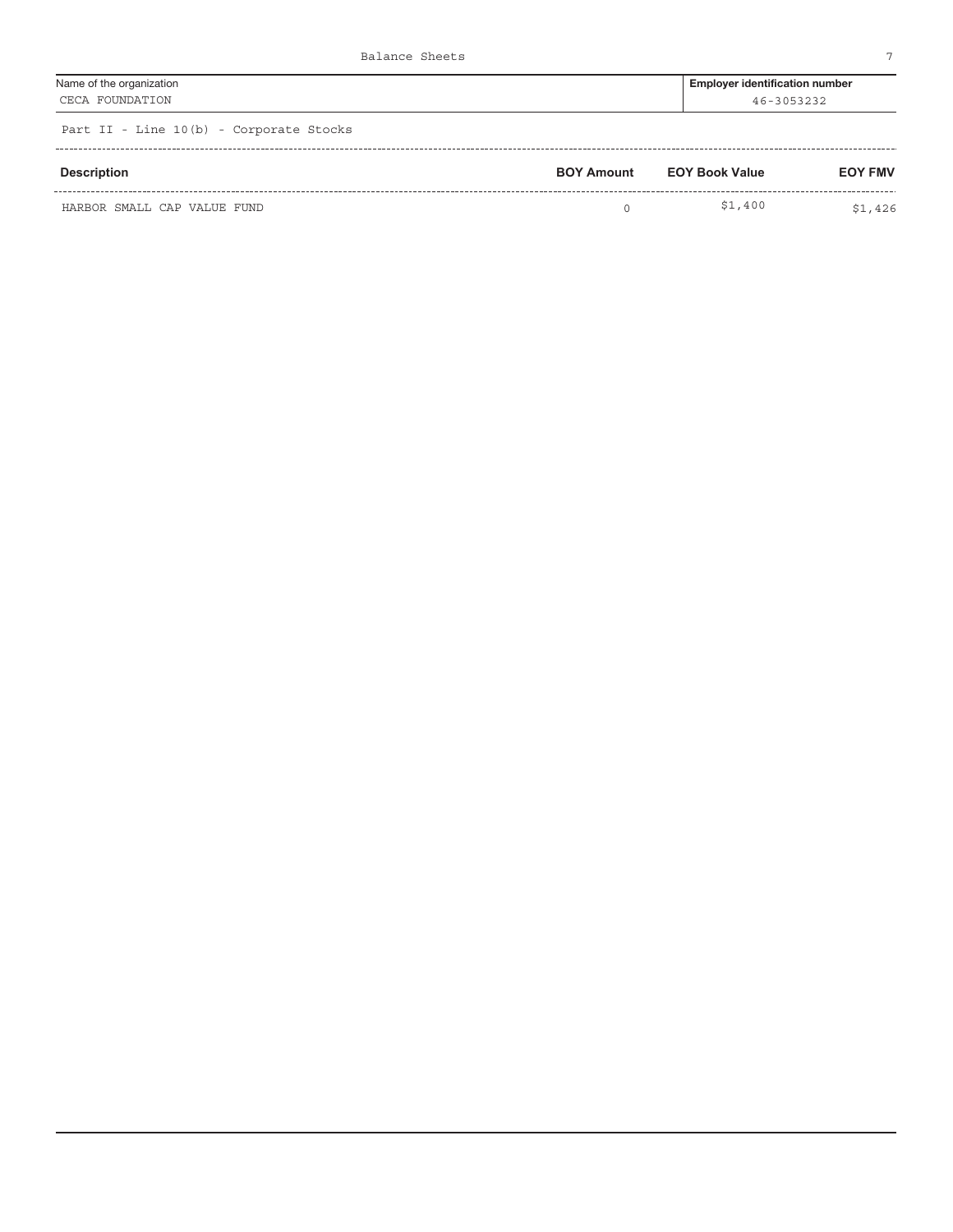| Name of the organization | Employer identification number |
|--------------------------|--------------------------------|
| CECA FOUNDATION          | 46-3053232                     |
|                          |                                |

| Description                 | <b>BOY Amount</b> | <b>EOY Book Value</b> | <b>EOY FMV</b> |
|-----------------------------|-------------------|-----------------------|----------------|
| INVESCO SOLOR PORTFOLIO ETF |                   | \$1,312               | \$1,336        |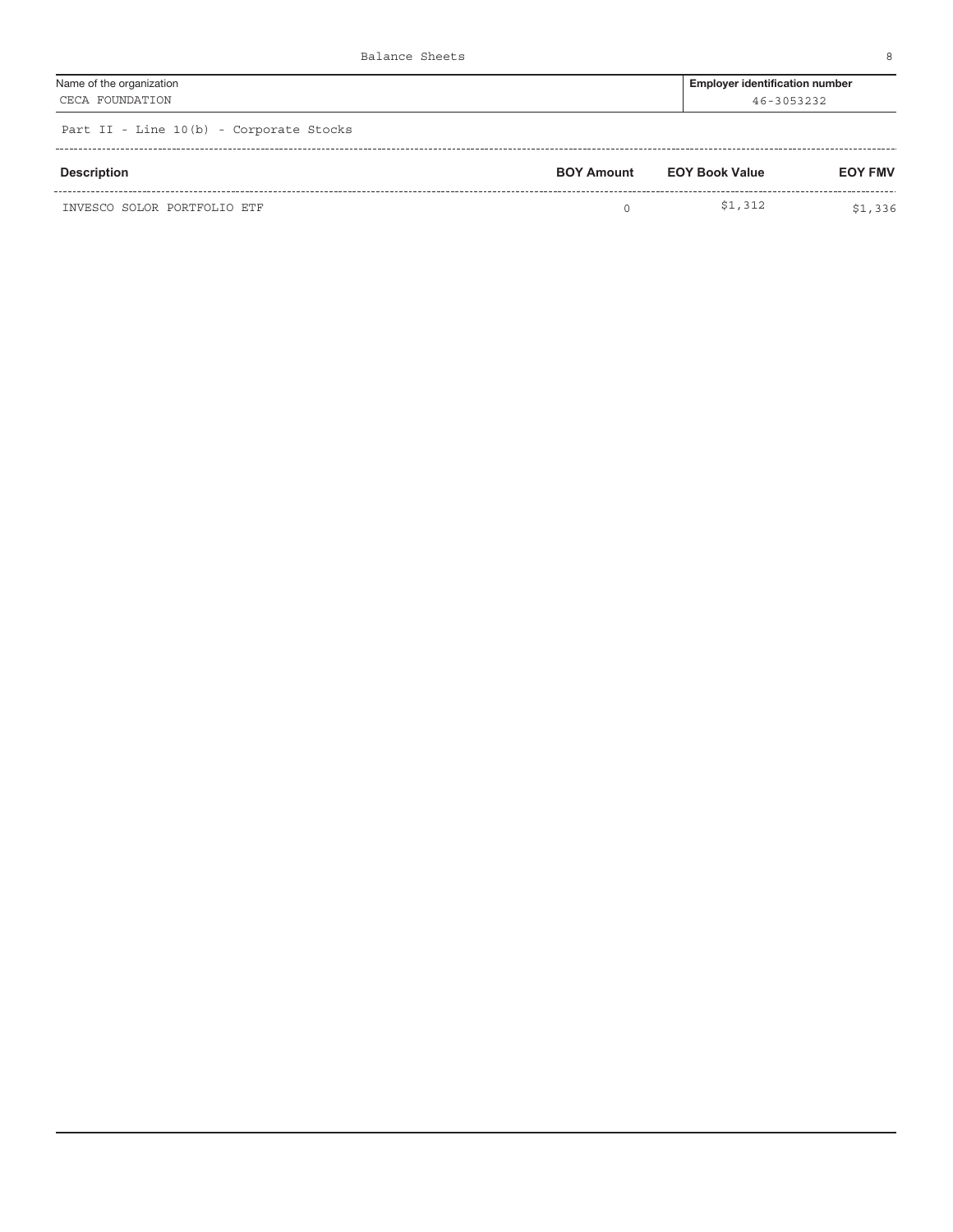| Name of the organization             | <b>Employer identification number</b> |
|--------------------------------------|---------------------------------------|
| CECA FOUNDATION                      | 46-3053232                            |
| Dent TT Time 10/h) Companies Chaples |                                       |

| Description                     | <b>BOY Amount</b> | <b>EOY Book Value</b> | <b>EOY FMV</b> |
|---------------------------------|-------------------|-----------------------|----------------|
| INVESCO WILDERHILL CLEAN ENERGY |                   | \$1,330               | \$1,344        |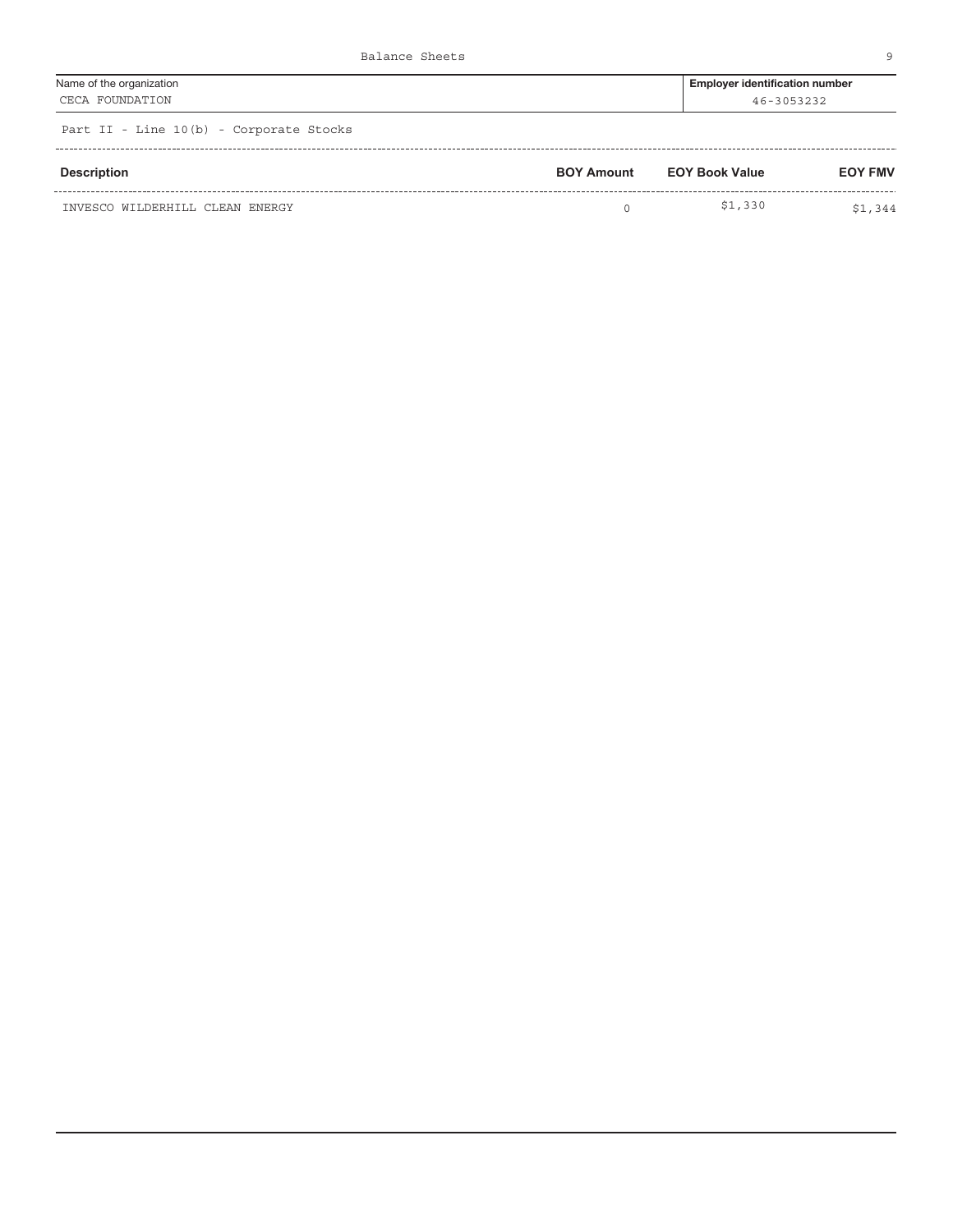| Name of the organization | <b>Employer identification number</b> |
|--------------------------|---------------------------------------|
| CECA FOUNDATION          | 46-3053232                            |
|                          |                                       |

| Description              | <b>BOY Amount</b> | <b>EOY Book Value</b> | <b>EOY FMV</b> |
|--------------------------|-------------------|-----------------------|----------------|
| ISHARES CORE S&P 500 ETF | \$30,260          | \$27,431              | \$36,037       |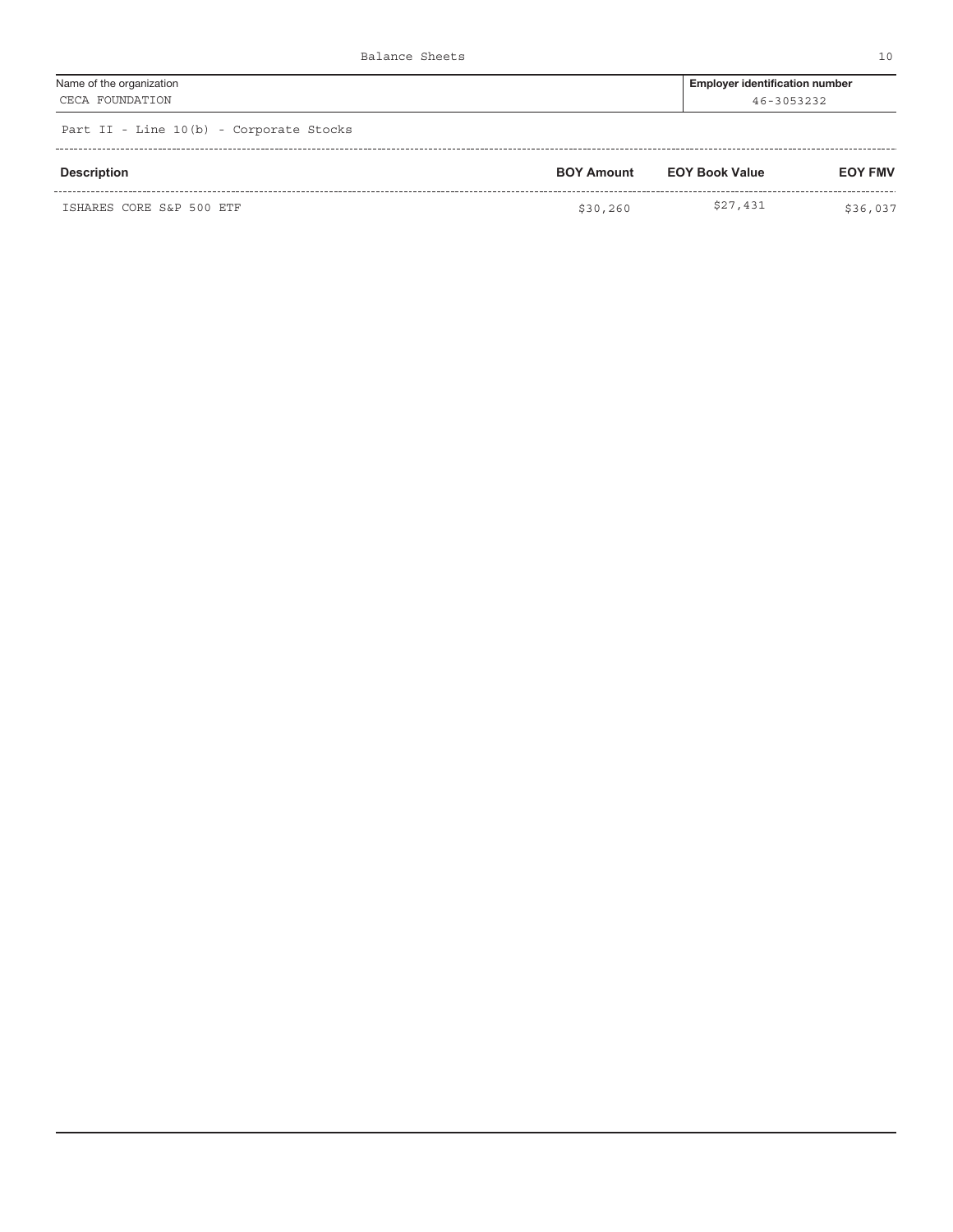| Name of the organization             | <b>Employer identification number</b> |
|--------------------------------------|---------------------------------------|
| CECA FOUNDATION                      | 46-3053232                            |
| Dent TT Time 10/b) Companies Chaples |                                       |

|  |  |  |  |  |  | Part II - Line 10(b) - Corporate Stocks |  |
|--|--|--|--|--|--|-----------------------------------------|--|
|--|--|--|--|--|--|-----------------------------------------|--|

| Description                    | <b>BOY Amount</b> | <b>EOY Book Value</b> | <b>EOY FMV</b> |  |
|--------------------------------|-------------------|-----------------------|----------------|--|
| ISHARES PHLX SOX SEMICONDUCTOR |                   | \$2,613               | \$2,654        |  |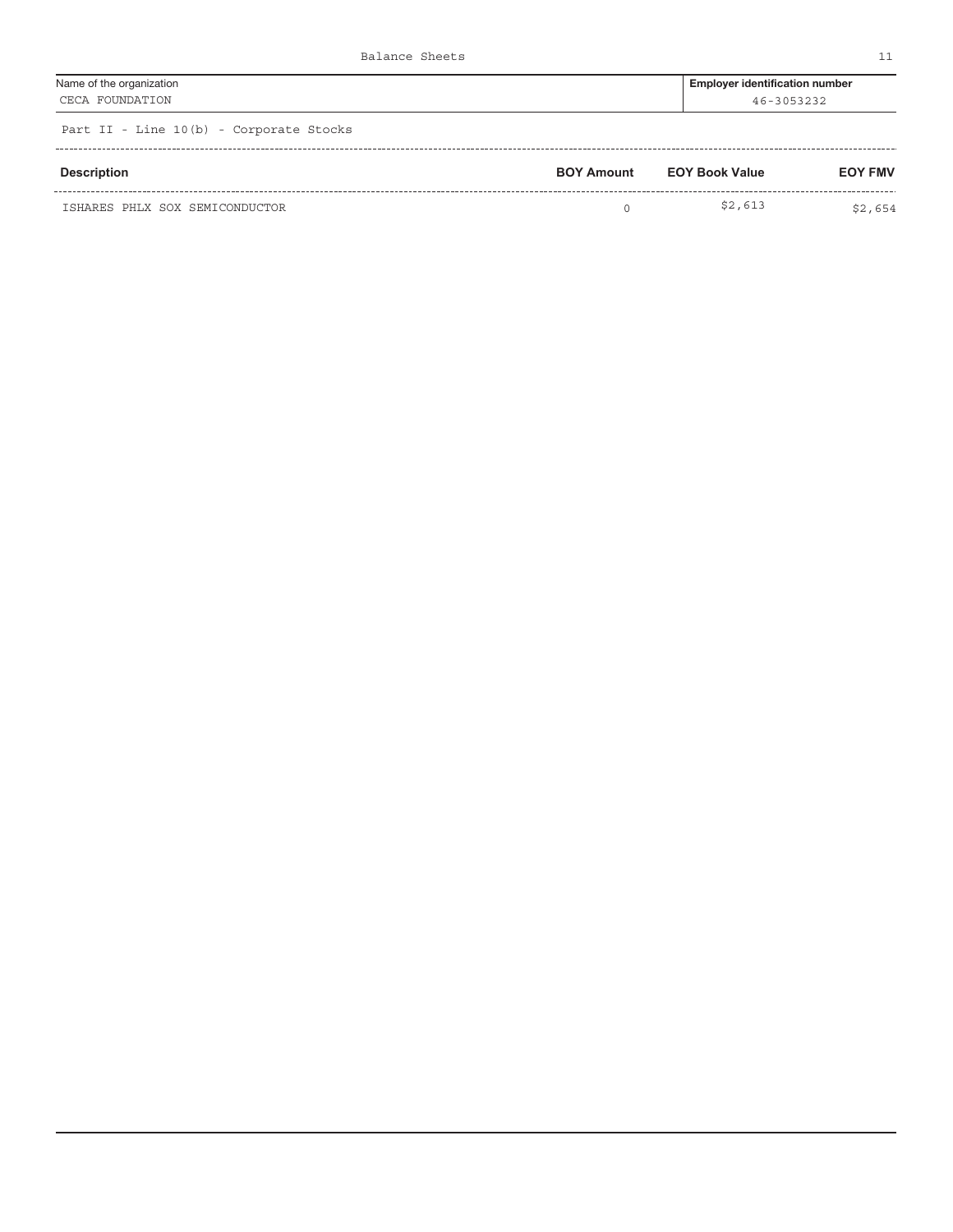| Name of the organization                                                                                        | <b>Employer identification number</b> |
|-----------------------------------------------------------------------------------------------------------------|---------------------------------------|
| CECA FOUNDATION                                                                                                 | 46-3053232                            |
| the contract of the contract of the contract of the contract of the contract of the contract of the contract of |                                       |

| Description              | <b>BOY Amount</b> | <b>EOY Book Value</b> | <b>EOY FMV</b> |  |
|--------------------------|-------------------|-----------------------|----------------|--|
| ISHARES RUSSELL 2000 ETF | \$6.214           | \$4,644               | \$6,274        |  |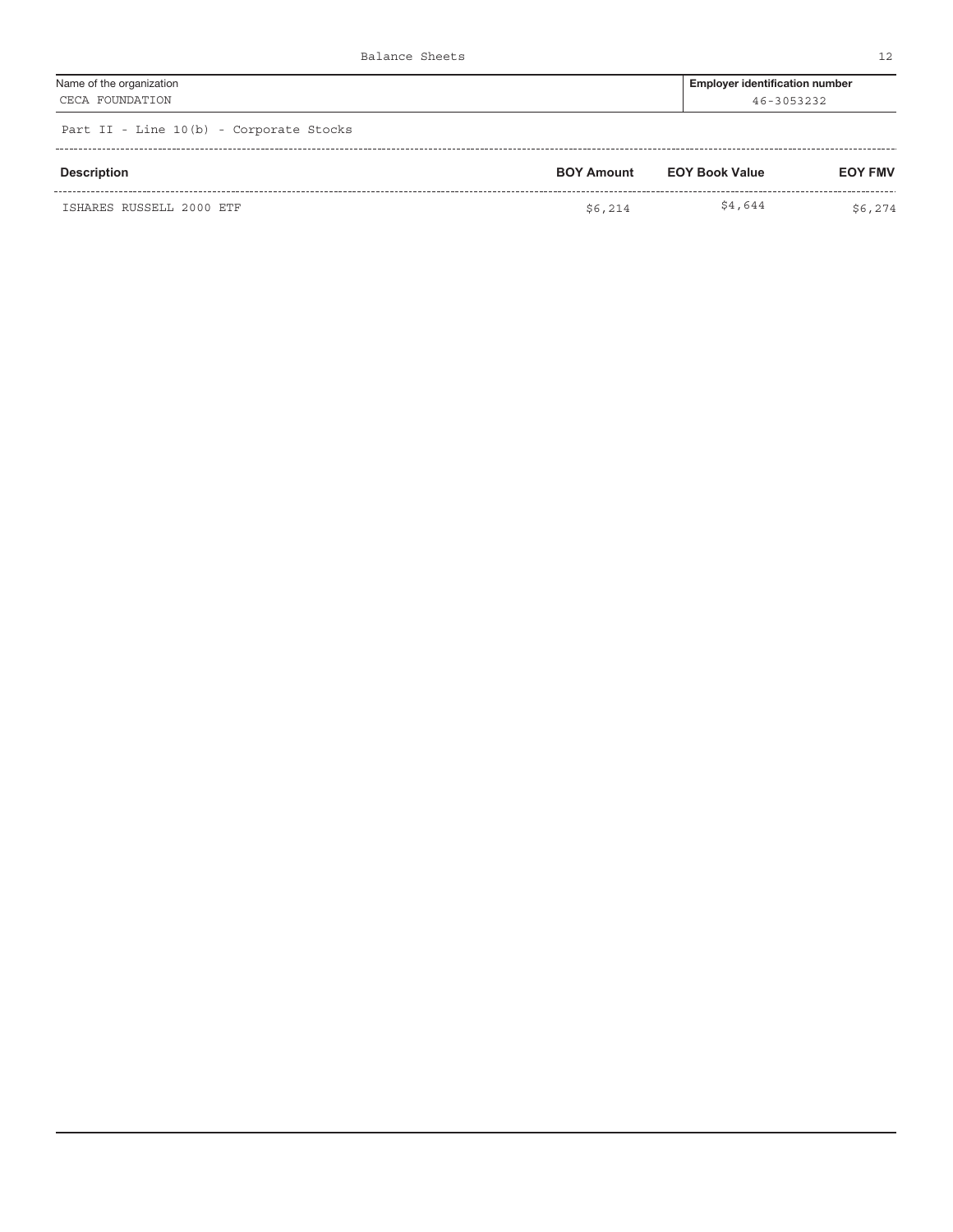| Name of the organization | Employer identification number |
|--------------------------|--------------------------------|
| CECA FOUNDATION          | 46-3053232                     |

| Description                | <b>BOY Amount</b> | <b>EOY Book Value</b> | <b>EOY FMV</b> |  |
|----------------------------|-------------------|-----------------------|----------------|--|
| ISHARES RUSSELL MIDCAP ETF | \$7,715           | \$7,715               | 511<br>311     |  |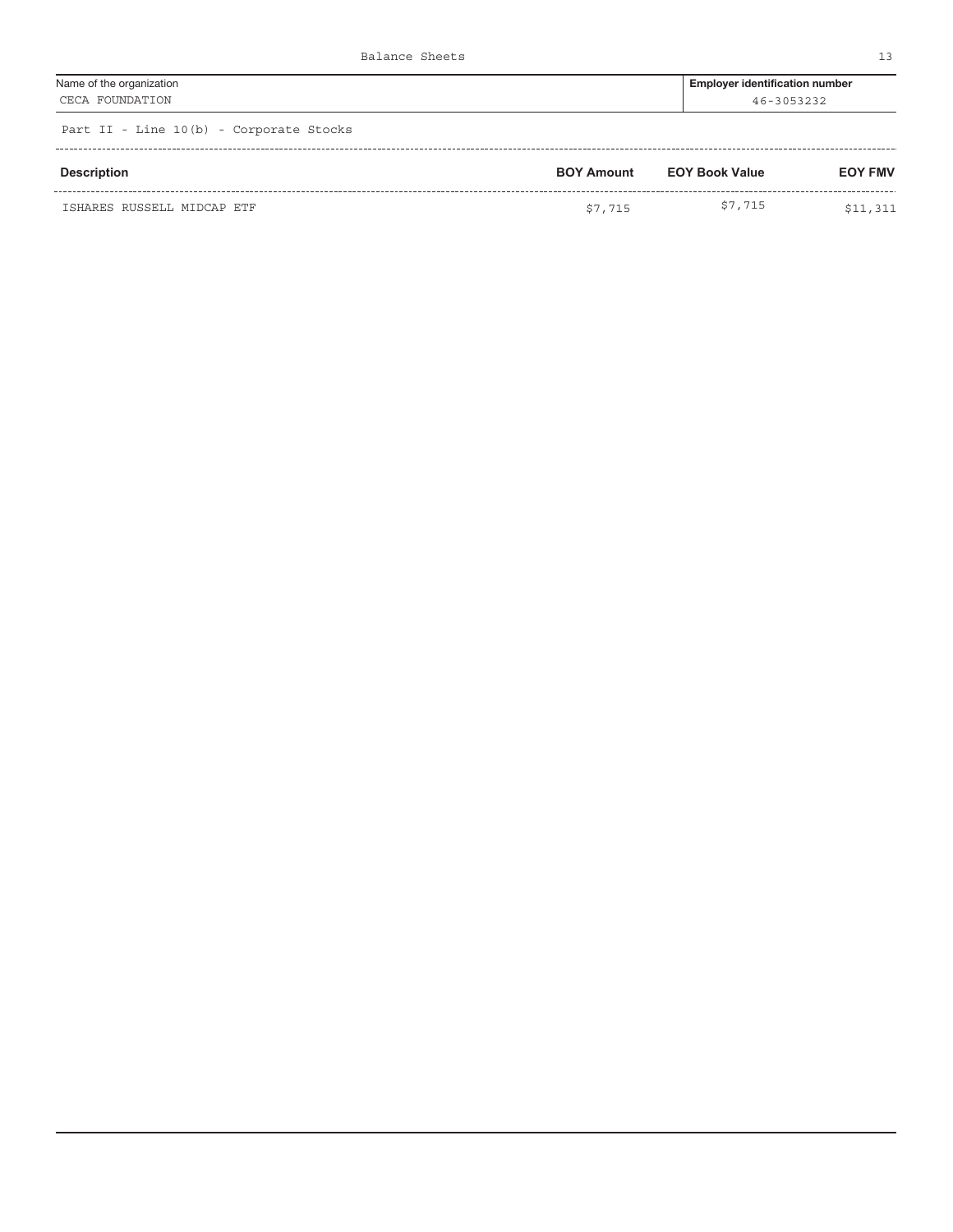| Name of the organization | <b>Employer identification number</b> |
|--------------------------|---------------------------------------|
| CECA FOUNDATION          | 46-3053232                            |
|                          |                                       |

| Description                   | <b>BOY Amount</b> | <b>EOY Book Value</b> | <b>EOY FMV</b> |
|-------------------------------|-------------------|-----------------------|----------------|
| JPMORGAN EMERGING MKTS EOUITY |                   | \$1,400               | \$1,455        |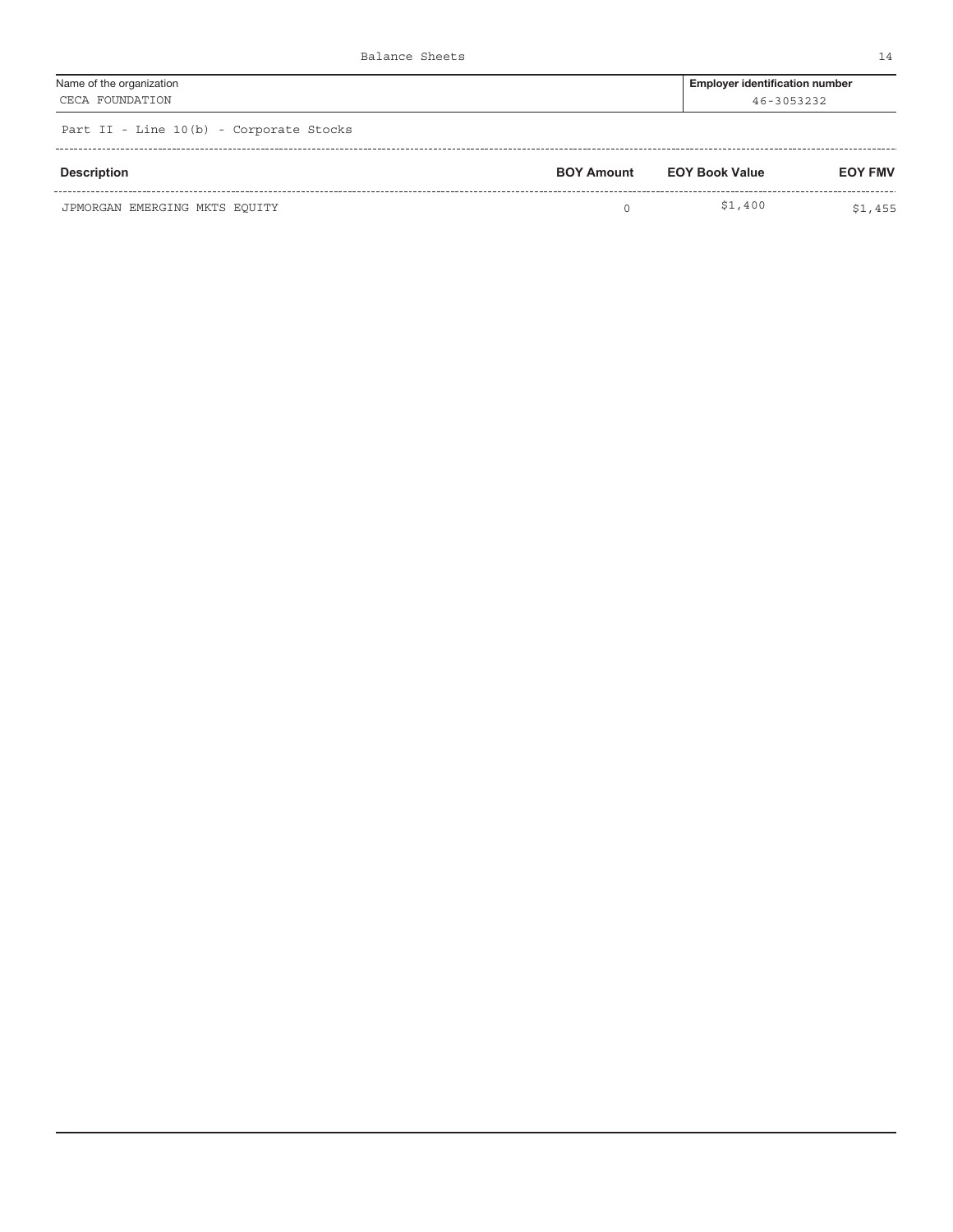| Name of the organization             | <b>Employer identification number</b> |
|--------------------------------------|---------------------------------------|
| CECA FOUNDATION                      | 46-3053232                            |
| Dent TT Time 10/b) Companies Chaples |                                       |

| <b>Description</b>             | <b>BOY Amount</b> | <b>EOY Book Value</b> | <b>EOY FMV</b> |
|--------------------------------|-------------------|-----------------------|----------------|
| JPMORGAN SMALL CAP GROWTH FUND |                   | \$1,400               | \$1,358        |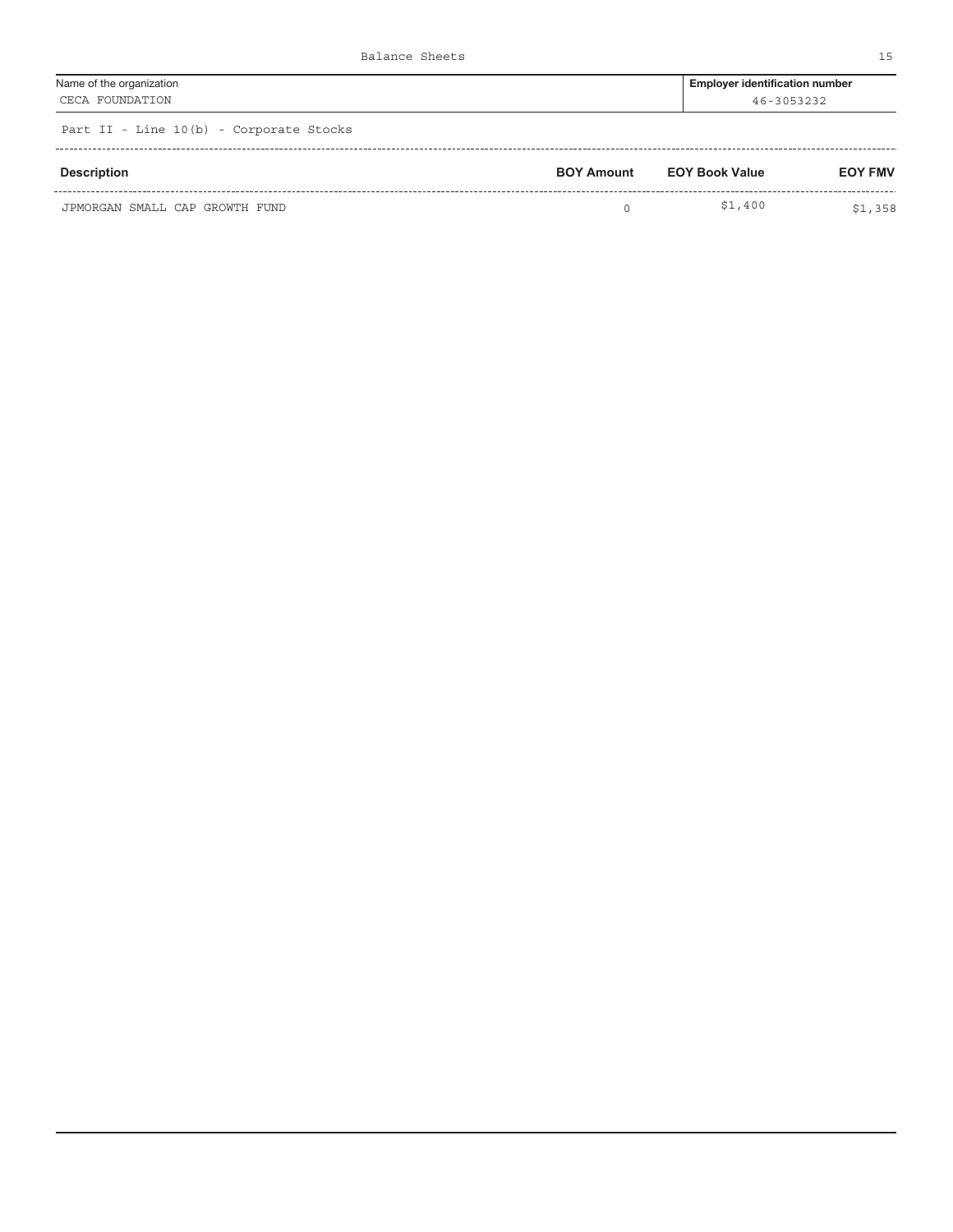| Name of the organization                | <b>Employer identification number</b> |
|-----------------------------------------|---------------------------------------|
| CECA FOUNDATION                         | 46-3053232                            |
| Part II - Line 10(b) - Corporate Stocks |                                       |

|  |  |  | FAIL II - DINC IV WAT - COIDOIALE DEOCAD |  |
|--|--|--|------------------------------------------|--|
|  |  |  |                                          |  |

| <b>Description</b>                   | <b>BOY Amount</b> | <b>EOY Book Value</b> | <b>EOY FMV</b> |
|--------------------------------------|-------------------|-----------------------|----------------|
| LORD ABBOTT SHORT DUR INC FUND CL F3 | \$4,300           | \$4,438               | \$4,500        |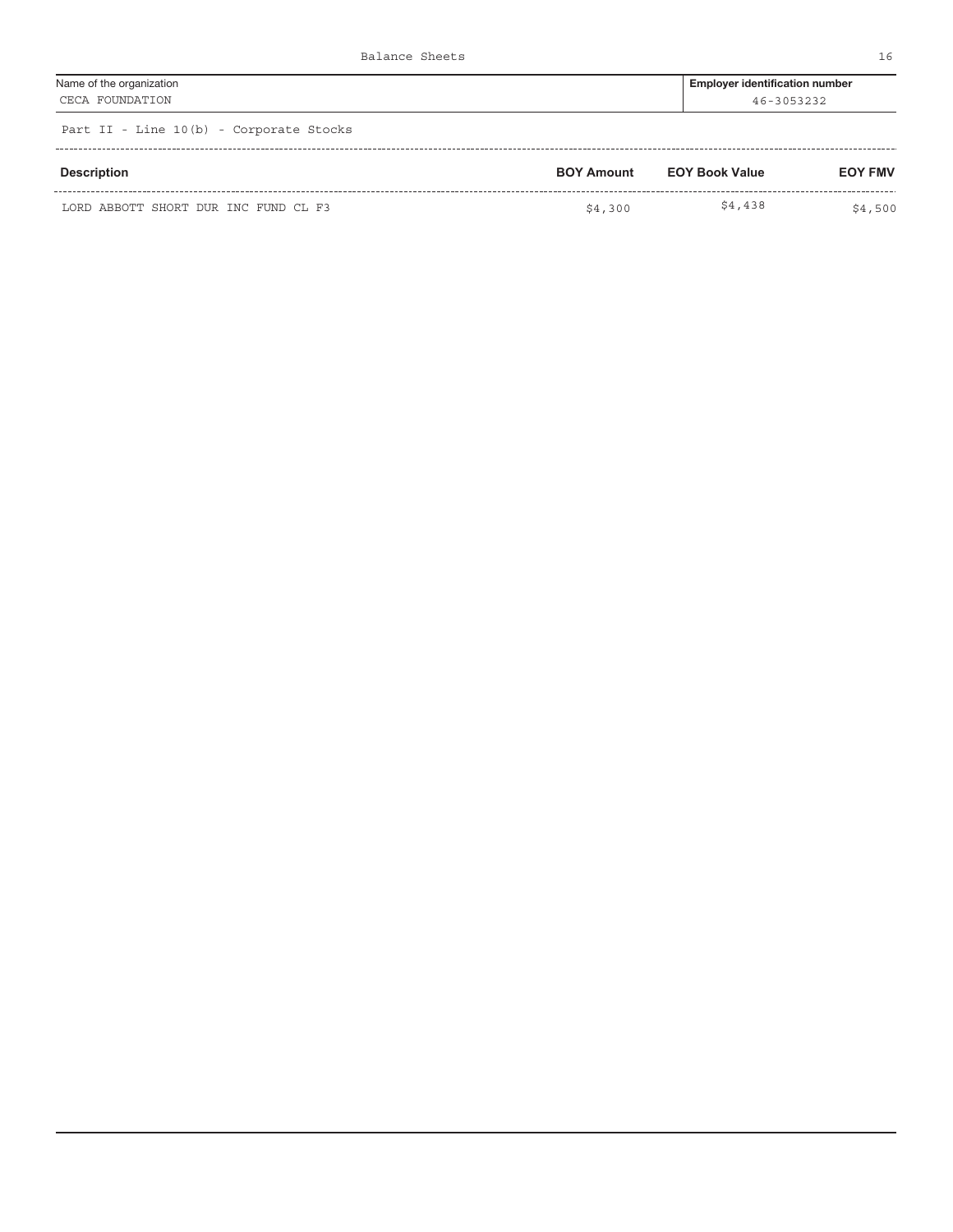| Name of the organization | <b>Employer identification number</b> |
|--------------------------|---------------------------------------|
| CECA FOUNDATION          | 46-3053232                            |

| Description                      | <b>BOY Amount</b> | <b>EOY Book Value</b> | <b>EOY FMV</b> |
|----------------------------------|-------------------|-----------------------|----------------|
| MORGAN STANLEY DEP SHARES REPSTG | \$14,514          | \$7,783               | \$10,230       |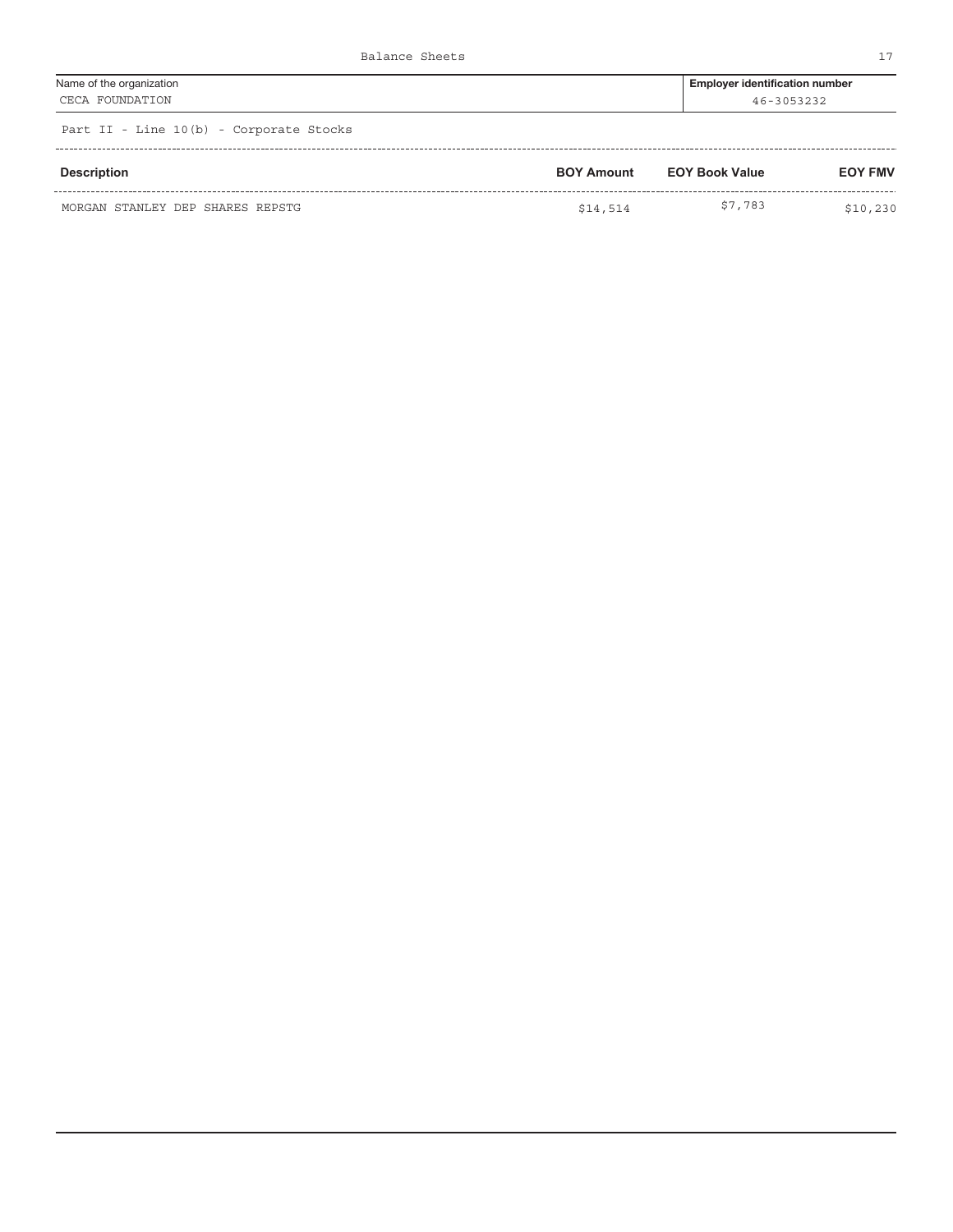| Name of the organization | <b>Employer identification number</b> |
|--------------------------|---------------------------------------|
| CECA FOUNDATION          | 46-3053232                            |

| Description               | <b>BOY Amount</b> | <b>EOY Book Value</b> | <b>EOY FMV</b> |
|---------------------------|-------------------|-----------------------|----------------|
| MORGAN STANLEY INSTL FUND |                   | \$6,300               | \$5,834        |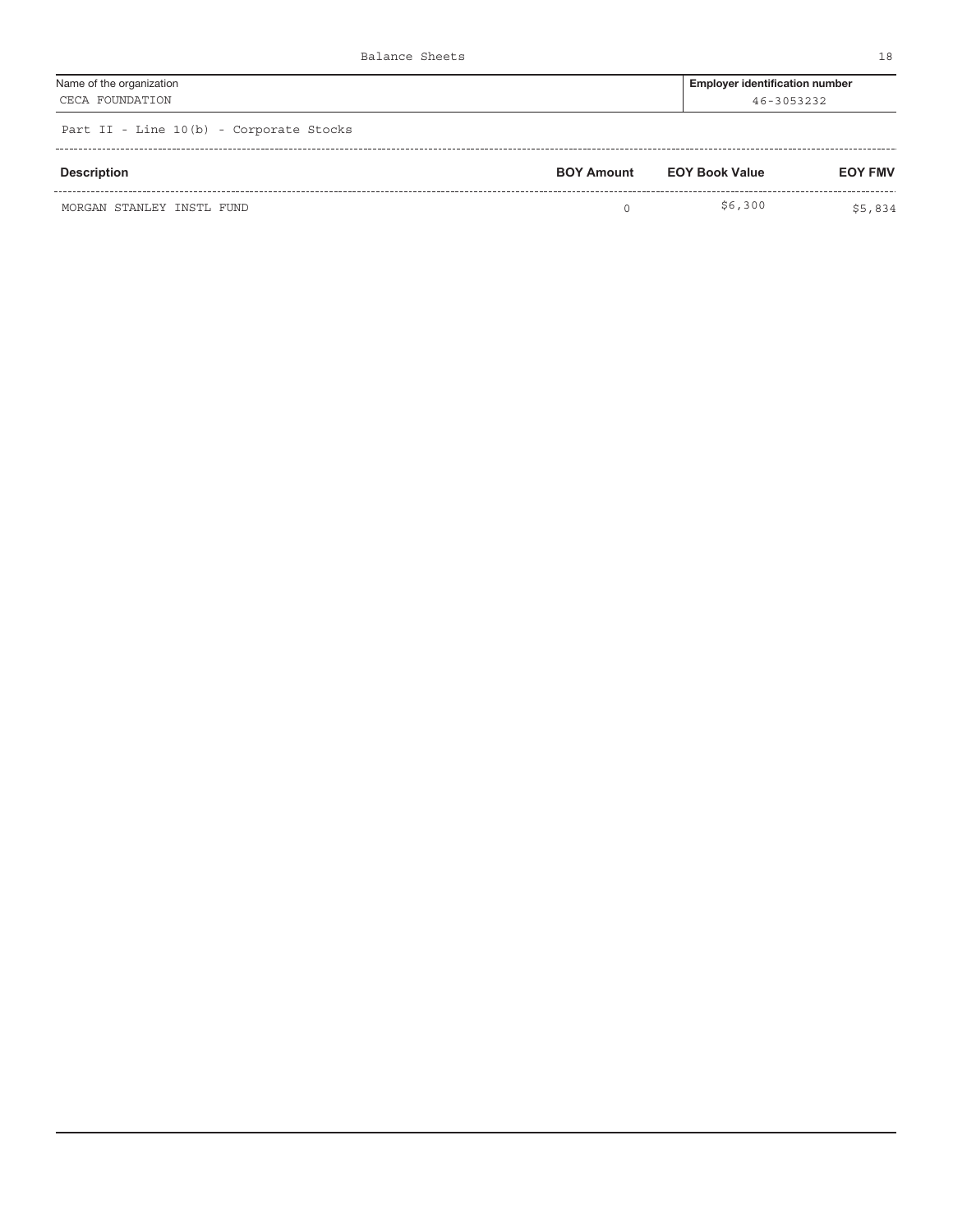| Name of the organization | <b>Employer identification number</b> |
|--------------------------|---------------------------------------|
| CECA FOUNDATION          | 46-3053232                            |
|                          |                                       |

| Description                | <b>BOY Amount</b> | <b>EOY Book Value</b> | <b>EOY FMV</b> |
|----------------------------|-------------------|-----------------------|----------------|
| PIMCO FOREIGN BOND US \$HD |                   |                       |                |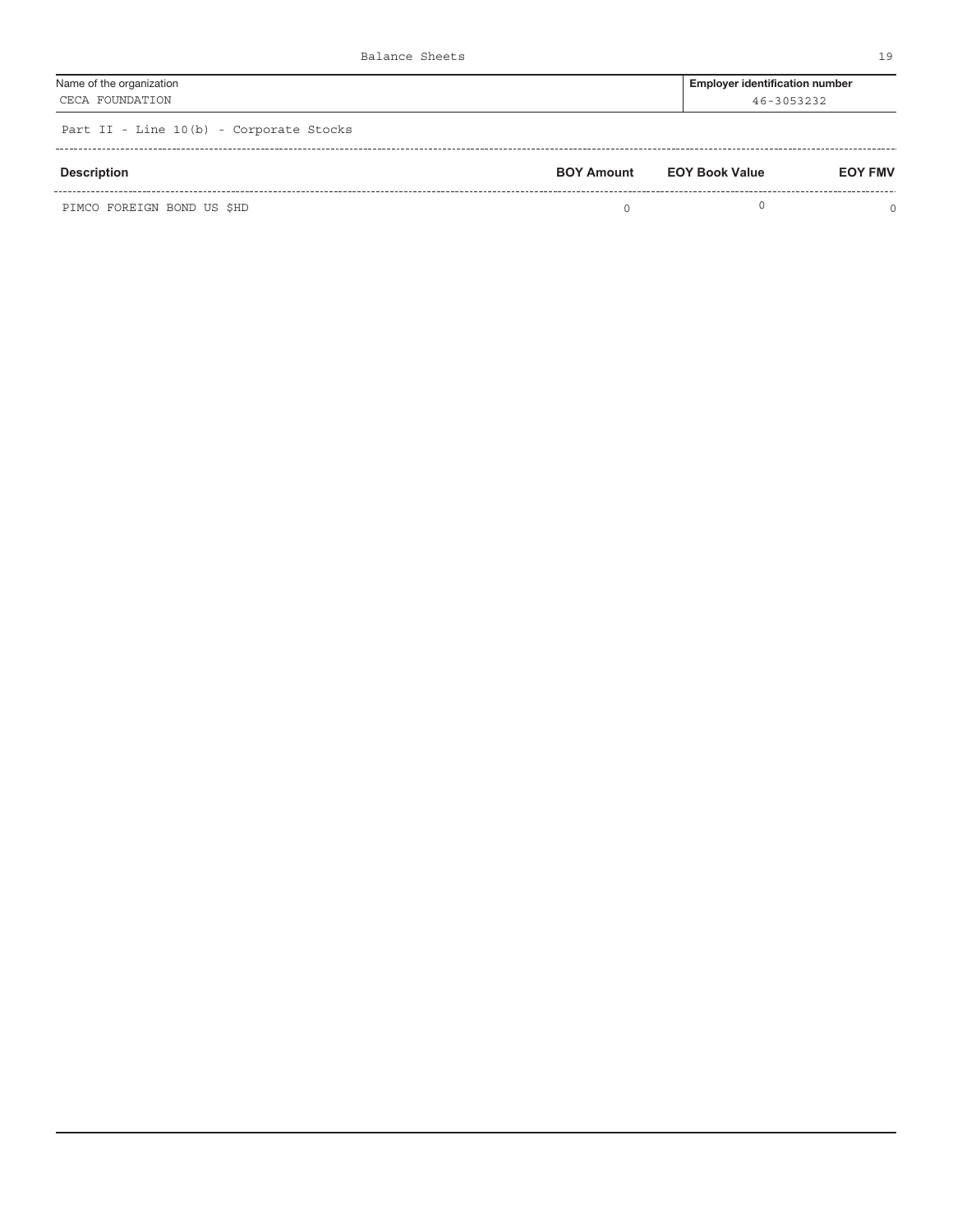| Name of the organization                | <b>Employer identification number</b> |
|-----------------------------------------|---------------------------------------|
| CECA FOUNDATION                         | 46-3053232                            |
| Part II - Line 10(b) - Corporate Stocks |                                       |

|  |  | ralt ii - mine 10(b) - corporate bioths |  |  |  |  |  |
|--|--|-----------------------------------------|--|--|--|--|--|
|  |  |                                         |  |  |  |  |  |
|  |  |                                         |  |  |  |  |  |

| <b>Description</b>          | <b>BOY Amount</b> | <b>EOY Book Value</b> | <b>EOY FMV</b> |
|-----------------------------|-------------------|-----------------------|----------------|
| PIMCO HIGH YELD FD INSTL CL | \$40              | \$41                  | \$39           |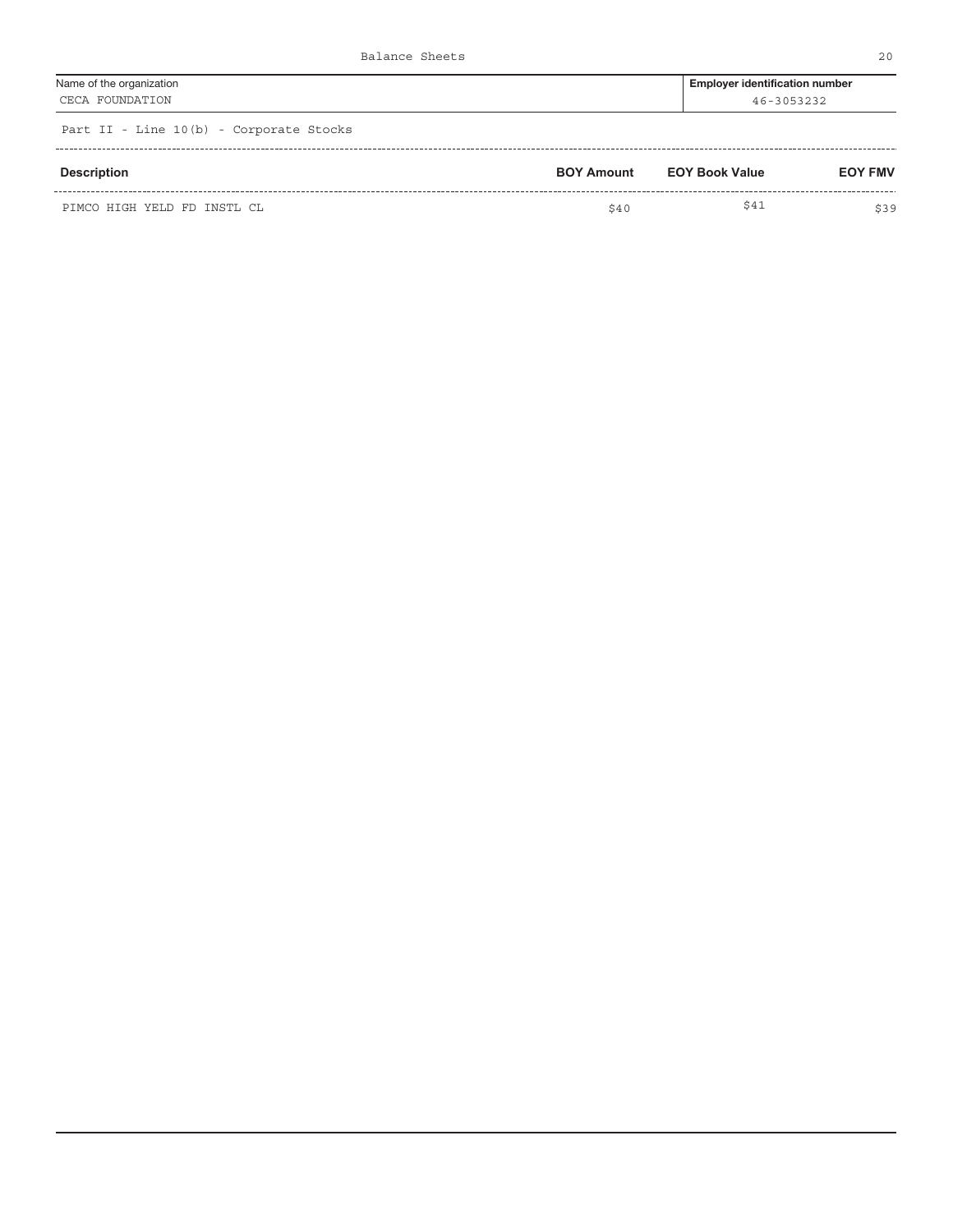| Name of the organization            | <b>Employer identification number</b> |
|-------------------------------------|---------------------------------------|
| CECA FOUNDATION                     | 46-3053232                            |
| Dart II Iine 10(b) Corporate Stocks |                                       |

| Description                      | <b>BOY Amount</b> | <b>EOY Book Value</b> | <b>EOY FMV</b> |
|----------------------------------|-------------------|-----------------------|----------------|
| PIMCO MIDCAP BLEND FUND INSTL CL | \$2,556           | \$2,592               | \$3,396        |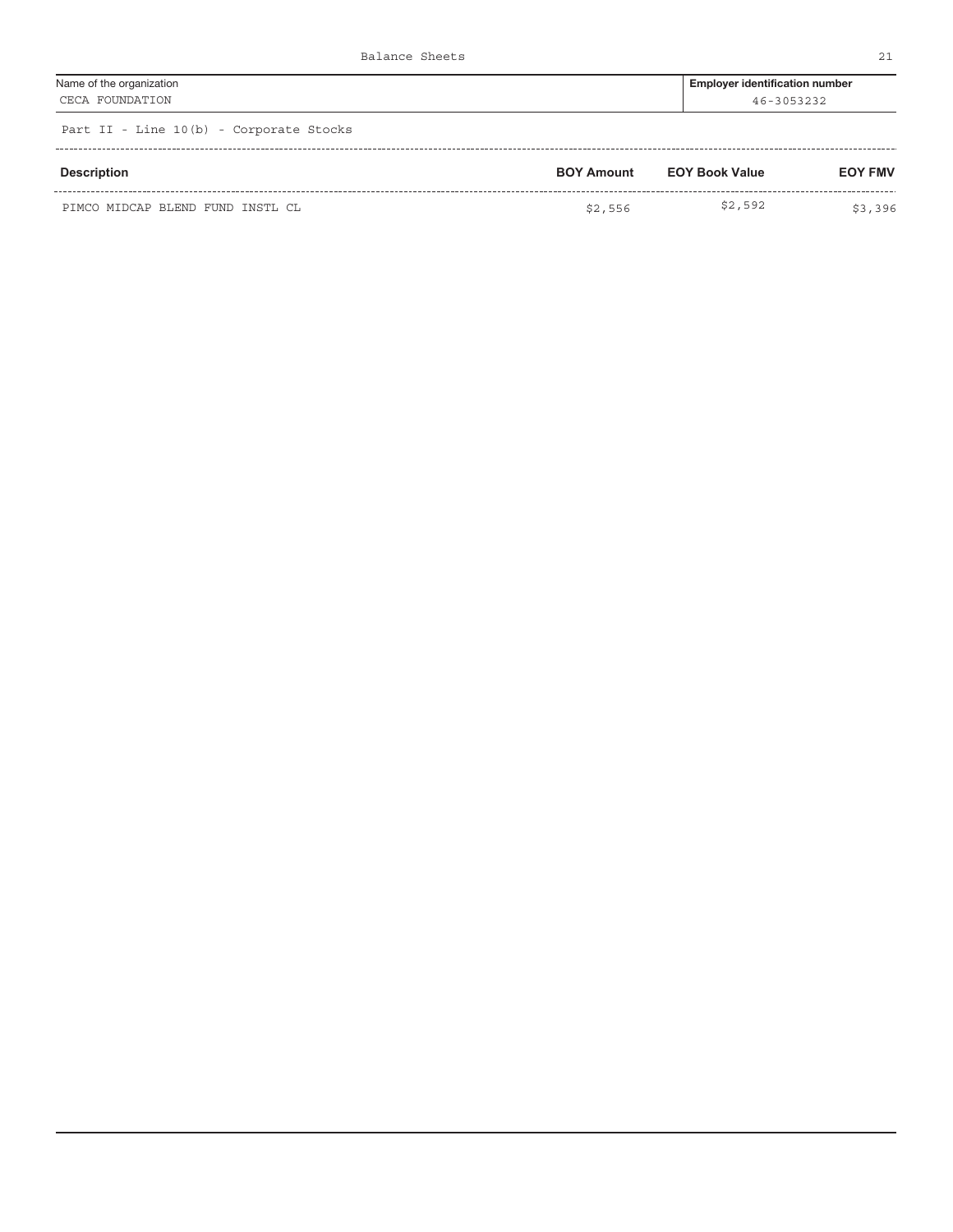| Name of the organization                | <b>Employer identification number</b> |
|-----------------------------------------|---------------------------------------|
| CECA FOUNDATION                         | 46-3053232                            |
| Part II - Line 10(b) - Corporate Stocks |                                       |

| <b>Description</b>                | <b>BOY Amount</b> | <b>EOY Book Value</b> | <b>EOY FMV</b> |
|-----------------------------------|-------------------|-----------------------|----------------|
| BOSTON PARTNERS LONG SHORT RES FD | \$7,839           |                       |                |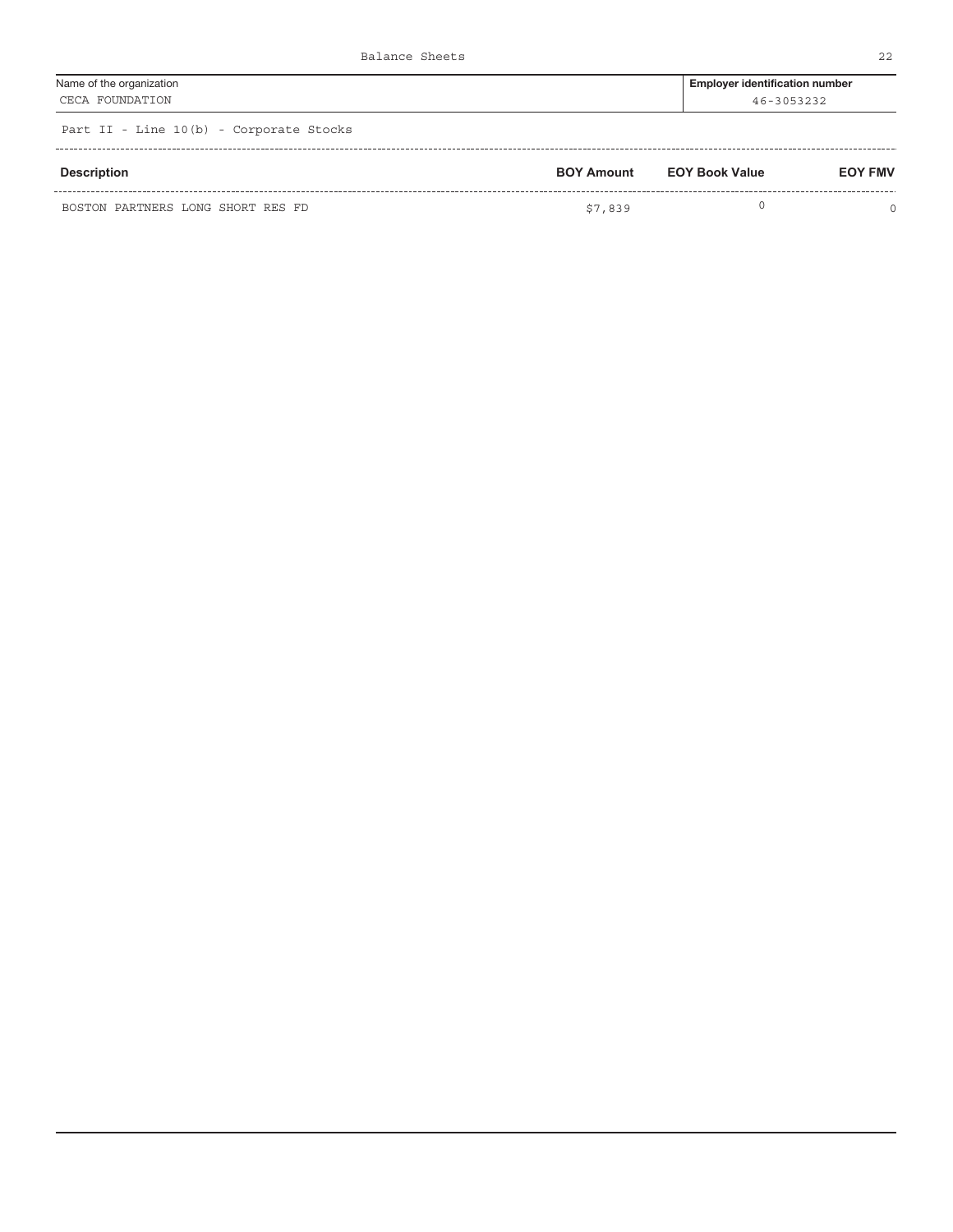| Name of the organization                | <b>Employer identification number</b> |
|-----------------------------------------|---------------------------------------|
| CECA FOUNDATION                         | 46-3053232                            |
| Part II - Line 10(b) - Corporate Stocks |                                       |

| <b>Description</b>                          | <b>BOY Amount</b> | <b>EOY Book Value</b> | <b>EOY FMV</b> |
|---------------------------------------------|-------------------|-----------------------|----------------|
| WELLS FARGO ADVANTAGE ABS RET FUND INSTL CL | \$5,331           |                       |                |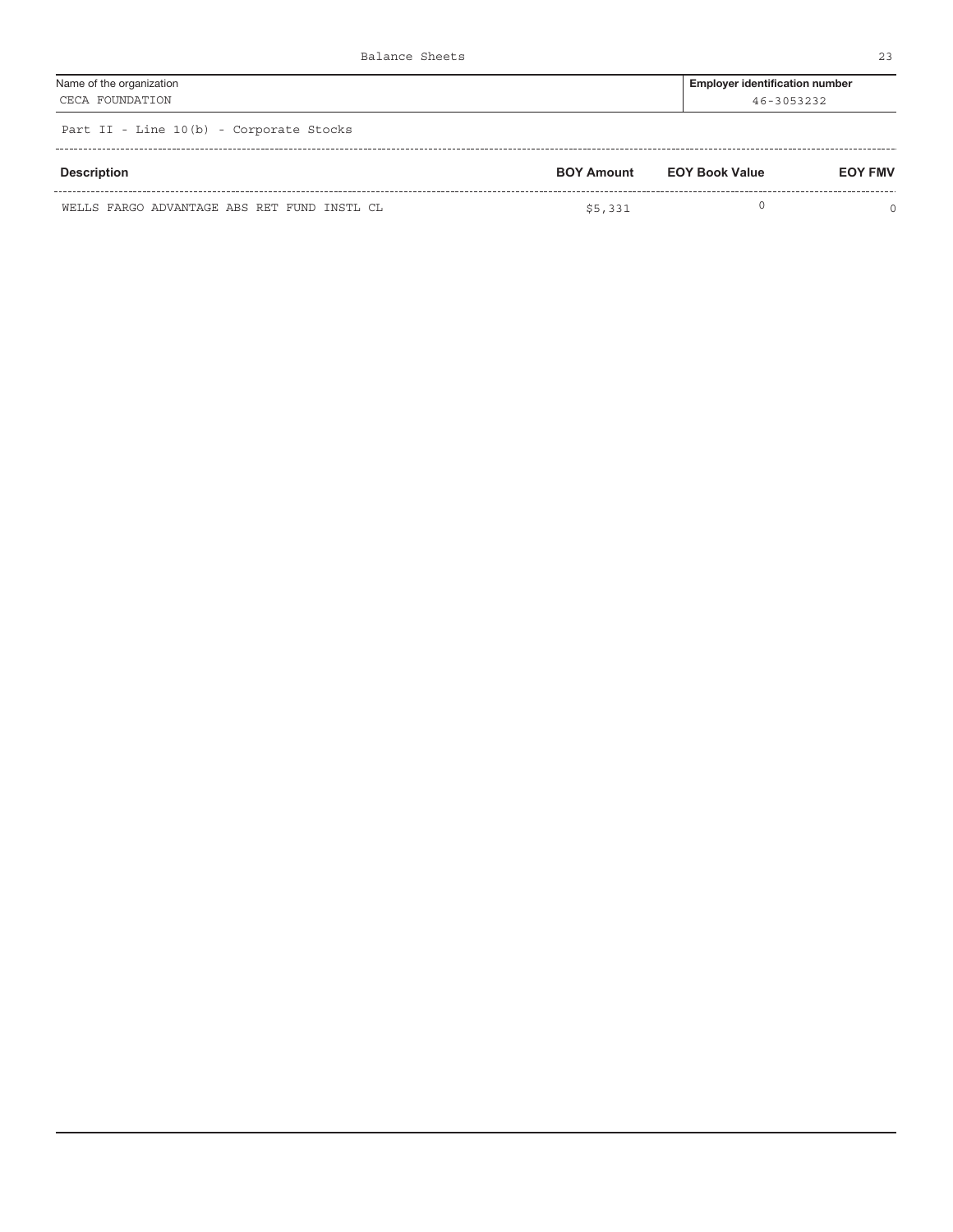| Name of the organization | Employer identification number |
|--------------------------|--------------------------------|
| CECA FOUNDATION          | 46-3053232                     |
|                          |                                |

| Description     | <b>BOY Amount</b> | <b>EOY Book Value</b> | <b>EOY FMV</b> |  |
|-----------------|-------------------|-----------------------|----------------|--|
| OTHER - ACCRUED |                   |                       | \$159          |  |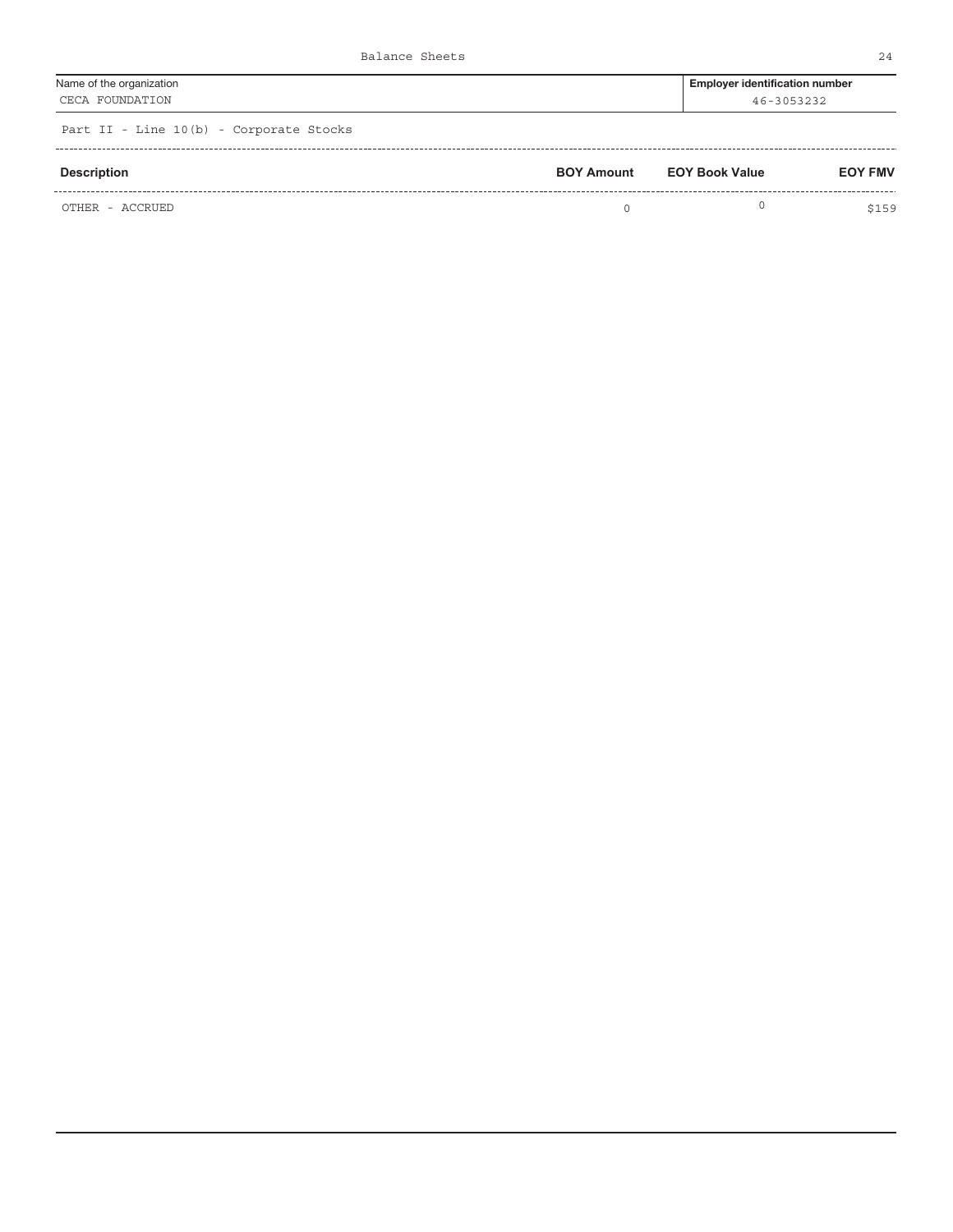| Name of the organization | <b>Employer identification number</b> |
|--------------------------|---------------------------------------|
| CECA FOUNDATION          | 46-3053232                            |
|                          |                                       |

| Description                 | <b>BOY Amount</b> | <b>EOY Book Value</b> | <b>EOY FMV</b> |  |
|-----------------------------|-------------------|-----------------------|----------------|--|
| CHARLES SCHWAB MONEY MARKET | \$1,017           | \$100,001             | \$100,001      |  |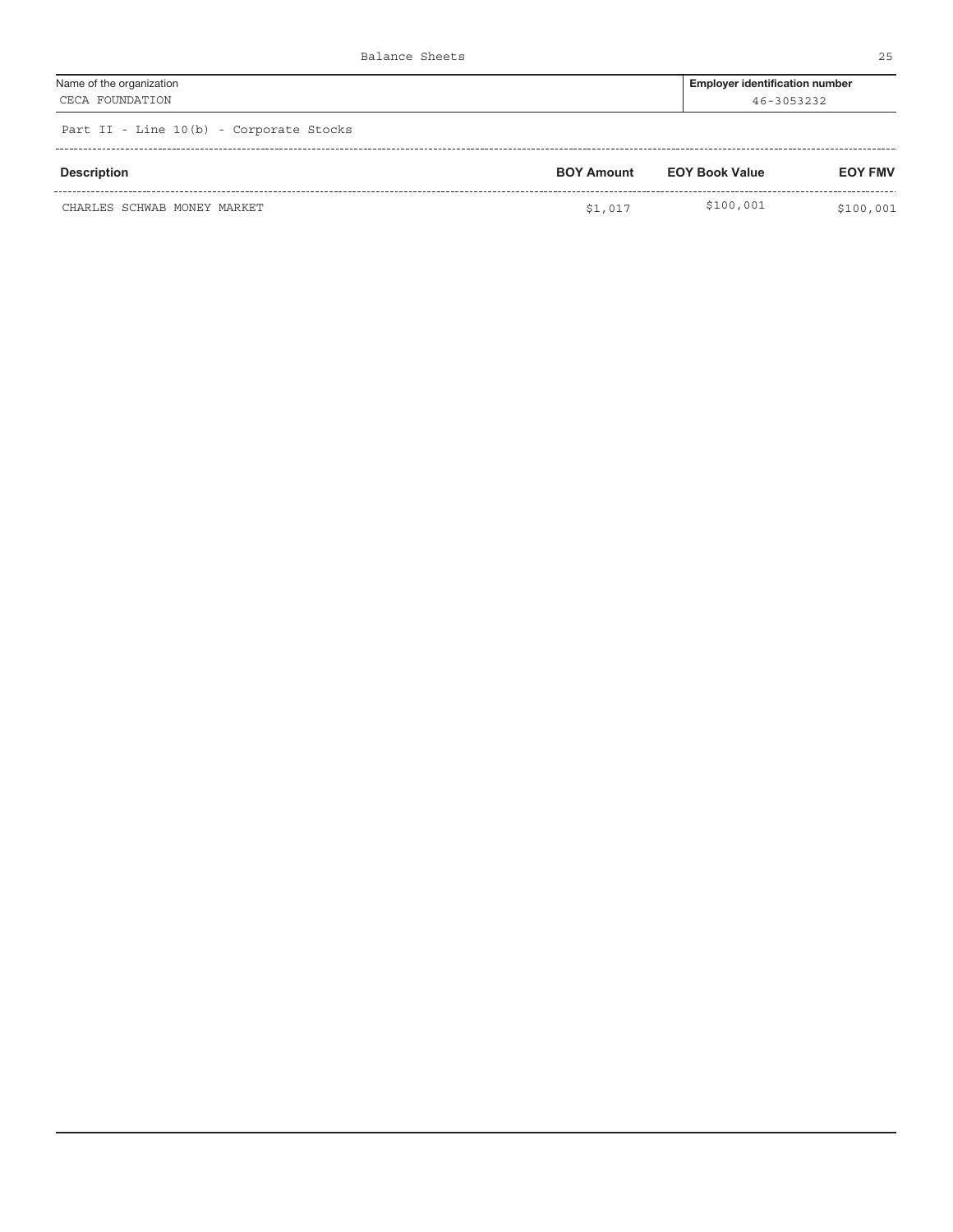| Name of the organization | <b>Employer identification number</b> |
|--------------------------|---------------------------------------|
| CECA FOUNDATION          | 46-3053232                            |

Part II - Line 15 - Other Assets

| Description | <b>BOY Amount</b> | <b>EOY Book Value</b> | <b>EOY FMV</b> |
|-------------|-------------------|-----------------------|----------------|
| PREPAIDS    |                   | \$1,189               | \$1,189        |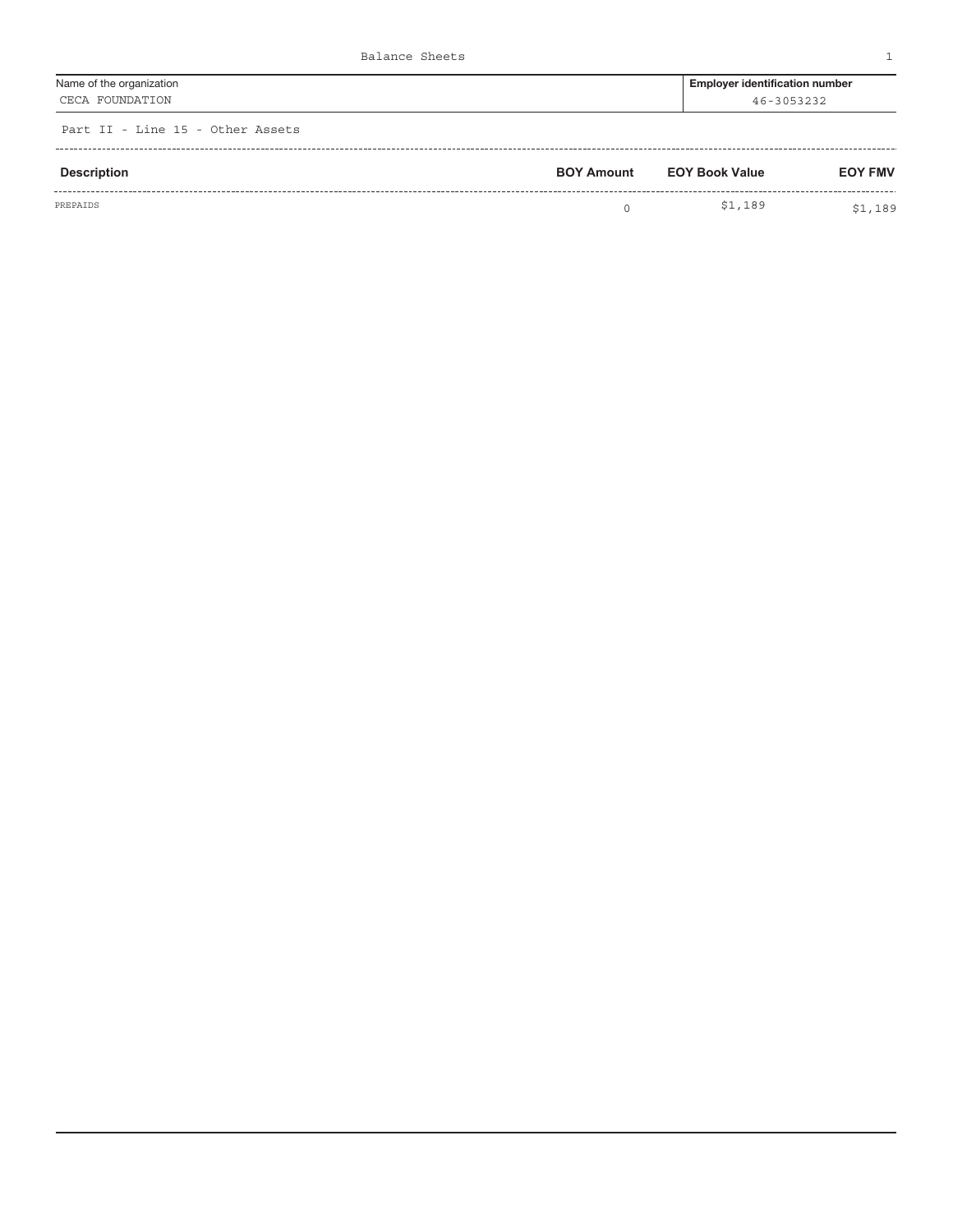| Name of the organization | <b>Employer identification number</b> |
|--------------------------|---------------------------------------|
| CECA FOUNDATION          | 46-3053232                            |
|                          |                                       |

Part II - Line 22 - Other Liabilities

| Entry# | <b>Description</b> | <b>Book Value</b> | <b>FMV</b> |
|--------|--------------------|-------------------|------------|
|        |                    |                   |            |

PPP LOAN \$18,905 #1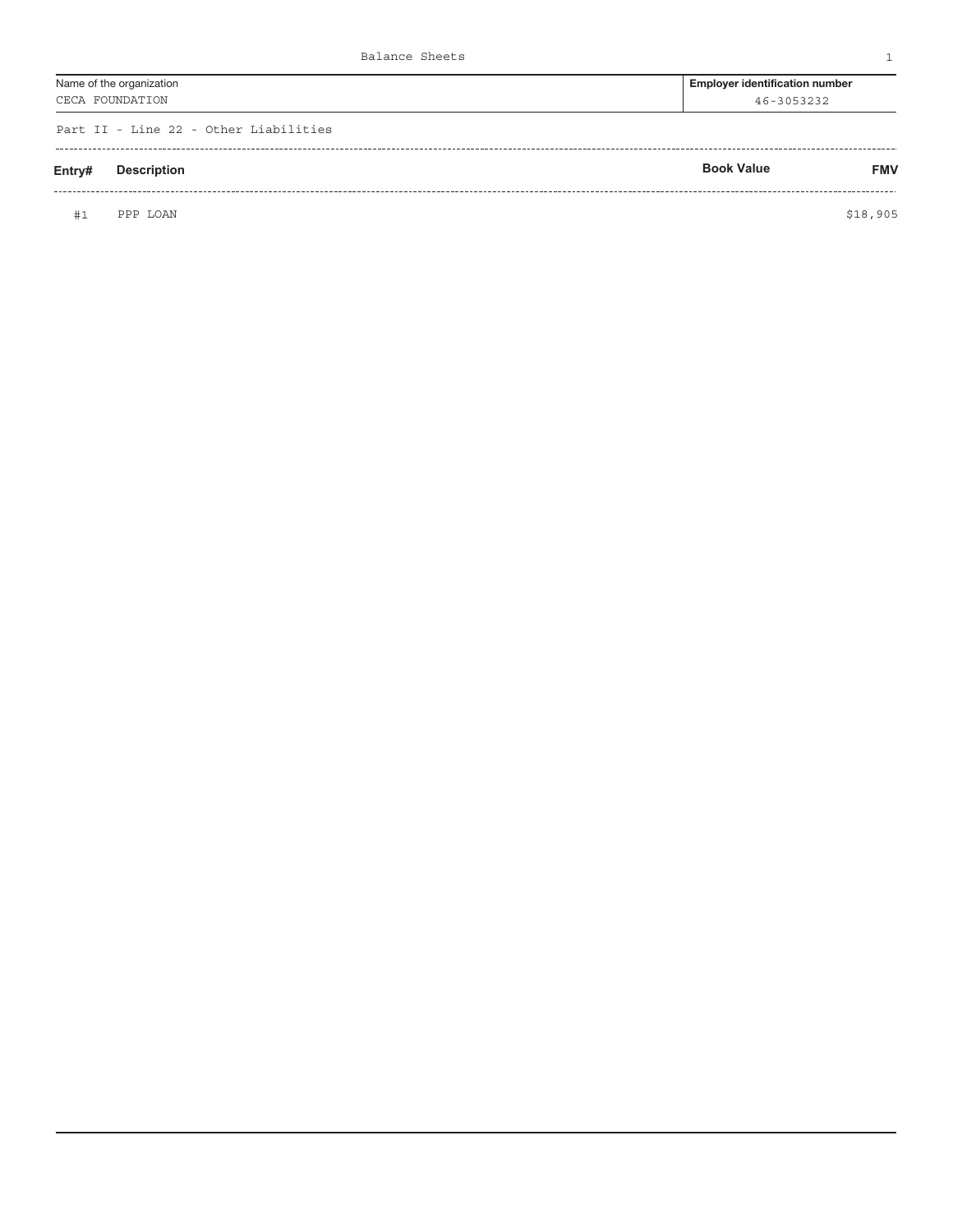### Name of the organization **Employer identification number**  $\blacksquare$ CECA FOUNDATION 46-3053232

Part IV - Capital Gains and Losses for Tax on Investment Income

| <b>Description</b>                               | P/D          | Date Acq.               | Date Sold<br>(mo., day, yr.) (mo., day, yr.) | <b>Gross Sales</b><br><b>Price</b> | Depr. | Cost or<br><b>Basis</b> | Gain or   | Total<br>Loss Gains/Losses |
|--------------------------------------------------|--------------|-------------------------|----------------------------------------------|------------------------------------|-------|-------------------------|-----------|----------------------------|
| BOSTON PARTNERS<br>LONG/SHORT RESEARCH FUND      | Ρ            | 12/12/2019 12/22/2020   |                                              | \$6,813                            |       | \$7,839                 | \$(1,026) | \$(1,026)                  |
| ISHARES CORE S&P 500 ETF<br>$-39$ SHS            | $\, {\bf P}$ | 8/27/2015 12/22/2020    |                                              | \$14,409                           |       | \$7,772                 | \$6,637   | \$6,637                    |
| ISHARES TR RUSSELL 2000<br>INDEX FUND - 18 SHS   | Ρ            | 1/23/2017 12/22/2020    |                                              | \$3,527                            |       | \$2,406                 | \$1,121   | \$1,121                    |
| MORGAN STANLEY - 355 SHS                         | P            | 8/24/2012 1/15/2020     |                                              | \$8,122                            |       | \$6,731                 | \$1,391   | \$1,391                    |
| WELLS FARGO ABSOLUTE<br>RETURN FUND - 13.35 SHS  | Ρ            | 12/30/2019 12/22/2020   |                                              | \$144                              |       | \$150                   | \$ (6)    | \$ (6)                     |
| WELLS FARGO ABSOLUTE<br>RETURN FUND - 451.65 SHS | Ρ            | 10/24/2017 12/22/2020   |                                              | \$4,882                            |       | \$5,180                 | \$(298)   | \$(298)                    |
| APPLE INC                                        | $\mathbb D$  | $1/28/2014$ $8/17/2020$ |                                              | \$115,531                          |       | \$115,295               | \$236     | \$236                      |
| PRINCIPAL MIDCAF FUND                            | $\mathsf{P}$ |                         | 12/14/2020                                   | \$37<br>--------------------       |       |                         | \$37      | \$37                       |
| PIMCO CLASS ACTION<br>PROCEEDS                   | P            |                         | 4/13/2020                                    | \$13                               |       |                         | \$13      | \$13                       |
|                                                  |              |                         |                                              |                                    |       |                         |           |                            |
|                                                  |              |                         |                                              |                                    |       |                         |           |                            |
|                                                  |              |                         |                                              |                                    |       |                         |           |                            |
|                                                  |              |                         |                                              |                                    |       |                         |           |                            |
|                                                  |              |                         |                                              |                                    |       |                         |           |                            |
|                                                  |              |                         |                                              |                                    |       |                         |           |                            |
|                                                  |              |                         |                                              |                                    |       |                         |           |                            |
|                                                  |              |                         |                                              |                                    |       |                         |           |                            |
|                                                  |              |                         |                                              |                                    |       |                         |           |                            |
|                                                  |              |                         |                                              |                                    |       |                         |           |                            |
|                                                  |              |                         |                                              |                                    |       |                         |           |                            |
|                                                  |              |                         |                                              |                                    |       |                         |           |                            |
|                                                  |              |                         |                                              |                                    |       |                         |           |                            |
|                                                  |              |                         |                                              |                                    |       |                         |           |                            |
|                                                  |              |                         |                                              |                                    |       |                         |           |                            |
|                                                  |              |                         |                                              |                                    |       |                         |           |                            |
|                                                  |              |                         |                                              |                                    |       |                         |           |                            |
|                                                  |              | Total                   |                                              |                                    |       | \$153,478               | \$145,373 | \$8,105                    |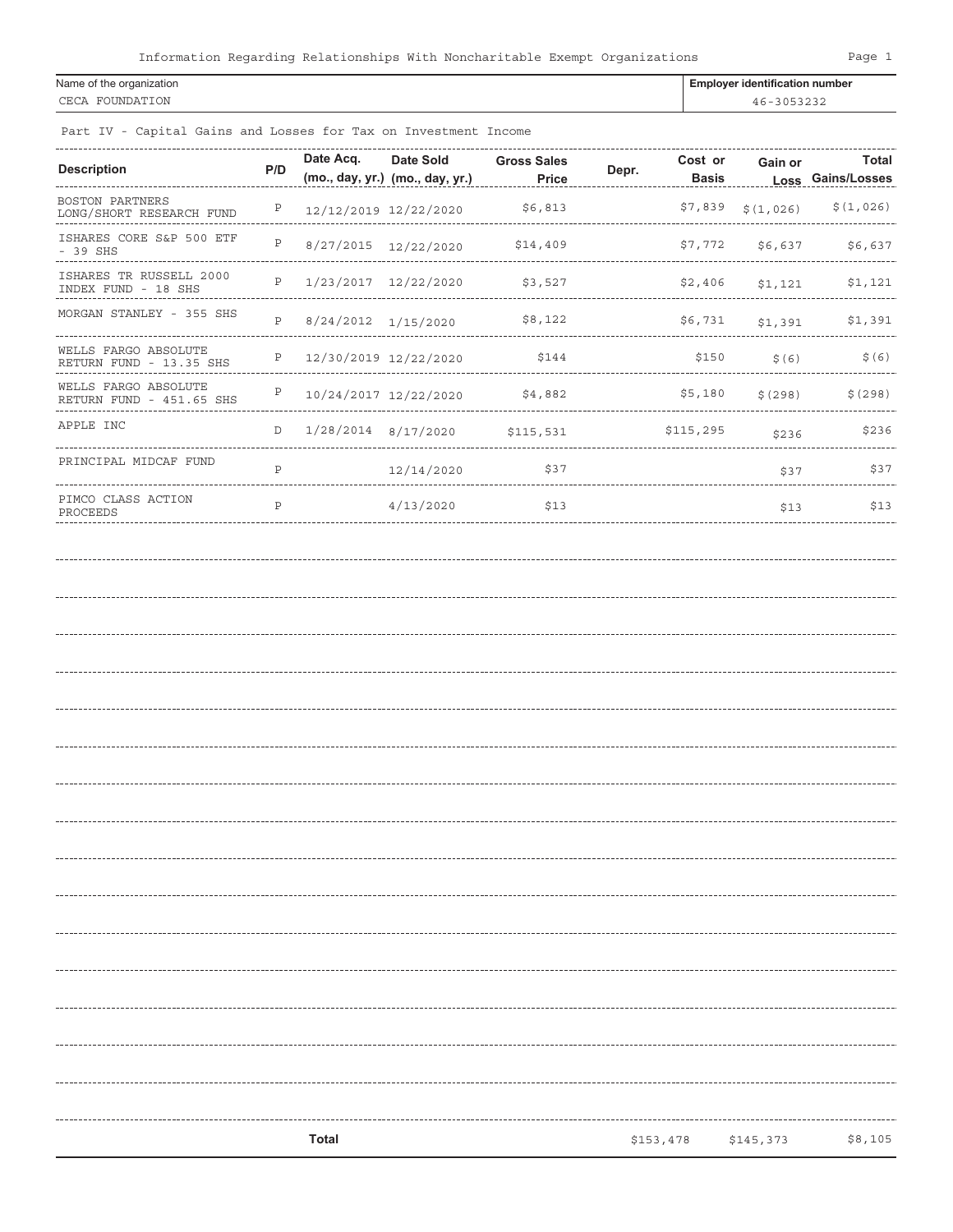| Name of the organization                                                                                         | <b>Employer identification number</b> |  |  |
|------------------------------------------------------------------------------------------------------------------|---------------------------------------|--|--|
| CECA FOUNDATION                                                                                                  | 46-3053232                            |  |  |
| Part VIII, Line 1 - Information About Officers, Directors, Trustees, Foundation Managers, Highly Paid Employees, |                                       |  |  |

|                                                     | (b)Title,            | (c)Reportable | (d) Deferred | (e) Other           |
|-----------------------------------------------------|----------------------|---------------|--------------|---------------------|
| (a) Name and Address                                | <b>Average Hours</b> | Compensation  | Compensation | Compensation        |
| MATTHEW P. LAWLOR                                   | EXECUTIVE CHAIR      |               |              |                     |
| 1875 K STREET NW, 4TH FLOOR, WASHINGTON, DC, 20006  | $40.00\,$            | $\mathbb O$   | 0            | $\circ$             |
| ROSEMARY K. LAWLOR                                  | <b>DIRECTOR</b>      |               | 0            |                     |
| 11875 K STREET NW, 4TH FLOOR, WASHINGTON, DC, 20006 | $2\,.\,0\,0$         | 0             |              | $\mathsf{O}\xspace$ |
| MOURINE EVANS                                       | DIRECTOR             | 0             | 0            |                     |
| 1875 K STREET NW, 4TH FLOOR, WASHINGTON, DC, 20006  | $2\,.\,00$           |               |              | $\circ$             |
| THOMAS FERRY                                        | DIRECTOR             |               |              |                     |
| 1875 K STREET NW, 4TH FLOOR, WASHINGTON, DC, 20006  | $2\,.\,00$           | 0             | 0            | 0                   |
| MARY ANN YANCEY                                     | DIRECTOR             |               |              |                     |
| 1875 K STREET NW, 4TH FLOOR, WASHINGTON, DC, 20006  | 2.00                 | 0             | 0            | $\circ$             |
| NATHAN HAMME                                        | PRESIDENT            |               |              |                     |
| 1875 K STREET NW, 4TH FLOOR, WASHINGTON, DC, 20006  | 40.00                | 128,000       | 4,634        | $\circ$             |
|                                                     |                      |               |              |                     |
|                                                     |                      |               |              |                     |
|                                                     |                      |               |              |                     |
|                                                     |                      |               |              |                     |
|                                                     |                      |               |              |                     |
|                                                     |                      |               |              |                     |
|                                                     |                      |               |              |                     |
|                                                     |                      |               |              |                     |
|                                                     |                      |               |              |                     |
|                                                     |                      |               |              |                     |
|                                                     |                      |               |              |                     |
|                                                     |                      |               |              |                     |
|                                                     |                      |               |              |                     |
|                                                     |                      |               |              |                     |
|                                                     |                      |               |              |                     |
|                                                     |                      |               |              |                     |
|                                                     |                      |               |              |                     |
|                                                     |                      |               |              |                     |
|                                                     |                      |               |              |                     |
|                                                     |                      |               |              |                     |
|                                                     |                      |               |              |                     |
|                                                     |                      |               |              |                     |
|                                                     |                      |               |              |                     |
|                                                     |                      |               |              |                     |
|                                                     |                      |               |              |                     |
|                                                     |                      |               |              |                     |
|                                                     |                      |               |              |                     |
|                                                     |                      |               |              |                     |
|                                                     |                      |               |              |                     |
|                                                     |                      |               |              |                     |
|                                                     |                      |               |              |                     |
|                                                     |                      |               |              |                     |
|                                                     |                      |               |              |                     |
|                                                     |                      |               |              |                     |
|                                                     |                      |               |              |                     |
|                                                     |                      |               |              |                     |
|                                                     |                      |               |              |                     |
|                                                     |                      |               |              |                     |
|                                                     |                      |               |              |                     |
|                                                     |                      |               |              |                     |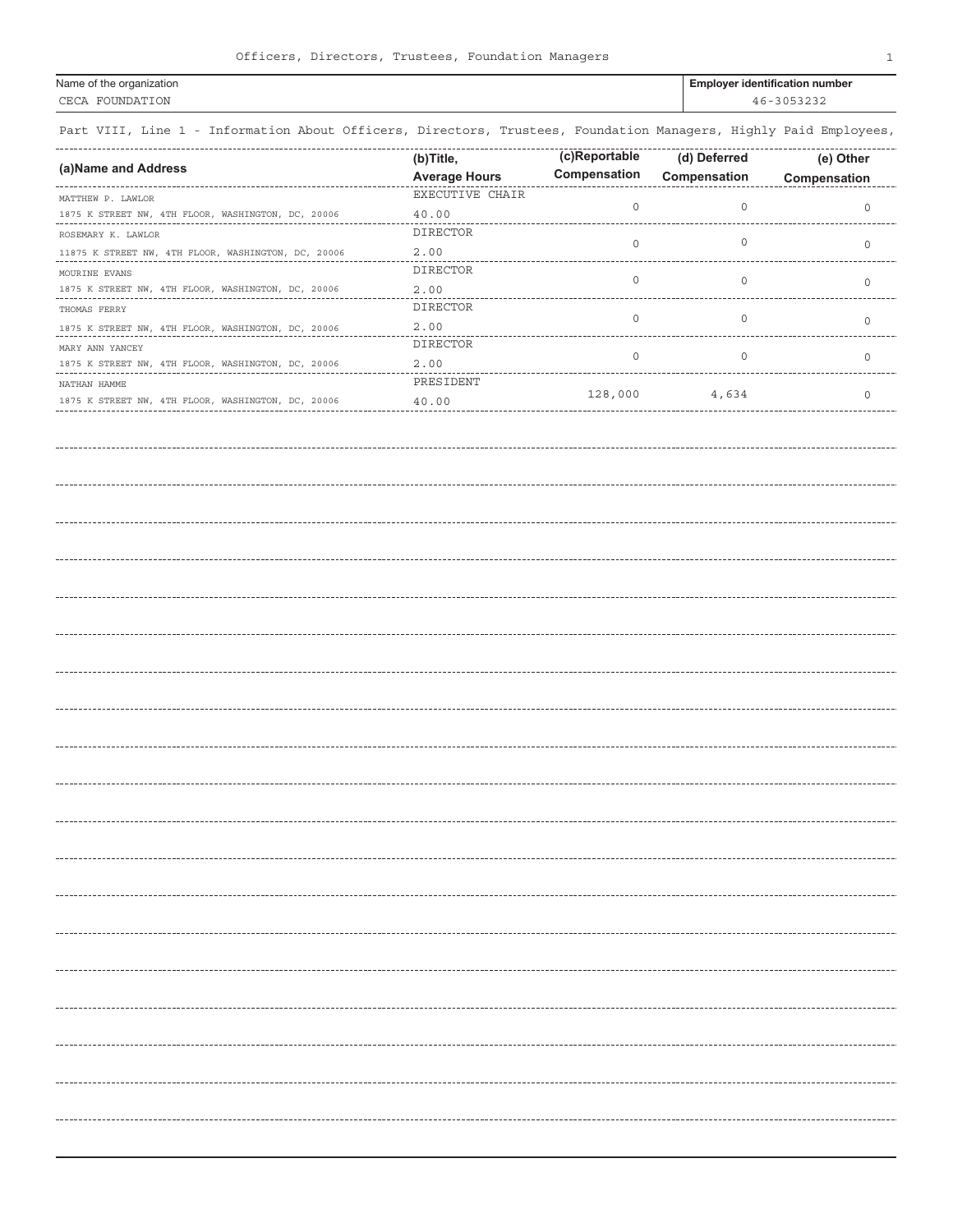1

| Name of the organization<br>CECA FOUNDATION     |                                                                                                     | <b>Employer identification number</b><br>46-3053232 |  |
|-------------------------------------------------|-----------------------------------------------------------------------------------------------------|-----------------------------------------------------|--|
| Part XV - Line 2 (a) - Contribution Information |                                                                                                     |                                                     |  |
| #1                                              |                                                                                                     |                                                     |  |
| Name of the Grant Program                       | ONLINE SUBMISSION                                                                                   |                                                     |  |
| Name of person to get<br>applications           | CECA FOUNDATION                                                                                     |                                                     |  |
| Address                                         | 1875 K STREET NW, 4TH FLOOR, WASHINGTON, DC 20006                                                   |                                                     |  |
| Email Address                                   |                                                                                                     |                                                     |  |
| Phone Number                                    | $(202)$ 719-8095                                                                                    |                                                     |  |
| Form & Content                                  | Form submitted electronically via Ceca's website at:<br>https://cecafoundation.org/become-a-partner |                                                     |  |

| Submission Deadlines  | <b>NONE</b>                                                                                                                                |
|-----------------------|--------------------------------------------------------------------------------------------------------------------------------------------|
| Restriction on Awards | Institutions that provide healthcare services and only those who are employed at<br>those healthcare institutions are eligible for awards. |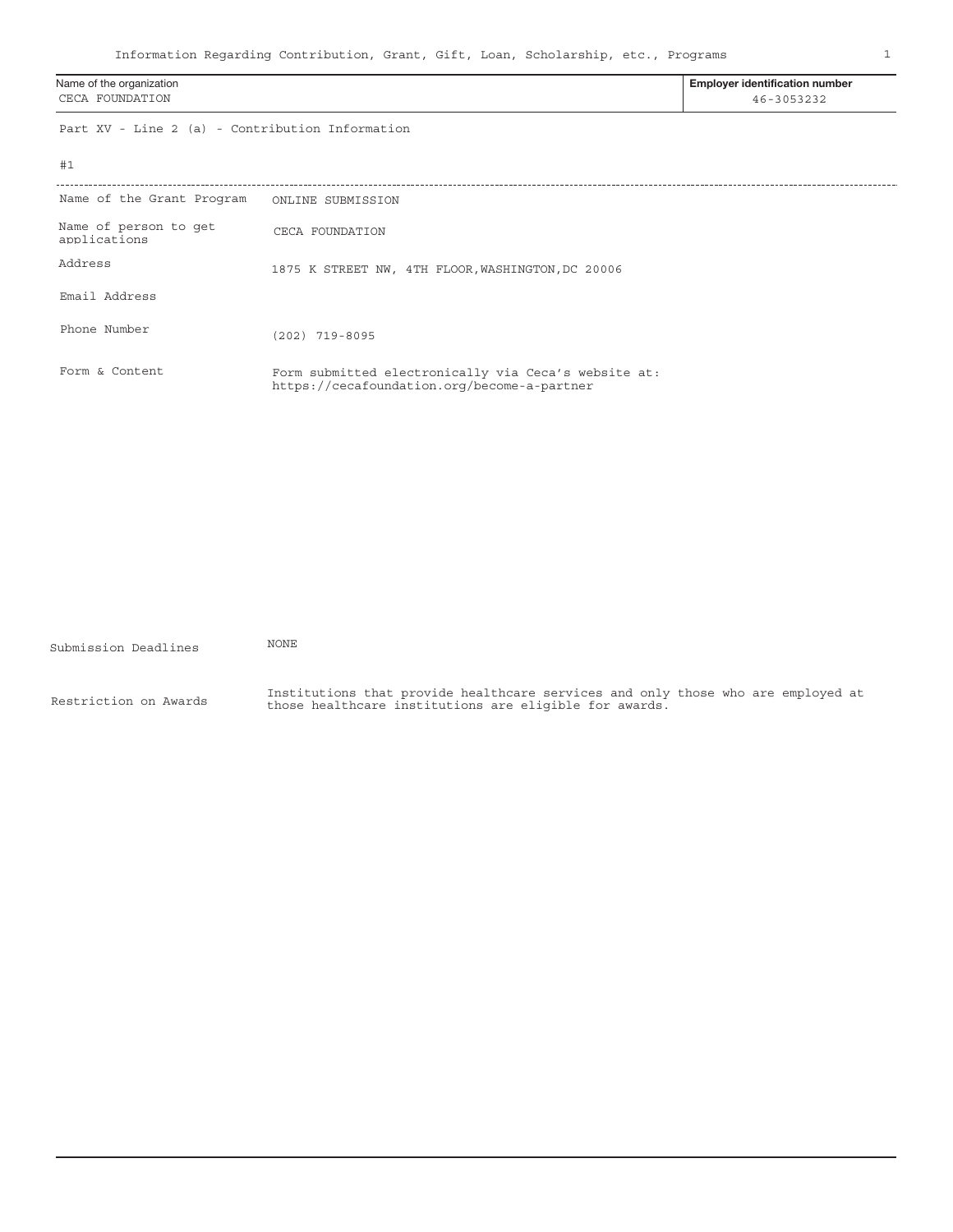| <b>Schedule B</b> |  |
|-------------------|--|
|-------------------|--|

| (Form 990, 990-EZ,<br>or 990-PF)                              |  |
|---------------------------------------------------------------|--|
| Department of the Treasury<br><b>Internal Revenue Service</b> |  |

# CECA FOUNDATION 46-3053232

## Schedule of Contributors

Attach to Form 990, Form 990-EZ, or Form 990-PF.  $\blacktriangleright$  Go to www.irs.gov/Form990 for the latest information.



2020

Name of the organization **Employer identification number**  $\blacksquare$ 

#### Organization type (check one):

| Filers of:         | Section:                                                                          |
|--------------------|-----------------------------------------------------------------------------------|
| Form 990 or 990-EZ | $\Box$ 501(c)(<br>) (enter number) organization                                   |
|                    | $\Box$ 4947(a)(1) nonexempt charitable trust not treated as a private foundation  |
|                    | 527 political organization<br>LТ                                                  |
| Form 990-PF        | $\sqrt{ }$ 501(c)(3) exempt private foundation                                    |
|                    | $4947(a)(1)$ nonexempt charitable trust treated as a private foundation<br>$\Box$ |
|                    | $\Box$ 501(c)(3) taxable private foundation                                       |
|                    |                                                                                   |

Check if your organization is covered by the General Rule or a Special Rule.

Note: Only a section 501(c)(7), (8), or (10) organization can check boxes for both the General Rule and a Special Rule. See instructions.

### General Rule

For an organization filing Form 990, 990-EZ, or 990-PF that received, during the year, contributions totaling \$5,000 ✔ or more (in money or property) from any one contributor. Complete Parts I and II. See instructions for determining a contributor's total contributions.

### Special Rules

For an organization described in section 501(c)(3) filing Form 990 or 990-EZ that met the 33<sup>1</sup> /3% support test of the regulations under sections 509(a)(1) and 170(b)(1)(A)(vi), that checked Schedule A (Form 990 or 990-EZ), Part II, line 13, 16a, or 16b, and that received from any one contributor, during the year, total contributions of the greater of (1) \$5,000; or (2) 2% of the amount on (i) Form 990, Part VIII, line 1h; or (ii) Form 990-EZ, line 1. Complete Parts I and II.

For an organization described in section 501(c)(7), (8), or (10) filing Form 990 or 990-EZ that received from any one contributor, during the year, total contributions of more than \$1,000 exclusively for religious, charitable, scientific, literary, or educational purposes, or for the prevention of cruelty to children or animals. Complete Parts I (entering "N/A" in column (b) instead of the contributor name and address), II, and III.

 $\Box$  For an organization described in section 501(c)(7), (8), or (10) filing Form 990 or 990-EZ that received from any one contributor, during the year, contributions exclusively for religious, charitable, etc., purposes, but no such contributions totaled more than \$1,000. If this box is checked, enter here the total contributions that were received during the year for an exclusively religious, charitable, etc., purpose. Don't complete any of the parts unless the General Rule applies to this organization because it received nonexclusively religious, charitable, etc., contributions totaling \$5,000 or more during the year  $\ldots \ldots \ldots \ldots \ldots \ldots \ldots \ldots \blacktriangleright$  \$

Caution: An organization that isn't covered by the General Rule and/or the Special Rules doesn't file Schedule B (Form 990, 990-EZ, or 990-PF), but it must answer "No" on Part IV, line 2, of its Form 990; or check the box on line H of its Form 990-EZ or on its Form 990-PF, Part I, line 2, to certify that it doesn't meet the filing requirements of Schedule B (Form 990, 990-EZ, or 990-PF).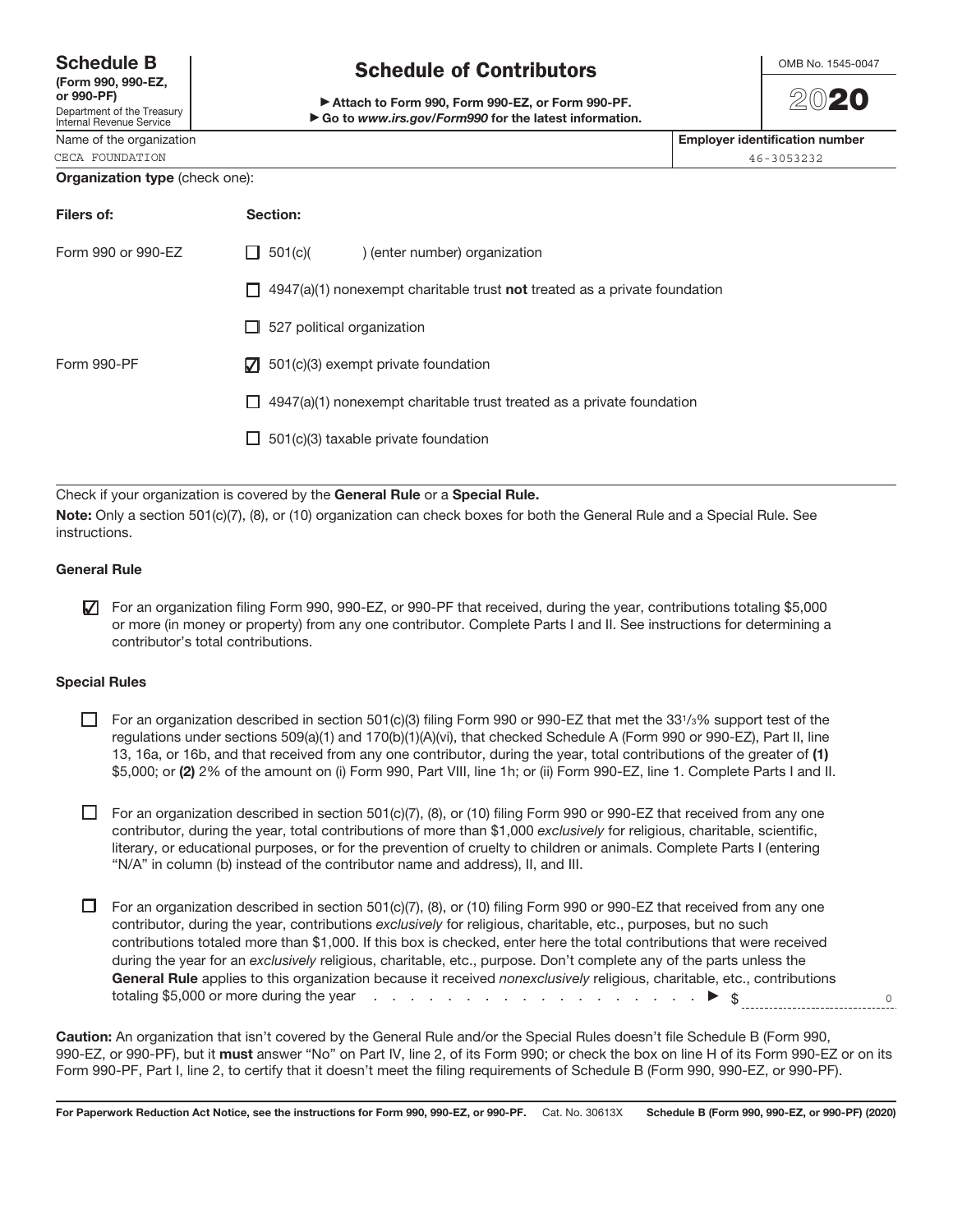CECA FOUNDATION 46-3053232

Name of organization **Employer identification number**  $\blacksquare$ 

Part I Contributors (see instructions). Use duplicate copies of Part I if additional space is needed. (a) (b) (c) (d) No. Name, address, and ZIP + 4 Total contributions Type of contribution  $1$ MATTHEW P LAWLOR, IRA  $\blacksquare$ Person Payroll П 800 25TH STREET NW, NO 304 112,648 **Noncash** \$ (Complete Part II for WASHINGTON, District of Columbia (DC)20037 noncash contributions.)  $\overline{a}$  $(b)$ (d) (c) No. Name, address, and ZIP + 4 Total contributions Type of contribution  $\overline{2}$  ROSEMARY K LAWLOR, IRA  $\overline{2}$  **Person**  $\overline{2}$ Person  $\Box$ Payroll 800 25TH STREET NW, NO 304 112,648 | S. 112,648 | Noncash | Noncash \$ (Complete Part II for WASHINGTON, District of Columbia (DC)20037 noncash contributions.) (a) (b) (c) (d) Total contributions Type of contribution No. Name, address, and ZIP + 4  $\frac{3}{2}$  OCH TECHNOLOGIES  $\Box$ Person П Payroll 1209 TENNESSEE DRIVE NW 10,000 Noncash П \$ (Complete Part II for noncash contributions.) LEESBURG, Virginia (VA)20176(d) (a) (b) (c) No. Total contributions Type of contribution Name, address, and ZIP + 4  $\overline{a}$  SCHWAB CHARITABLE  $\overline{a}$  **Person** Person  $\Box$ Payroll 211 MAIN STREET 7,000 Noncash П \$ (Complete Part II for SAN FRANCISCO, California (CA)34110 noncash contributions.)  $\overline{a}$ (c) (d) (b) No. Name, address, and ZIP + 4 Total contributions Type of contribution 5 LYNN DOVERSPIKE **DETA ALL AND SERVERS AND SERVERS AND SERVERS AND SERVERS AND SERVERS AND SERVERS AND SERVERS AND SERVERS AND SERVERS AND SERVERS AND SERVERS AND SERVERS AND SERVERS AND SERVERS AND SERVERS AND SERVERS AN** Person  $\Box$ Payroll 15817 SAVONA WAY 5,000  $\Box$ Noncash \$ (Complete Part II for NAPLES, Florida (FL)34110 noncash contributions.) (a) (b) (c) (d) No. Name, address, and ZIP + 4 Total contributions Type of contribution  $\sim$  MICHAEL & DANA BOWERS  $\sim$  **Person** Person  $\Box$ Payroll Noncash  $\Box$ 204 RAVENSWOOD DR.  $\frac{1}{2}$ (Complete Part II for noncash contributions.) ELIZABETHTOWN, Kentucky (KY)42701